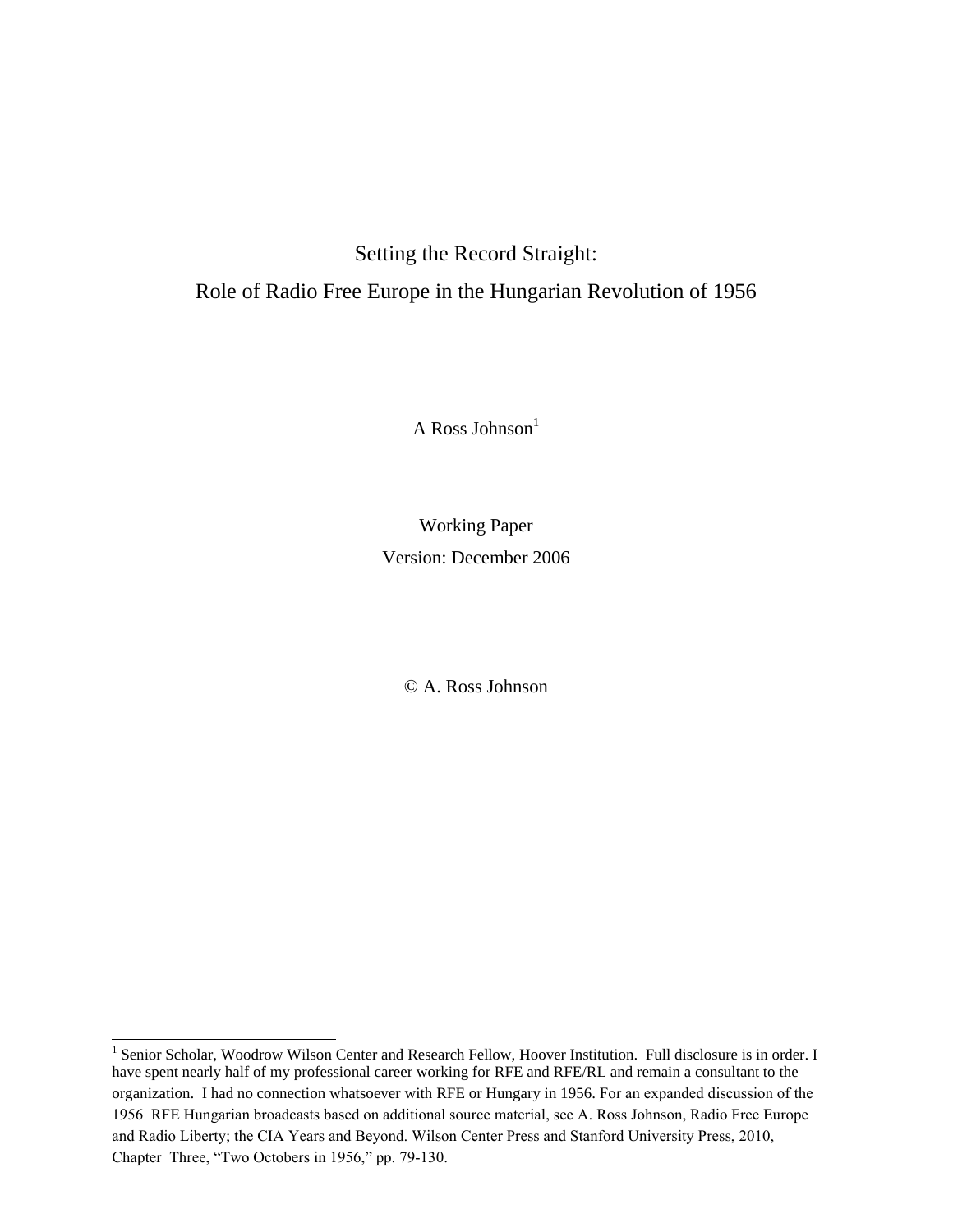#### **Introduction**

Many Hungarians have testified to the positive role played by Radio Free Europe (RFE) for over 40 years in helping Hungary return to the community of free nations. Prime Minister Antal wrote to Radio Free Europe/Radio Liberty (RFE/RL) in June 1990: "Radio Free Europe has … given us the gift of truth about our own country and the world at large, and has done so at a time when telling the truth was counted as a crime against the state." President Goncz wrote to RFE/RL in 1991: "one of the important possibilities of expression for those in Hungary who raised their voices for changes was Radio Free Europe." Just as for Lech Walesa in Poland and Vaclav Havel in Czechoslovakia, RFE served as a megaphone by which independent figures in Hungary, denied access to local media, could speak to their fellow citizens. Former Hungarian Party ideological chief Janos Berecz said he "became convinced that Western broadcasts were among the accepted sources of information among the youth." The Hungarian Government honored RFE Hungarian broadcasters for their service to the nation in a ceremony in Budapest in 2000.<sup>2</sup>

While Hungarians of all political persuasions credit Radio Free Europe with helping to bring about the end of the Communist system, RFE's role during the 1956 Hungarian Revolution is the issue most cited, along with RFE's original CIA sponsorship, in the literature on the Cold War. This paper, part of a longer study of the history of RFE and RL, attempts to set the record straight. It first lists the principal criticisms in the literature concerning RFE's role in Hungary in 1956. It then tests these criticisms against the evidence, as we best know it today, and offers judgments about the soundness of the assertions. The "facts" emerge from documents in the RFE/RL archives, now at the Hoover Institution and the Open Society Archives, from declassified State Department and German Foreign Office records, and from memoirs of and interviews with participants. The most important archival source is the RFE/RL Collection at the Hoover Archives, which includes the RFE corporate records, the texts (scripts) of most Hungarian broadcasts, and the audio recordings of all Hungarian broadcasts during most of this

 2 Johnson, 2001; *Cold War Broadcasting Impact*, 2005. Full citations are given in the References.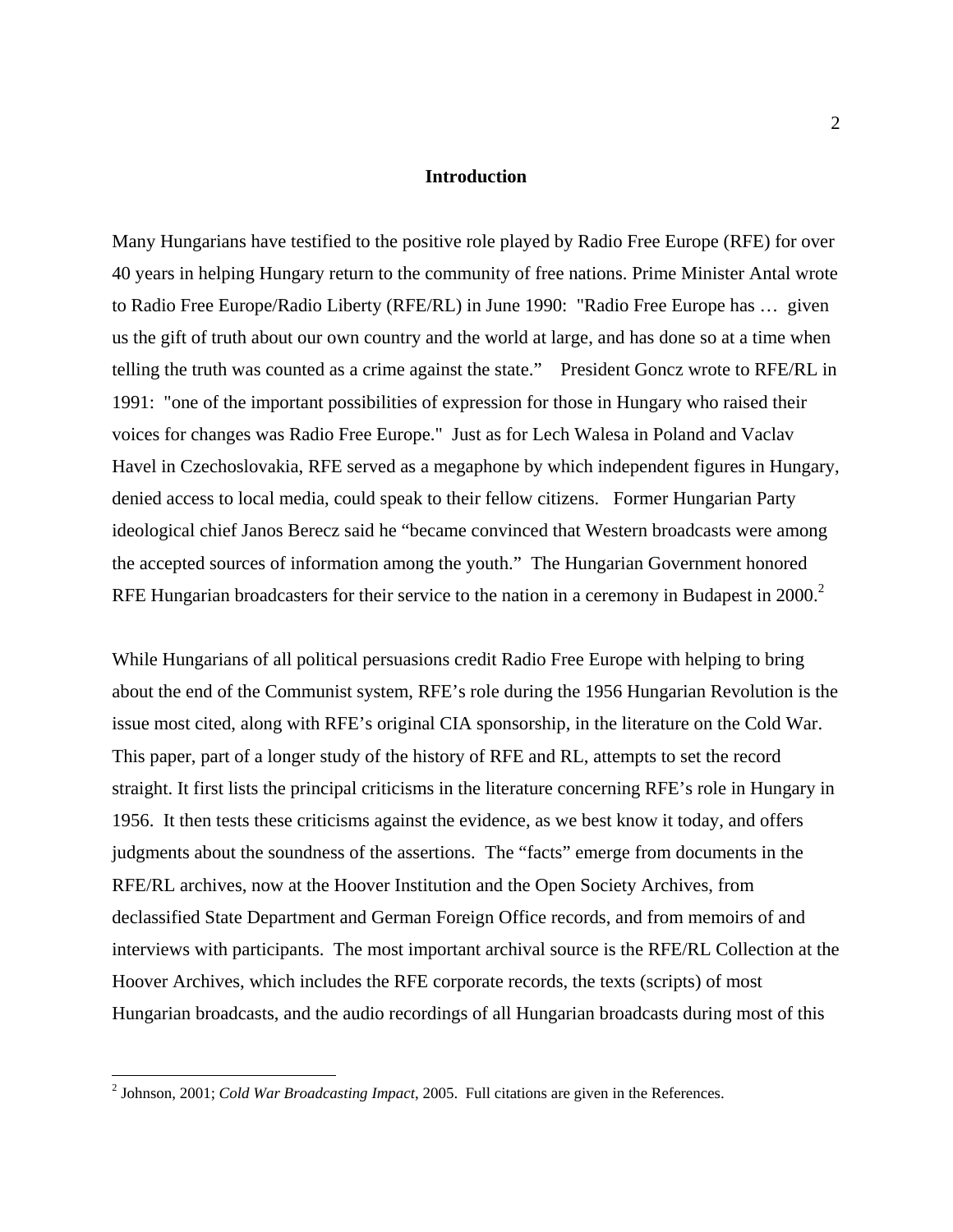period. Finally, drawing on the experience of 1956, the paper suggests some dilemmas and lessons that arise for external communicators into crisis areas.

A major deficiency of this paper is the absence of comparative analysis of the performance of the three major Western broadcasters to Hungary in 1956 – RFE, the Voice of America (VOA), and the British Broadcasting Corporation (BBC). While there have been numerous examinations of RFE's 1956 Hungarian-language broadcasts, there are no comparable studies of VOA and BBC programs.<sup>3</sup> The attention paid to the 1956 RFE broadcasts, then and subsequently, is a remarkable tribute to the impact of a radio station that was then only five years old. But VOA and BBC, too, deserve some of the credit or blame. Relevant BBC archives evidently exist; comparable VOA archives have not been located.<sup>4</sup>

I am indebted to Robert Gillette, Paul Henze, Gene Parta, William Rademaekers, and Ralph Walter for comments on an earlier draft and to Margit Grigory for assistance with Hungarianlanguage materials.

 $3$  A useful introduction is Rawnsley, 1996.

<sup>&</sup>lt;sup>4</sup>See the references to BBC records in Urban, 1997. Urban worked at the BBC during the Hungarian Revolution. Copies of the BBC Hungarian broadcasts have been deposited in the National Szechenyi Library and Hungarian Radio in Budapest. The BBC Written Archives Centre, Redding, contains texts of 1956 BBC Hungarian broadcasts (as cited in Rawnsley, 1996). A BBC commentary on October 26 sympathized with the Hungarian Revolution but excluded Western military support. Another BBC commentary on October 27 denounced the Nagy government (Rawnsley, 1996, pp. 89, 92). A VOA review is cited in *FRUS*, XXV, p. 437; VOA Hungarian Munich chief Boros' emotional commentaries were not broadcast (Rawnsley, 1996, p. 79).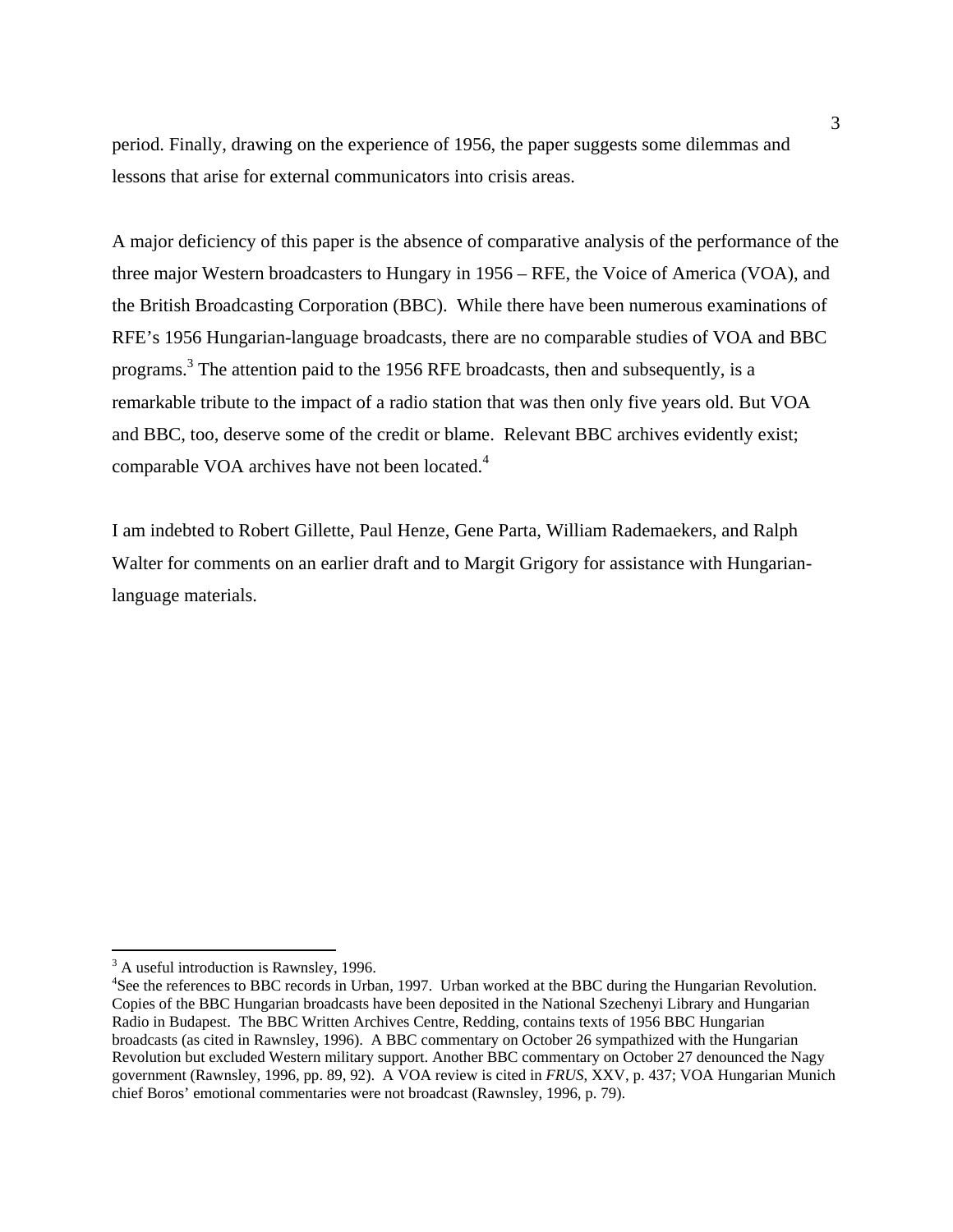## **The Charges**

The literature on the role of RFE in the 1956 Hungarian Revolution contains six principal critiques:

1) RFE incited the Hungarian Revolution. "We are convinced that … RFE's aggressive propaganda is responsible to a large extent for the blood-bath which has occurred in Hungary..."<sup>5</sup>

2) RFE both urged Hungarians to fight the Soviet army and promised the insurgents<sup>6</sup> Western assistance that was never in prospect, raising false hopes among Hungarians, encouraging them to continue the uprising, and contributing to a bloodbath when the Soviet Union cracked down. "[RFE] encouraged the hapless insurgents to go all the way against the Kremlin and even broadcast lessons on how to make molotov cocktails."<sup>7</sup> "... a review of American-sponsored Radio Free Europe's broadcasts shows that the station cavalierly suggested that Western military assistance might be forthcoming if the rebels held out."<sup>8</sup> "[RFE] encouraged [the Hungarians] with promises that the U.S. military would rush to their aid."<sup>9</sup> Communist propaganda at the time played this theme endlessly.<sup>10</sup>

3) RFE broadcasts were a significant factor in the Soviet decision to crush the Revolution. "[RFE's] 'informational activities' and broadcasts in the 1950s probably precipitated…the Soviet crackdown on Hungary on November 3-4, as well as increased the number of casualties."<sup>11</sup>

1

<sup>&</sup>lt;sup>5</sup> *Freies Wort*, organ of the West German Free Democratic Party, November 9, 1956.

<sup>&</sup>lt;sup>6</sup> The literature and contemporary documents use various terms: revolutionaries, patriots, freedom fighters, rebels, nationalists, and insurgents.

<sup>7</sup> Charles Gati, "Come Clean in Hungary," *Washington Post*, June 21, 2006. He does not suggest that RFE promised Western military assistance.

<sup>&</sup>lt;sup>8</sup>New York Times editorial, November 3, 1996.

<sup>&</sup>lt;sup>9</sup> Sueddeutsche Zeitung, Munich, June 23, 2006. <sup>9</sup> *Sueddeutsche Zeitungs Forces in the October Events in* <sup>10</sup> For example in the Kadar regime's White Book, *The Counter-Revolutionary Forces in the October Events in Hungary*, as cited in Michie, 1963, p. 249.<br><sup>11</sup> Granville, 2005, p. 811.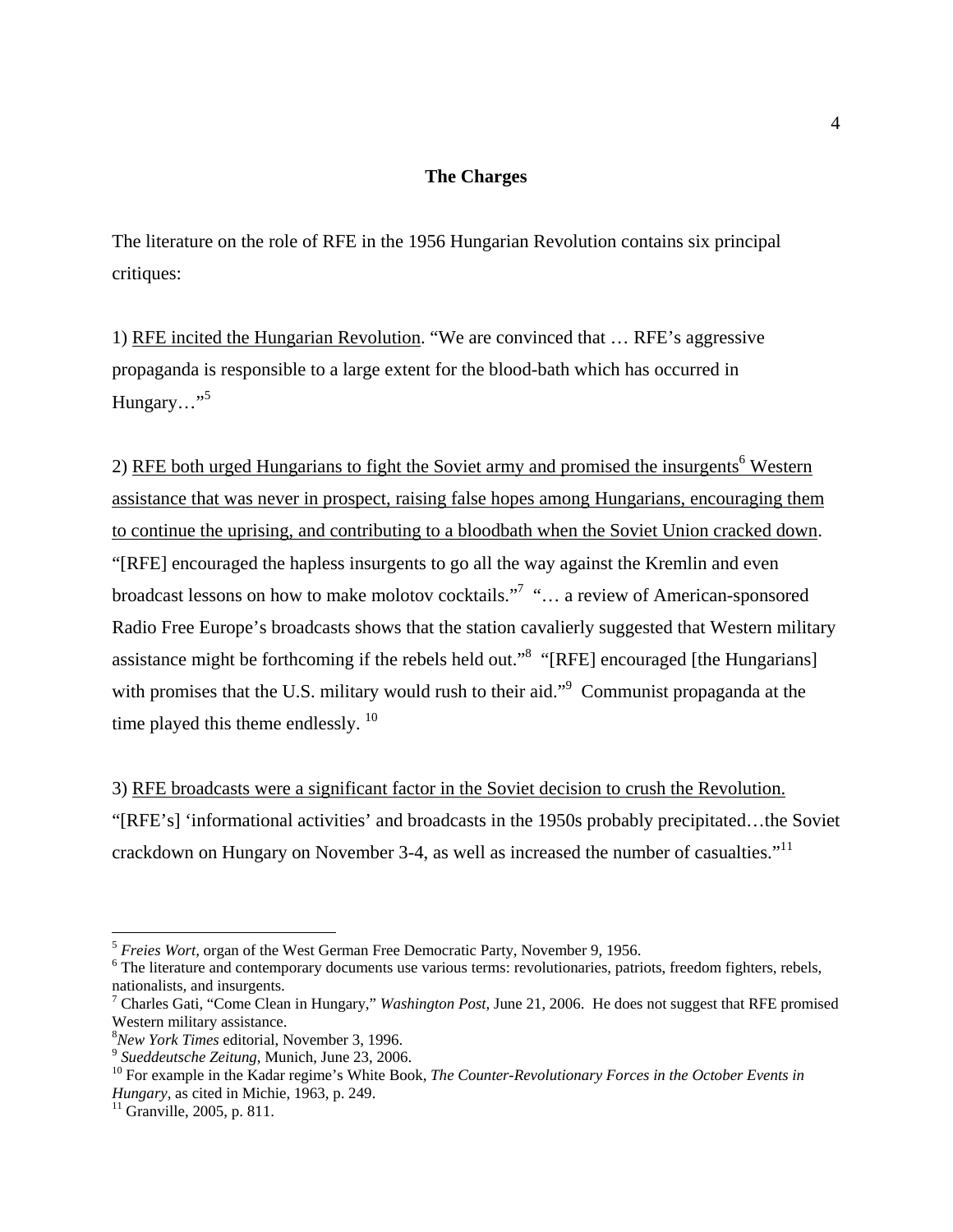4) RFE undermined through both personal invective and amplification of radical indigenous political demands the position of Imre Nagy. It thus weakened the only Hungarian politician who might have consolidated a government cohesive and popular enough to enforce internal and external policy limitations sufficient for the Kremlin to tolerate a less repressive but still Communist "Nagyism." "[RFE broadcast] a massive hate campaign (*Hetze*) against Prime Minister Imre Nagy, the one individual for whom unconditional support in those days might have meant success for the Hungarian struggle for freedom." <sup>12</sup> Relatedly, RFE reduced the chances of formation of a limited-reform government that might have been tolerated by the USSR through over-reporting maximalist demands of Hungarian insurgents for domestic freedoms and national independence. "[RFE] egged on the most radical insurgent groups to fight on until all of their demands were met." 13

5) RFE broadcasts were highly emotional, included tactical advice, and otherwise fell short of normal standards of journalism. "[While RFE broadcasts were generally in line with Western policy] what was absent was an understanding [of the situation in Hungary] … and professionalism in daily work."14

6) RFE was out of control, pursuing a policy divergent from that of the U.S. Government. "The problem was not that the CIA was pursuing its own policy … there was also the problem of the control of the Hungarian desk in Munich."<sup>15</sup>

<sup>&</sup>lt;sup>12</sup> *SPD-Pressedienst*, organ of the West German Social Democratic Party, May 29, 1957.<br><sup>13</sup> Gati, 2006, p. 6.

<sup>&</sup>lt;sup>14</sup> Paul Lendvai, in Schmidl, 2003, p. 13.

<sup>&</sup>lt;sup>15</sup> Nelson, 1997, p. 81.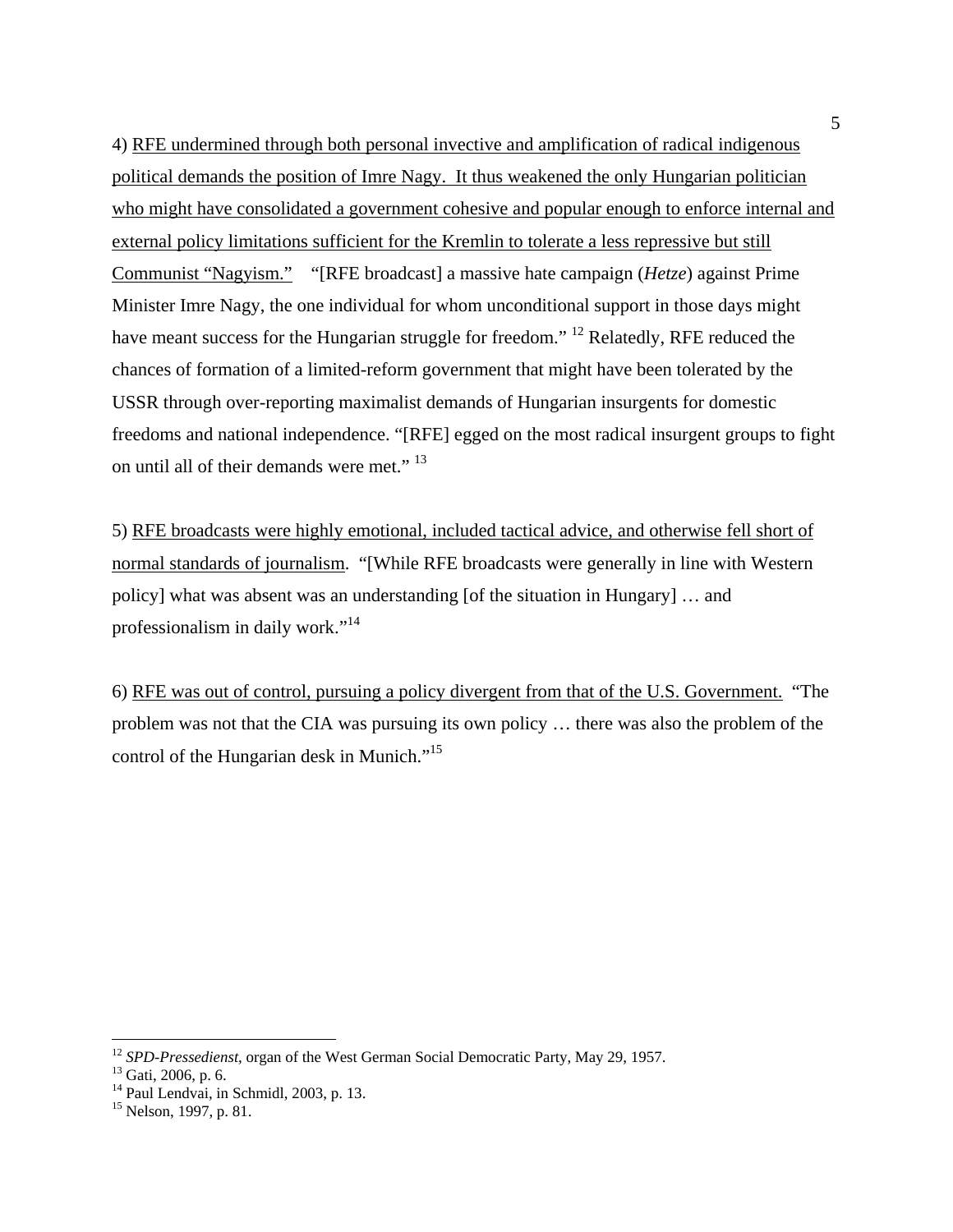## **Evidence and Judgments**

What does the historical record, as best we know it today, tell us about the validity of these criticisms? Certainly the documentary record is not complete, the broadcast recordings themselves await comprehensive contemporary review, and different conclusions may be drawn from the same body of evidence. What follows are my interpretations and conclusions.

#### **1) Incitement of Revolution?**

1

The RFE Hungarian Service (like the Czechoslovak, Polish, Romanian, and Bulgarian Services) began broadcasting in the early 1950s to counter the Communist information monopoly, as part of the U.S. effort to constrain Soviet power (without provoking suicidal revolt), keep alive hope of a better future, limit tyranny, and broaden the boundaries of internal debate, all in order to make the Soviet empire a less formidable adversary. RFE covered the declarations of the first Eisenhower presidency on liberation of Eastern Europe (always seen as a political and not military goal). In practice, RFE's broadcasts were generally more moderate than the slogan "liberation" implied. RFE's *Policy Handbook* issued in November 1951 had cautioned against broadcasting any promises of Western intervention. When "liberation" of the "captive peoples" was raised in 1952 Presidential campaign speeches, RFE issued a "Special Guidance on Liberation" dated September 2, 1952, which cautioned that "not one word in these [campaign] statements (on liberation) can be used to encourage militant anti-Communists to go over from passive to active resistance in the expectation that such resistance will be supported by Western elements." The most extreme 1952 presidential campaign rhetoric on "liberation" was kept off the air on the grounds that it could be misinterpreted in Eastern Europe.<sup>16</sup>

The crushing of the 1953 East German uprising and Pilsen revolt further sobered RFE

<sup>&</sup>lt;sup>16</sup> All RFE documents cited are located in the RFE/RL Collection, Hoover Archives.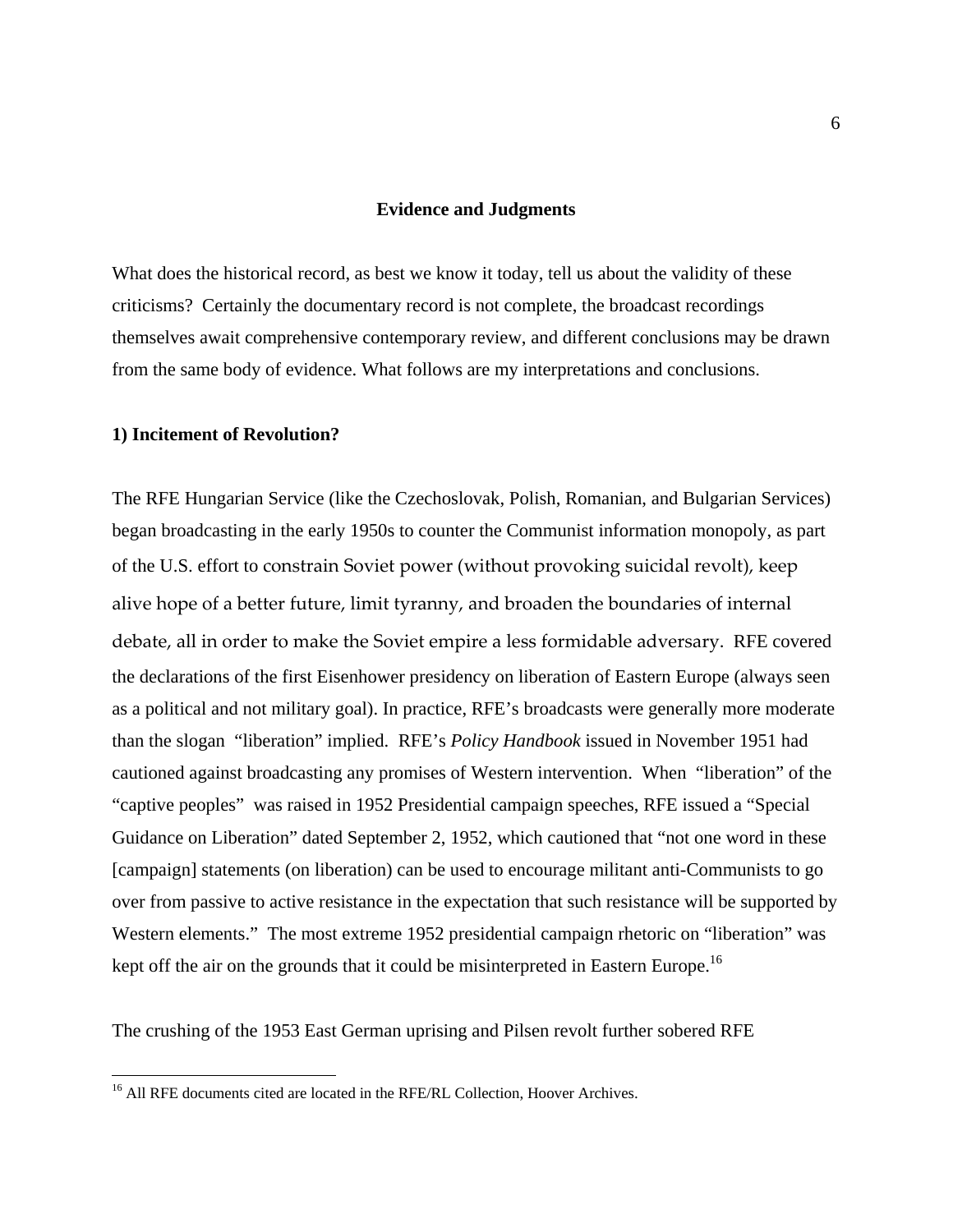management and the Free Europe Committee (FEC), to which it was subordinate, as to the limited possibilities for far-reaching political change in Eastern Europe. RFE viewed the "New Course" of limited reforms introduced in Eastern Europe after Stalin's death as a sign of Communist regime weakness and an opportunity to reinforce limited popular opposition to Communist rule. Analyzing the Third Hungarian Party Congress of May 1954, RFE Munich policy advisor William E. Griffith drew this conclusion: "As long as the policy of the changed atmosphere continues, as long as the Communists continue their actual or false concession policies in the fields of [local] councils, the People's Front, and intellectual life, we must play the role of an inner opposition radio. By airing newer and newer demands, we must force the government further and further along the concessionary road."<sup>17</sup>

This was the genesis of "Operation Focus," a media campaign which urged Hungarians through radio broadcasts and balloon-launched leaflets to endorse twelve specific demands – none of them explicitly political or challenging one-Party rule or Soviet presence -- aimed at converting regime mass institutions such as the People's Front into instrumentalities of popular opposition that could pressure the Communist regime into gradual reforms. The basic "Operation Focus" policy guidance stated: "Our primary purpose is to focus the attention of the Hungarian people upon certain legitimate means by which they can continue to battle, thwart, and wrench concessions from the regime."18 "Operation Focus" ended in March 1955 after only six months, as its effectiveness was questioned within FEC and the State Department. Hungarian broadcasts continued thereafter without this particular prescriptive edge, and leaflets became mininewspapers with more informational content. 350,000 such leaflets were delivered by balloon to Hungary on October 18 and 20, 1956 – the last such deliveries.<sup>19</sup>

<sup>&</sup>lt;sup>17</sup> RFE Office of the Political Advisor, "Hungarian Target H-6," June 14, 1954.

<sup>&</sup>lt;sup>18"</sup>Hungarian Guidance No. 15 on Operation Focus," September 3, 1954; Also "Hungarian Guidance No. 16, Continuation of Operation Focus," January 5, 1955; Free Europe Press, "Operation Focus, September 15 – December 31 1954." The radio broadcasts were part of the regular programming of the RFE Hungarian Service. The leaflets were the responsibility of the Free Europe Press, a separate sub-organization of the Free Europe Committee. Over 100 million copies of 29 different leaflets were dropped over Hungary between March 1954 and March 1956 (only a part of them connected with the Focus campaign). For an overview of FEC balloon-leaflet operations, see Cummings, 1999.

<sup>&</sup>lt;sup>19</sup> RFE Memorandum from William E. Griffith to Lewis Galantiere [FEC Counselor in New York], September 28, 1956; "Summary Report on Munich Free Europe Press Operations from October 1 – December 1, 1956"; External Review of balloon operations by Hugh Seton-Watson, October 3, 1956; Free Europe Press, "Effectiveness of FEC Leaflet Operations," undated.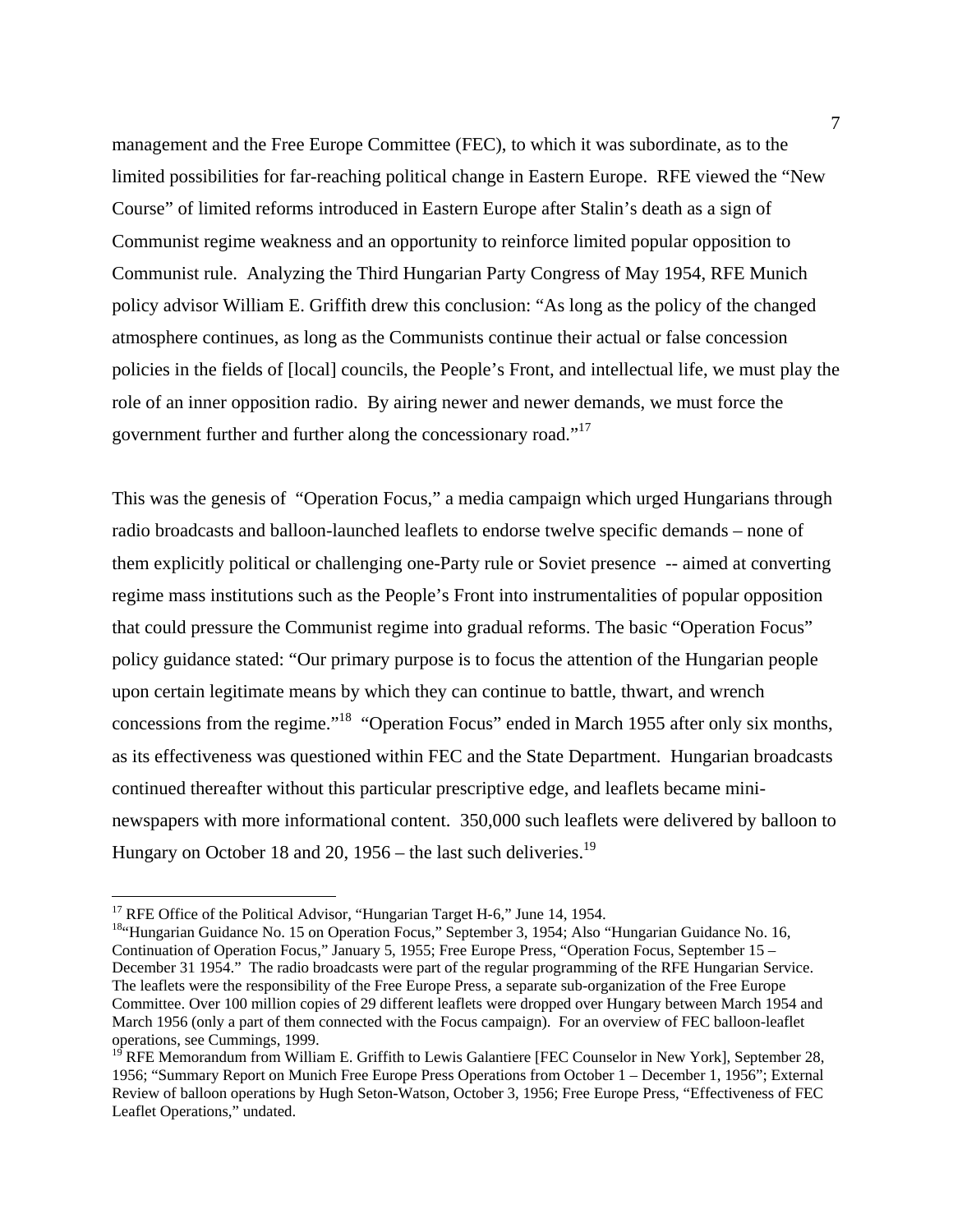1956 was a year of ferment throughout the Communist world. RFE covered that ferment comprehensively in all its broadcast languages. It reported in March the initial Western press accounts of Khrushchev's February "Secret Speech"; in June both the full text of the speech as published in the *New York Times* and coverage of the Poznan riots; and in the fall the events of the "Polish October." It reported the developing ferment in Hungary in the summer and fall of 1956, including discussions in the reformist Petofi Circle. It continued to report on developments in Austria after Hungary's neighbor regained its sovereignty and freedom in 1955.

RFE's basic approach to this ferment in the Communist world was outlined in several "guidances" or statements of editorial policy<sup>20</sup> issued throughout 1956. Special Guidance No. 26 of March 27, addressing the emerging ferment in the Communist world, cautioned, "There is no likelihood of military action by the West to liberate [the East European] peoples." Special Guidance No. 27 of July 9 foresaw gradual, in-system change:

We must expect ... that no reforms can take place ... except under the aegis of the [Communist] party in power and under the guise of the new "benevolence" announced by the  $20<sup>th</sup>$  CPSU Congress. ... While national communism cannot be our goal, we ignore the label attached to a successful movement for reforms ("Titoist," 'national communist," etc.); we judge the specific instance accordingly as it does or does not lighten our people's burden, take them along the path to democracy.

Drawing on this basic guidance in a policy memorandum dated September 26, 1956, policy advisor Griffith defined RFE's task as "assist[ing] and prolonging and extending the thaw" and promoting liberalization even under conditions of continued Communist rule.<sup>21</sup>

 $20$  See the References for a more detailed explanation of RFE "guidances."

<sup>&</sup>lt;sup>21</sup> As cited in Puddington, 2000, p.97. These RFE guidances were in the spirit of USG policy guidances at the time. The Operations Coordinating Board's Special Working Group on Stalinism, the responsible inter-agency staff committee, defined the aim of U.S. policy and the task of "unattributable propaganda", i.e., RFE and RL, as "a loosening of the ties binding the satellites to Moscow and creation of conditions that will permit the satellites to evolve toward independence of Moscow." ("Summary of U.S. Policy Guidance and Actions Taken to Exploit the Campaign," May 17, 1956, *FRUS*, XXV, pp. 99ff.) An NSC staff study defined the task of RFE, RL, and VOA as "avoiding, on the one hand, any commitments regarding the time and means of achieving freedom from Soviet domination and any incitement to premature revolt, and, on the other hand, seeing to maintain faith in the eventual restoration of freedom." ("NSC Staff Study Annex to NSC 5608*,* July 7, 1956*, FRUS*, XXV, p. 208.)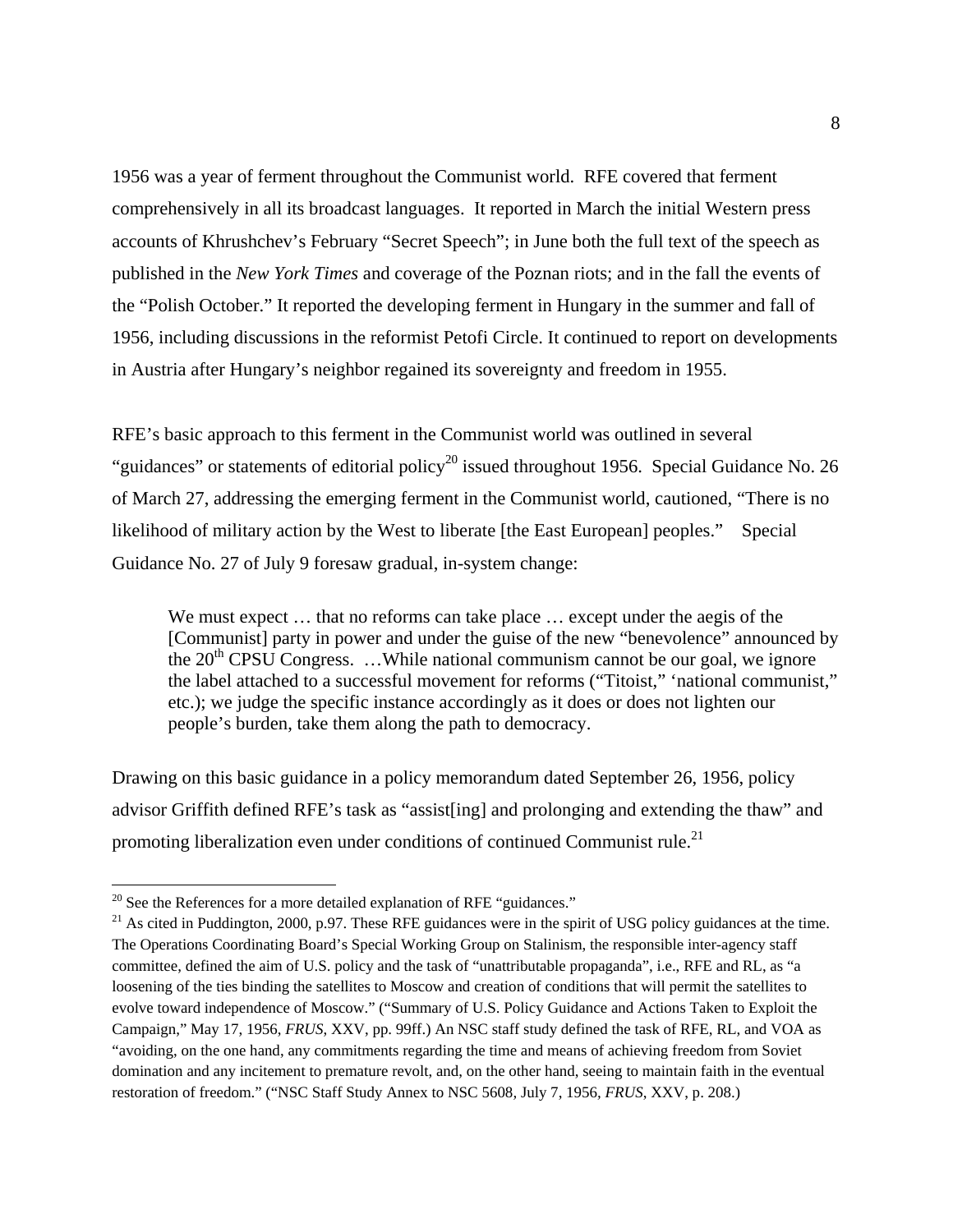RFE Hungarian broadcasts<sup>22</sup> prior to the outbreak of the Revolution conformed to these policy guidelines. Examples of such Hungarian broadcasts in the months prior to the Revolution (all objective and dispassionate by any standard) are a July 3 program directed to Hungarian Communists on anti-Stalin ferment in the CPSU; $^{23}$  a program on August 10 suggesting to the Hungarian Communist leadership that it study the lessons drawn by the Polish Communists after the Poznan uprising about the need for reform;  $^{24}$  a program on October 6 stressing the need for an independent judiciary;  $25$  and a program on October 11 devoted to the initial purges in the secret police. <sup>26</sup> There were *no* broadcasts prior to outbreak of the Revolution calling for insurrection, urging violent confrontation of the Communist authorities, or advocating a maximalist anti-Communist platform.

The assertion that RFE incited the Hungarian Revolution is on its face absurd; uprisings and revolutions have internal causes and dynamics and have never been sparked by external media. In any case, RFE Hungarian broadcasts in the months leading up to mid-October 1956 were generally dispassionate and espoused gradual reform – not "liberation" but what would later commonly be labeled "liberalization."27

### **2) Encouragement of Resistance and Promise of Western Aid?**

 $\overline{a}$ 

Did RFE Hungarian broadcasts urge Hungarians to fight the Soviet Army? Certainly the thrust

 $^{22}$  The RFE Hungarian Service, then called the Voice of Free Hungary, was a full service "surrogate" or substitute home-service broadcaster. As such it was on the air most of the day with top-of-the-hour news, field reports from correspondents in RFE's news bureaus in 18 West European cities and the U.S., reviews of the Western press, features on subjects ranging from music to religion to sports, and political, economic, and social commentaries. All controversial RFE Hungarian programs in 1956 were political commentaries.

<sup>&</sup>lt;sup>23</sup> Calling Communists No. C-291, "About the Consequences of the Personality Cult," by Sandor Kirosi-Krizsan, July 3, 1956, original and translation on Microfilm Reel 147. All program texts (scripts) cited are located in the RFE/RL Collection, Hoover Archives.

<sup>&</sup>lt;sup>24</sup> Reflector No. C-381, "Ochab, Gero, and the Poznan Events," by Andrew Kazincczy, August 10, 1956, original and translation on microfilm reel 180.

<sup>&</sup>lt;sup>25</sup> Reflector C-430, "On the Independence of Judges," by Imre Mikes, October 6, 1956, original and translation on microfilm reel 180.

<sup>&</sup>lt;sup>26</sup> Reflector No. C-434, "The State Security Department in its Own Shackles," by Imre Mikes, October 11, 1956, original and translation on microfilm reel 180.

 $^{27}$  My understanding of RFE Hungarian program policy between 1953 and October 1956 differs from that in Gati, 2006, Chapter 3.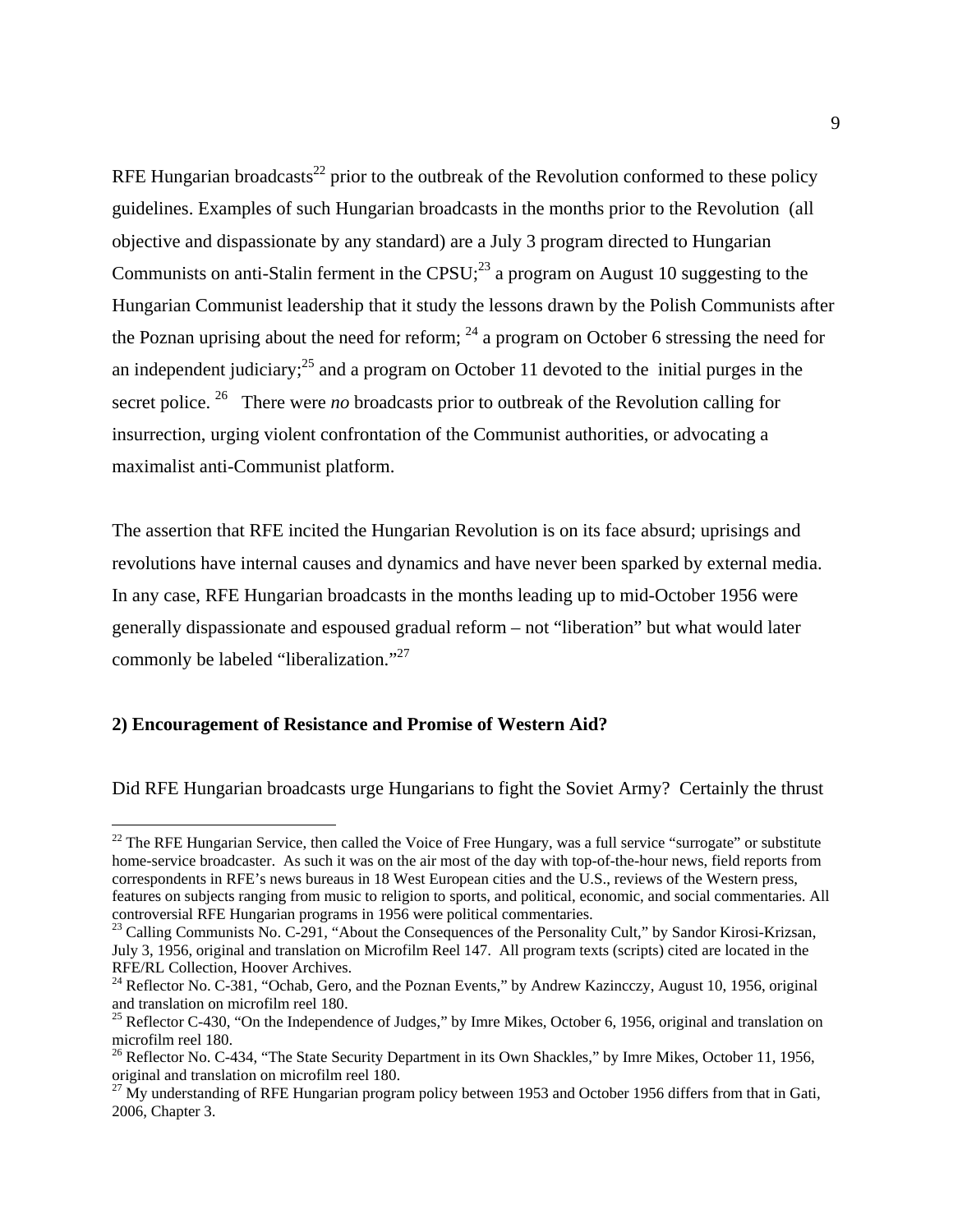of all commentary was solidarity with the Revolution. On October 24 the Hungarian Service appealed repeatedly to the Hungarian army and police not to fire on the insurgents and to regime judges not to impose summary death sentences.<sup>28</sup> Many programs relayed with approval domestic Hungarian voices calling for continuation of the Revolution and resistance to efforts to suppress it, for example a report on "the unanimous, brave, and heroic strike of the workers."<sup>29</sup> A program on October 28 said that the Nagy government's appeal for a cease-fire had to be respected by the Soviet Army to have any meaning.<sup>30</sup> Several programs aired on October 30 (after most fighting had temporarily stopped) offered tactical military advice and claimed that the Hungarian fighters were stronger than the Soviet army.<sup>31</sup> A November 1 commentary called on Hungarians to keep their weapons as a guarantee of the freedoms and independence that had been won. "To be clear, we only said … do not give up your weapons. We did not say use them when there is no purpose and no sense in it."<sup>32</sup> Once the second Soviet intervention began on November 4, a commentary declared that Hungary was at war.<sup>33</sup> A second emotional commentary that day said that "we, a small people in numbers but a great nation, are fighting against the despotism of the Muscovites… the barricades on which we are shedding our blood will be remembered for centuries to come."<sup>34</sup> A commentary on November 6 said, "the fight of the Hungarian people has not yet ended."35 A second commentary on that date said that "the fight continues … [it is the workers that] are fighting the terrible, overwhelming Soviet forces the longest, most desperately and unmindful of the lives sacrificed  $\ldots$ <sup>36</sup>. These programs and others indicate admiration for the insurgents and solidarity with resistance to the Soviet Army. As such they could easily have been interpreted by the listeners as encouraging resistance. But *no* RFE Hungarian broadcast appealed to the Hungarian people to continue armed struggle against the Soviet Army.

 $28$  Ouoted in Urban, 1997, p. 215-216.

<sup>&</sup>lt;sup>29</sup> Special Workers Commentary, by Joszef Molnar, October 30, 1956.<br><sup>30</sup> Short Commentary, by Imnre Vamos, October 28, 1956

<sup>&</sup>lt;sup>31</sup> "Armed Forces Special" programs by Julian Borsanyi and Gyula Litterati-Loodz. It was the latter, a free-lance contributor, and not Borsanyi (pseudonym Col. Bell) who famously described on October 30 how a "Molotov cocktail" was made (a translation is included, but with the incorrect broadcast date of October 28, in Bekes, 2002).<br><sup>32</sup> Special Reflector F-1, by Imre Mikes, November 1, 1956.<br><sup>33</sup> Special Short Commentary, by Laszlo Ber

 $34$  Special Short Reflector No I-1, by Imre Mikes, November 4, 1956

 $35$  Special Short Commentary No. K-1, by Laszlo Bery, November 6, 1956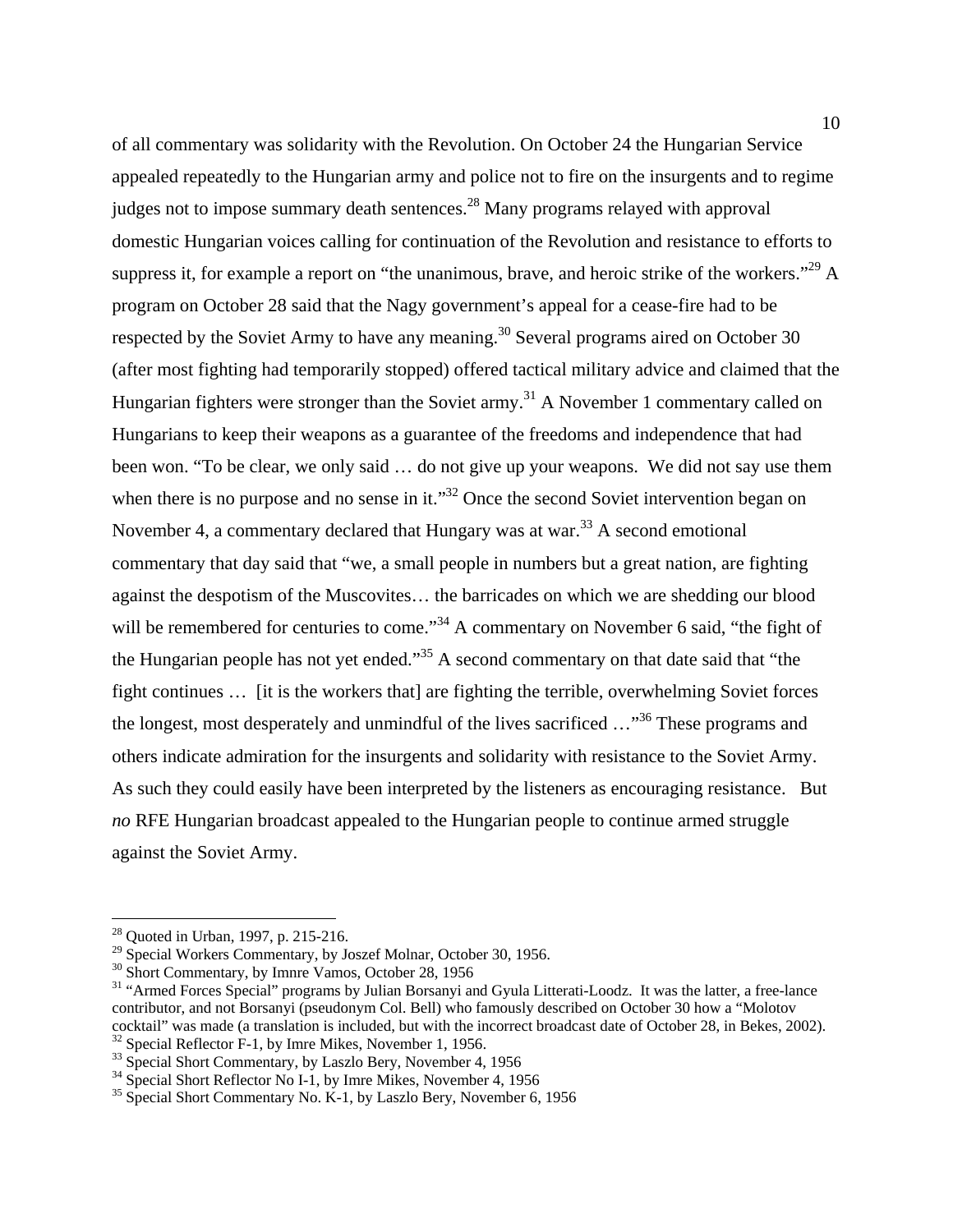Did RFE Hungarian broadcasts promise military assistance from the West? Cold War histories often cite the single clear-cut case of an RFE broadcast that suggested Western military assistance would be forthcoming if the Hungarian revolutionaries held out once the Soviet attacks resumed on November 4 – a press review of an article in the London *Observer* dated November 4 predicting that "pressure upon the government of the United States to send military help to the Freedom Fighters will become inevitable," with Hungarian Service editor Zoltan Thury's editorial conclusion: "The reports from London, Paris, the U.S. and other Western reports show that the world's reaction to Hungarian events surpasses every imagination. In the Western capitals, a practical manifestation of Western sympathy is expected at any hour."<sup>37</sup> This was the only such program identified in the many internal and external reviews of RFE programming listed in the References. It is the *only* such program cited in the critical Cold War literature on the subject. <sup>38</sup>

RFE, VOA, and BBC were the dominant Western Hungarian-language broadcasters during this period, but many other foreign radio stations continued or initiated broadcasts to Hungary in Hungarian during the Revolution. Two of these stations explicitly mentioned military assistance from the West. Radio Madrid, staffed by right-wing exiles in the Franco era, urged Hungarians to keep fighting because Western volunteers were massing on the Hungarian border. The Russian-émigré NTS radio operating out of Germany claimed that the "Association of Former Hungarian Servicemen" in the West was preparing to aid the insurgent forces.<sup>39</sup> Given the babble of tens of foreign and domestic Hungarian-language broadcasters during this period and the difficulties of reception through jamming for part of the time, listeners could easily but incorrectly have attributed such broadcasts to RFE and assumed that it was RFE that was urging

38 Including the Discovery Channel documentary on the Hungarian Revolution, *Betrayal at Budapest*, which ends with an account of the broadcast of the November 4 *Observer* press item against the visual backdrop of RFE studios. <sup>39</sup> NTS-sponsored Radio Free Russia in Hungarian at 1005 GMT, October 30, 1956, as monitored by FBIS; Kagan

 <sup>36</sup> Special Short Commentary K-2, by Imre Mikes, November 6, 1956

<sup>&</sup>lt;sup>37</sup> Special Short World Press No. 1-2, November 4, 1956, by Zoltan Thury, translation on microfilm reel 189. The original Hungarian text was not preserved, but the translation was checked against the original broadcast audio in 1956 and found to be accurate. (Griffith Memorandum, 1956). A review of the Italian press broadcast a few hours earlier on November 4 concluded on a slightly softer note: "it will come to declarations of sympathy and to manifestation of Western public feelings within a very short time. " (Special Short World Press No. I-1, November 4, 1956, by Zoltan Thury, original and translation on microfilm reel 189).

dispatch, *New York Post*, November 26, 1956; RFE New York teletype NYC 223, November 26, 1956; Michie, 1963, p. 281.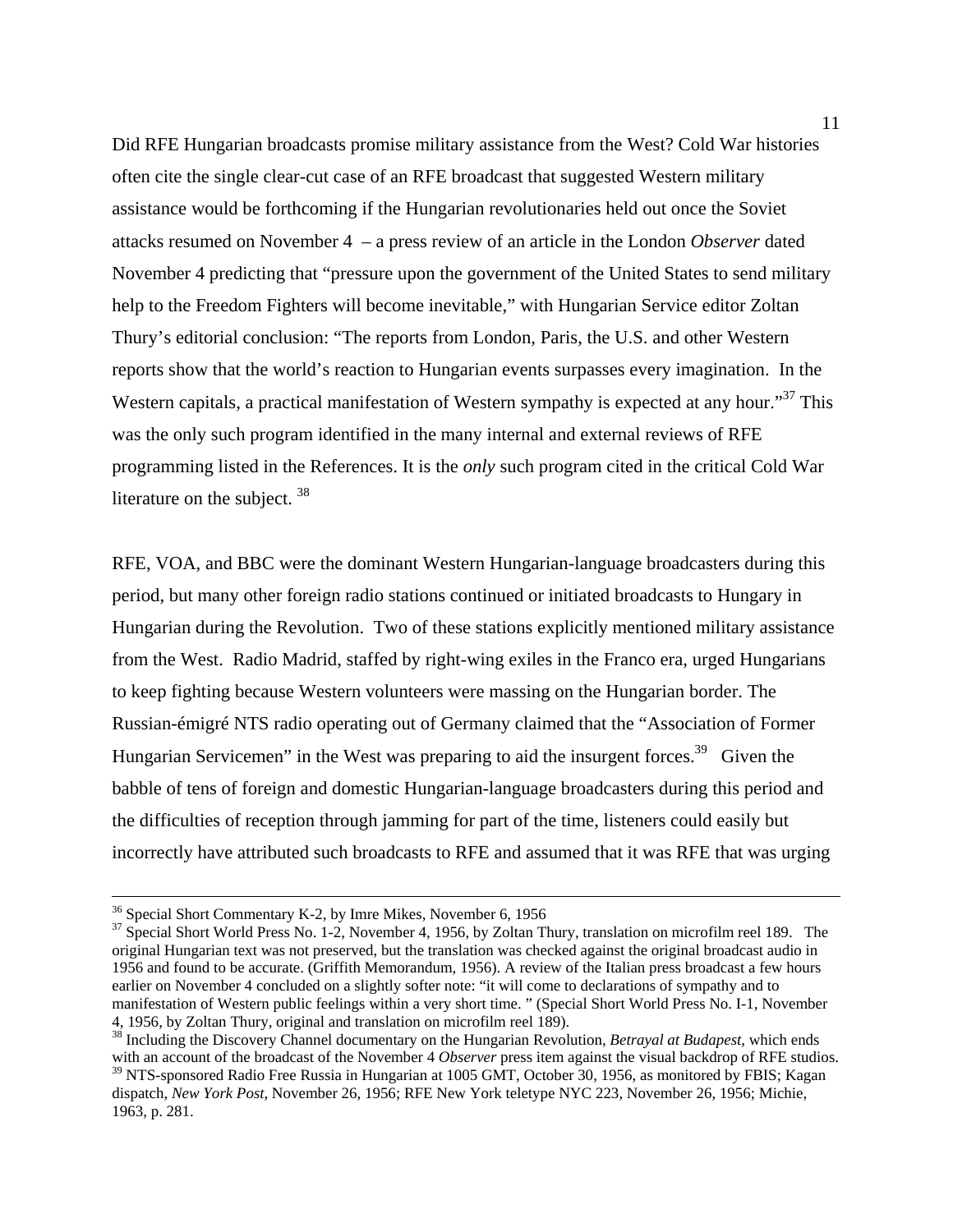Hungarians to hold out until Western military assistance arrived.<sup>40</sup>

The November 4 *Observer* item should not have been broadcast. But it was one program in a critical month of nearly round-the-clock RFE Hungarian broadcasting of over 500 programs and was not a significant programming theme. To be sure, many or even most Hungarians caught up in the Revolution did come to believe that the West would support them, one way or another, and Western radio broadcasts encouraged them in that belief. This perception is discussed further below. But that was not because of the content of one RFE program, which arguably had little impact. And, as noted, no program advocated continued military resistance. Hungarian listeners may have drawn encouragement from RFE broadcasts both to keep fighting and to expect Western aid – but these were actions the programs themselves neither advocated nor promised.

## 3) **Catalyst of Soviet Suppression?**

This charge requires little discussion.<sup>41</sup> RFE figures marginally, if at all, in the ample archival documentation on Soviet decision-making in 1956.42 Khrushchev and the Soviet Politburo rationally foresaw the consequences for the Soviet Bloc if the Hungarian Revolution were to succeed and, however reluctantly, used military force to defeat it. They received ample reporting directly from Foreign Ministry, KGB, and military command representatives in Hungary, and special representatives sent from Moscow, about the reemerging multi-Party system and Hungarian determination to leave the Warsaw Pact. They did not need RFE broadcasts as status reports or evidence of Western anti-Communism.

## **4) Undermining Imre Nagy and Fostering Radicalism?**

This critique (two separate but interrelated charges) goes to the heart of RFE's mission and

<sup>&</sup>lt;sup>40</sup>An example is the recollection of Zoltan Benko, in Valosag, no. 5, 1993, p. 83, cited in Urban, 1997, p. 238. <sup>41</sup> Granville, the sole advocate of this argument, correlates specific RFE broadcasts with Soviet actions and asserts but offers no evidence of causality. "By doing so, we can see how NCFE/RFE operations most likely influenced both the Soviet and U.S. decision-making synergistically on the eve of, and during, the Hungarian crisis." (p. 817).  $42$  As ably surveyed in Kramer, 1996-97.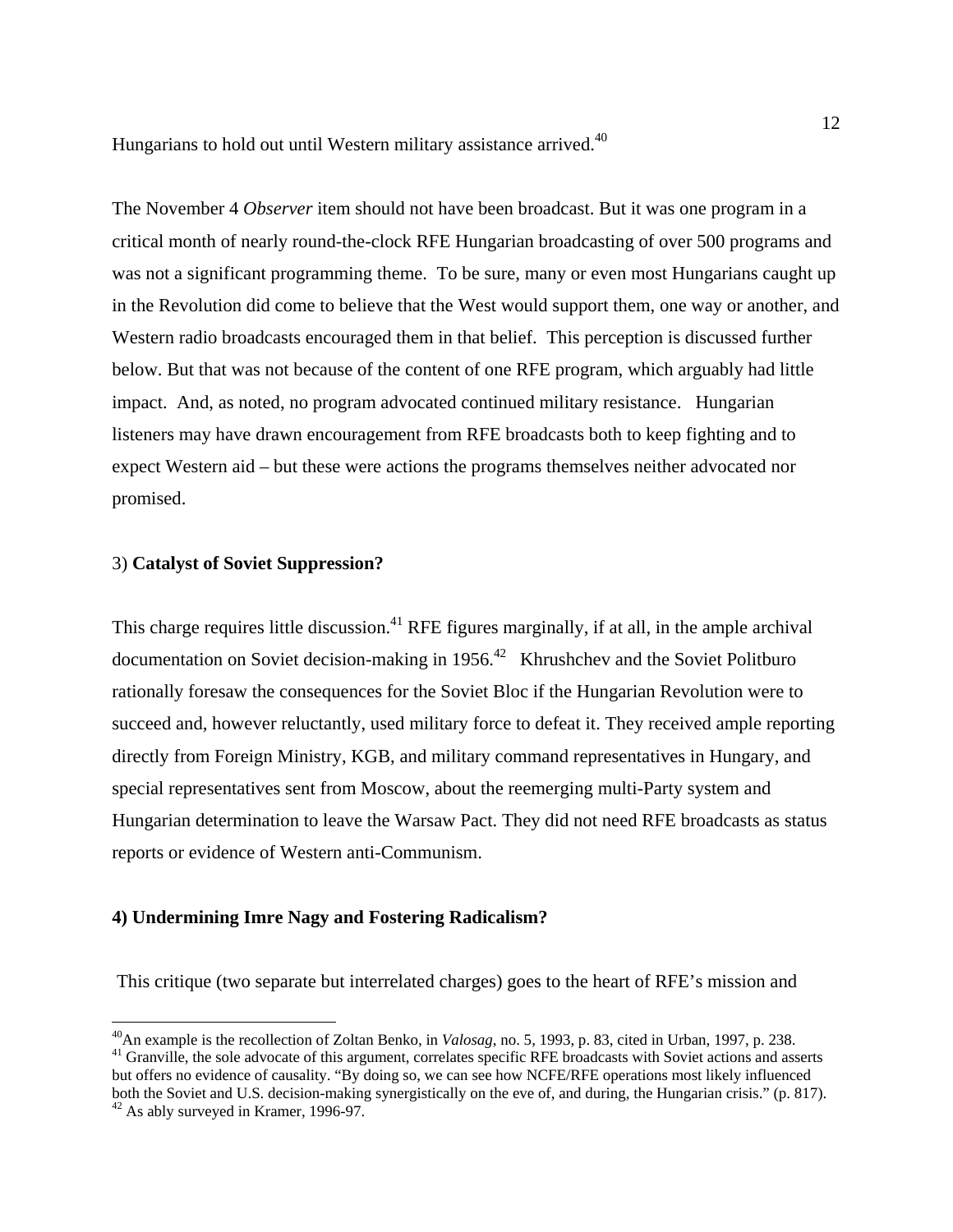performance during the Hungarian Revolution. RFE policy guidelines for treatment of Imre Nagy written in New York and Munich embodied skepticism about and generally directed a "wait and see" attitude toward Nagy, as they generally did about the Polish leader Wladyslaw Gomulka. New York Daily Guidance of October 23 drew parallels between Nagy and Gomulka. Daily Guidance of October 24 said "The fact that Nagy called upon foreign troops to restore 'order' [which was not the case, but was believed by all observers at the time] is a fact he will have to live down. He will live it down by keeping his promises [for reform]." An RFE New York guidance of October 28 stated that it was up to the Hungarian revolutionary groups to decide on their leaders: "Radio Free Europe will avoid to the utmost extent any explicit or implicit support of individual personalities in a temporary government – especially of communist personalities such as Imre Nagy or Kadar… It will be for the patriot groups (many of whom seem to believe that Imre Nagy can and will further their wishes) to decide whether any individual should stay or go, under developing conditions."<sup>43</sup> RFE Munich agreed in a teletype response: "Concur entirely RFE avoiding support individual personalities." <sup>44</sup>

 RFE Hungarian commentaries, by and large, did not observe these guidelines (which implied but admittedly could have more explicitly cautioned against undue criticism as well as support). There was a role for sober critical analysis of Nagy's past record, sources of current support, and choices ahead. Instead, many RFE Hungarian commentaries were blanket condemnations of Nagy, sometimes in personal, emotional, and vituperative tones.<sup>45</sup> RFE's New York Headquarters first registered concern about the anti-Nagy commentaries and communicated this concern to Munich on November 2, directing that broadcasts "must not at any time – directly or indirectly - take RFE positions for or against individual personalities in the temporary government."<sup>46</sup>

<sup>&</sup>lt;sup>43</sup> RFE New York teletype PREB 15, October 28, 1956.

<sup>&</sup>lt;sup>44</sup> RFE Munich teletype MUN 292, October 29, 1956. Then, as later, some USG and RFE officials evidently had a lower opinion of Nagy than Gomulka. "Gomulka was a skilled, ruthless apparatchik, while Nagy was a naïve populist utopian, even worse at Realpolitik than Dubcek in 1968." (Griffith, 1996)

 $5$  Many of these anti-Nagy broadcasts are reprinted in Katona and Vamos, 2003, and some are quoted in Urban, 1997, pp. 221-222.

<sup>&</sup>lt;sup>46</sup> RFE teletype NYC 28, November 2, 1956; RFE memorandum of November 2 telephone call between RFE Director Egan (in New York) and RFE European Director Condon (in Munich). RFE's New York headquarters evidently focused on the derogatory commentaries only after USG involvement ("Yugoslav intervention vis-à-vis the State Department," RFE letter from Condon to Egan, November 3, 1956) and after review of the New York-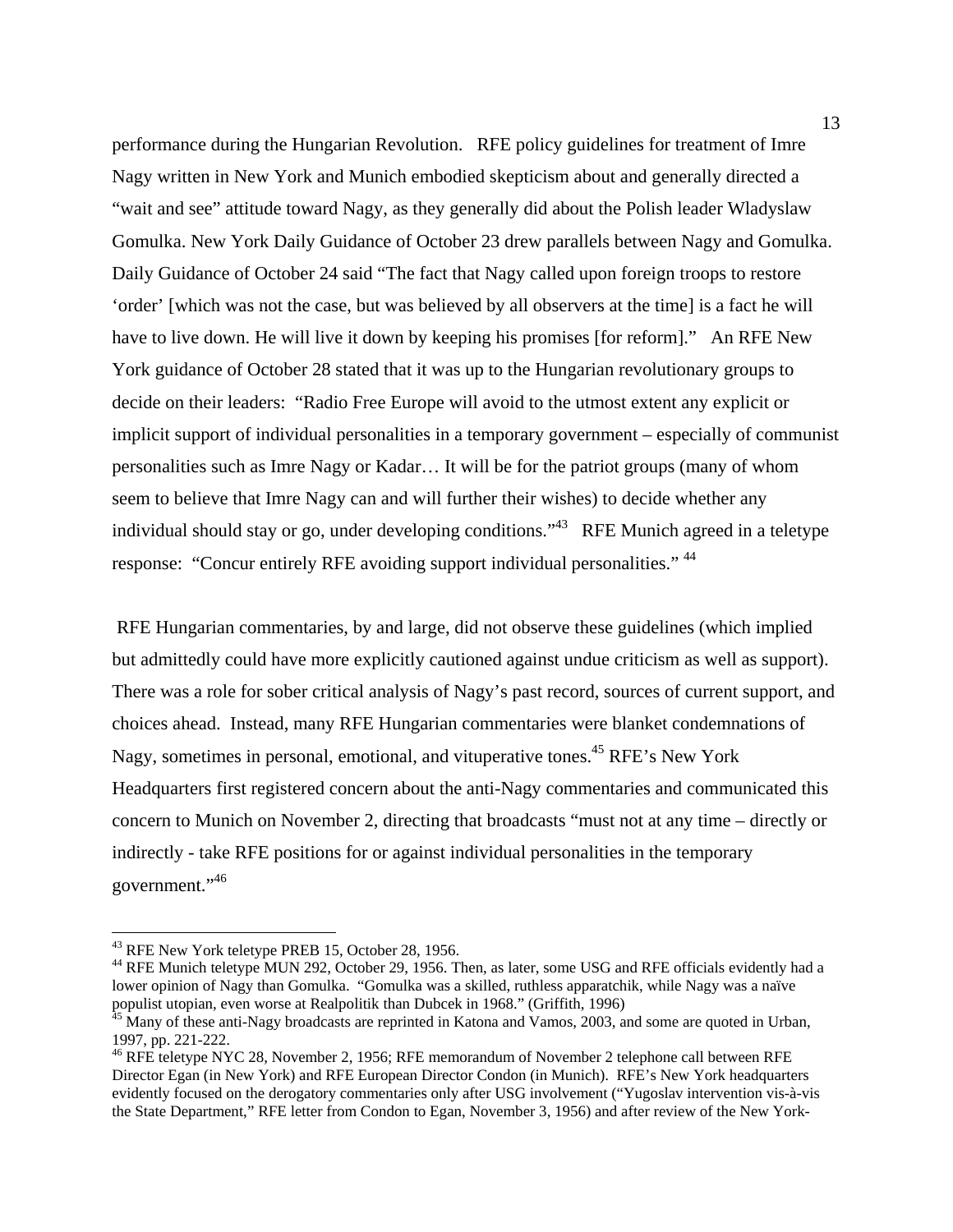While RFE Hungarian broadcasts are properly faulted for their derogatory treatment of Imre Nagy, they cannot be faulted – as a number of sources have done<sup>47</sup> – for advocating Cardinal Mindszenty as an alternative political leader. Several programs written and aired by the Hungarian Service's staff priest called for Cardinal Mindszenty's release from prison "to be permitted to return to Esztergom in order to take over there the *governance of the Hungarian*  Catholic Church."<sup>48</sup> Another commentary welcomed emotionally his release from prison on October 31: "Hungary … expressed the demand, 'Free Mindszenty and *put him back in his lawful position as Primate.*"<sup>49</sup> While RFE commentaries urged and then welcomed Mindszenty's release from prison, and celebrated his moral authority (as did RFE Polish broadcasts with regard to Cardinal Wyszynski), no RFE broadcast treated Mindszenty as a *political* alternative to Nagy.

RFE Hungarian broadcasts also included treatment of Nagy in unedited rebroadcast of reports and commentaries of the " Freedom Radios" (local regime radio stations taken over by the insurgents) around Hungary. Some of these local radios also carried reviews of the many newly established independent newspapers around the country. These independent radio and newspaper accounts included a variety of views on Nagy, both supportive and critical. They generally became more critical of Nagy's leadership in late October (before he clearly distanced himself from the October 24 crackdown and included non-Communists in his government), shifting to full support for him on November 1 when he promised free elections and international

<sup>49</sup> Special Commentary, by Laslo Bery, October 31, 1956. Emphasis added. This emotional commentary is

based Broadcast Review Staff's content report dated October 29, 1956, which summarized some of the anti-Nagy commentaries. A Yugoslav foreign ministry official complained to a U.S. Embassy officer on October 31 about RFE broadcasts (admitting he had not listened since October 29) as "incitement" to "wipe out completely all communism, not even recognize Nagy." (Department of State telegram. Belgrade No. 584, October 31, 1956, declassified September 12, 1996, NARA 764.00/10-3166). Yet a day earlier, another Yugoslav official had criticized Nagy for failing to make a clean break with Hungarian Stalinists. (Department of State telegram. Belgrade No. 570, October 30, 1956, declassified September 12, 1996, NARA 764.00/10-3056).

<sup>47</sup> E.g., Bekes, 2003, p. 6; McCargar, 1996; Urban, 1997, p. 308, note 11, a mischaracterization of Griffith's October 31 Daily Analysis (cited below), which neither warned against a "Finnish-type solution" nor (while acknowledging the Cardinal's "prestige,") advocated promotion of Mindszenty as an alternative to Nagy. Puddington, 2000, p. 108, quotes Borbandi as telling him a Munich guidance urged favorable coverage of Cardinal Mindszenty as a future replacement for Nagy. The complete record of guidances contains no such instruction.<br><sup>48</sup> E.g., Special Mindszenty Program, by Karoly Fabian (the Catholic priest on the Hungarian Service staff), Octo 26, 1956. Emphasis added. This was one of a series of such programs by Father Fabian.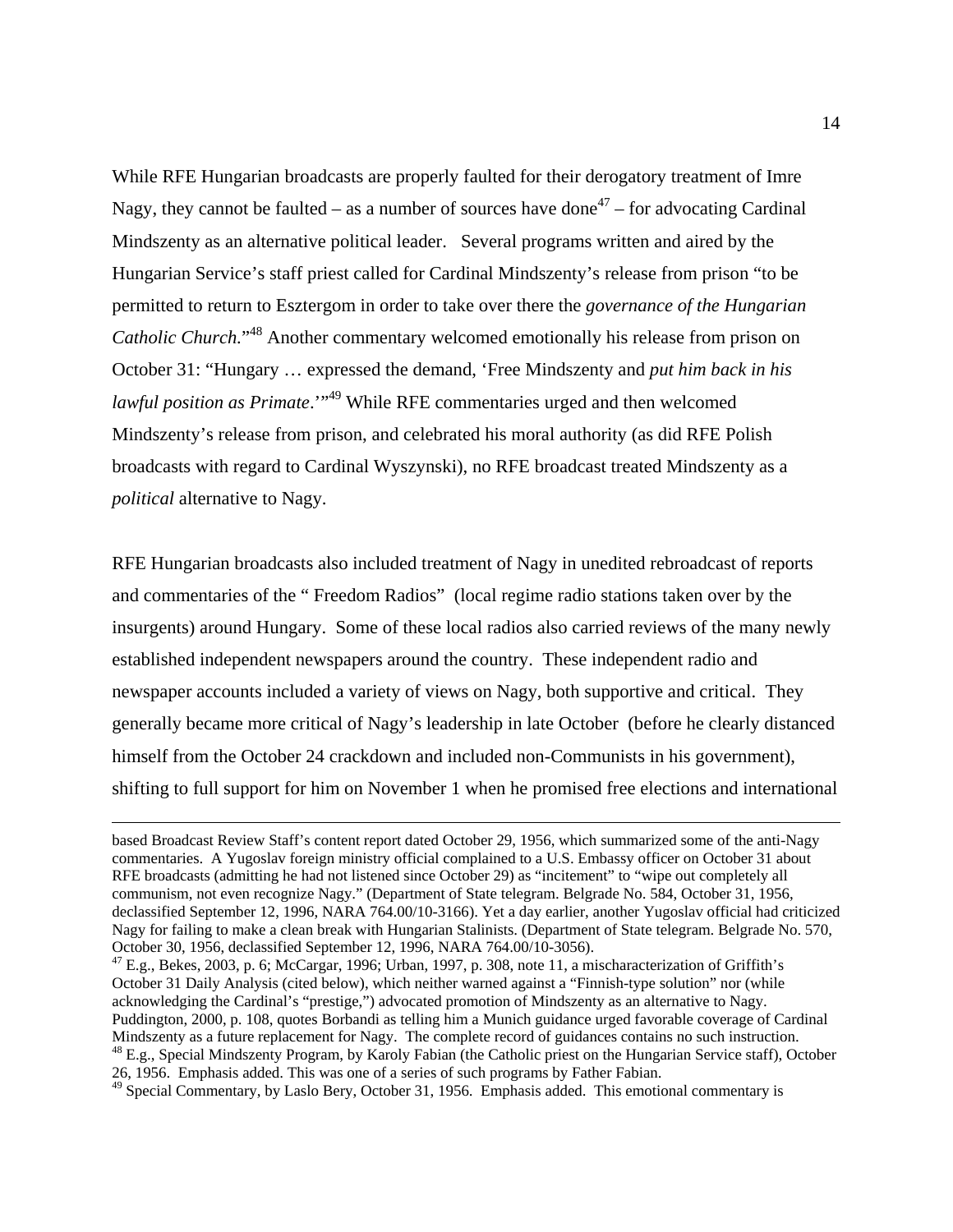neutrality. 50

 $\overline{a}$ 

RFE's treatment of Imre Nagy in its Hungarian broadcasts is explained in part by the fact that there was almost no independent information from Hungary during the first days of the Revolution, when international communications were blocked. RFE (as others in the West) labored under the misconception spread by Communist Party chief Gero that Nagy shared responsibility for the initial decision to "request" Soviet military assistance against the rebels and impose martial law. It was only on October 28 that Nagy acknowledged that the uprising was "a broad democratic mass movement" and not a "counterrevolution." It was only on October 30 that he endorsed a return to a multi-Party political system and made clear that the imposition of martial law and initial call for Soviet troops had been taken without his knowledge. These circumstances notwithstanding, the many derogatory and vituperative RFE Hungarian broadcasts about Nagy cannot be justified by any standard. They deviated from both U.S. Government policies at the time (as discussed below) and from written RFE policy guidances. These broadcasts should not have been aired.

On the other hand, it is difficult to accept the argument of Charles Gati, Jan Nowak, and others<sup>51</sup> that in October 1956 RFE should have backed Nagy, as it did implicitly at a critical juncture with Gomulka in Poland.<sup>52</sup> or, even more ambitiously, actively promoted a national, reformist, but still Communist "Nagyism." Simply stated, Hungary was not Poland. In Poland in October 1956 power resided in Party and government offices, with the levers of Communist power intact and the danger of future mass protests and future armed conflict between Soviet and Polish military units the backdrop for the confrontation between the Soviet and Polish Party leaderships that resulted in Soviet acceptance of Gomulka. In Hungary, in contrast, an insurgency had begun, the Soviet army and Hungarian Communist forces had already killed hundreds, the institutions of repression and control were crumbling, and power was shifting to the streets.

mischaracterized by Granville, 2005, p. 832, as praising Mindszenty as an alternative to Nagy.<br><sup>50</sup> Excerpts in *The Revolt in Hungary* (1957); Griffith Memorandum, 1956.<br><sup>51</sup> Nowak, 1996; Nowak, 2000. "[RFE] should have e

 $52$  RFE's backing of Gomulka is often overstated; it was implicit, limited to his defense of Polish interests vis a vis Moscow in fall 1956, and short-lived.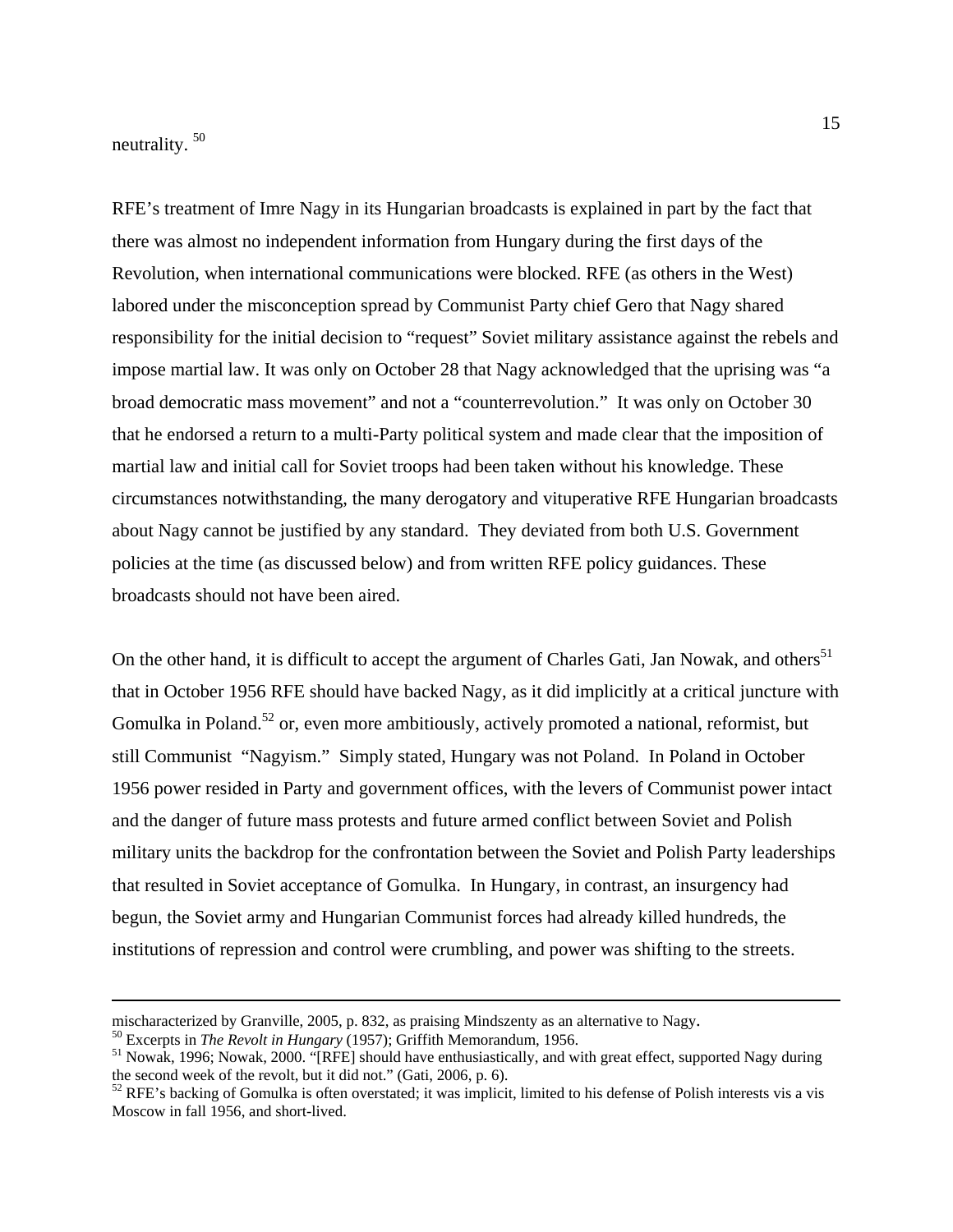In short, a national anti-Communist and anti-Soviet revolution was underway.

Let us imagine a different Hungarian scenario, a "Polish" scenario. A peaceful student protest in Miskolc is broken up by the AVH (internal security forces) and tens of students are killed. Responding to ferment outside and within the Party, Nagy replaces Gero as Communist Party chief and purges the leadership of the worst Stalinists. He gains control of the internal security apparatus while acknowledging the legitimate reform demands of students and others, so long as Communist Party rule is not threatened. He quickly releases Cardinal Mindszenty from prison. He vows to defend Hungarian national interests, while urging all Hungarians to acknowledge the geopolitical reality of Soviet influence, including continued membership in the Warsaw Pact. In such a scenario, RFE's Hungarian Service would have done well to broadcast commentary along the lines of Polish Service director Jan Nowak's 1956 commentaries:

 Incidents like [the Poznan revolt in June 1956] play into the hands of …[the] Stalinist clique, who want the return of terror and oppression. The struggle for freedom must end in victory, for no regime based on repression can last. But in that struggle prudence is necessary. And therefore in the name of the ardent desire, common to us all, for Poland's freedom, we must call on the people to preserve calm and refrain from acts of despair. (June 29)

 The Communist program will never be our Polish program … [but] whoever acts to defend the independence of his country will have the support of the entire society, without regard to his political outlook or party affiliation. (October 23).

 Poland remains in the Soviet embrace … Russia with its enormous military might is near, and the United States is too far away to effectively protect Poland from Soviet attack. (November  $9^{53}$ 

But of course Hungarian developments took a different, accelerated, and more violent turn.

<sup>53</sup> Nowak, 2000, pp 241-242, 264, 290; Puddington, p. 93.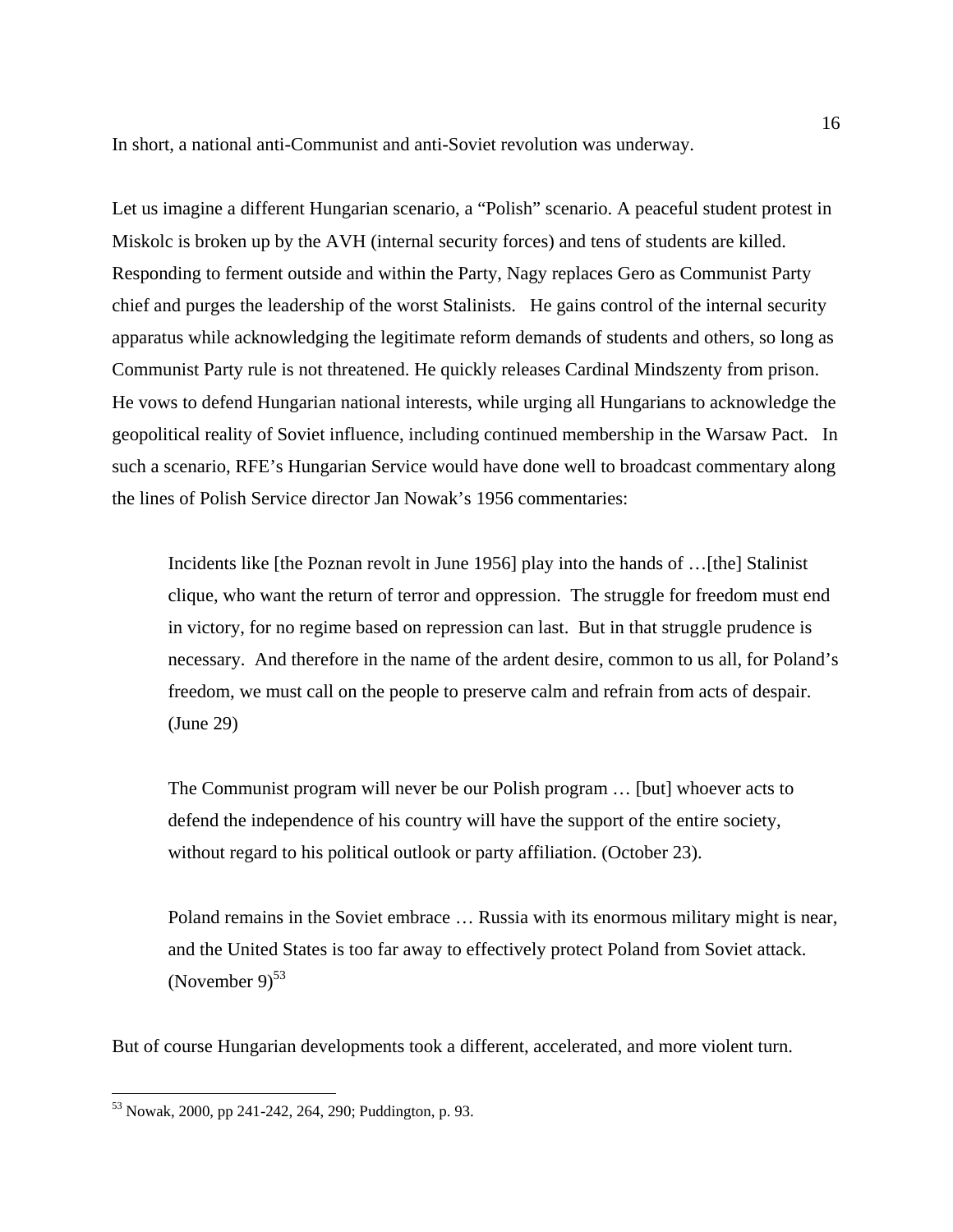Nagy was not Gomulka. He was often indecisive. He issued contradictory statements, initially condemning insurgents and justifying the Soviet intervention, and then saying the opposite. <sup>54</sup> He was not Communist Party chief but prime minister with uncertain powers. He could not oppose Soviet intervention; it had already occurred. He could not avert violence; it was increasing daily. He could not win support by endorsing limited in-system reform; popular demands for decollectivization of agriculture, reestablishment of non-Communist parties, free elections, and withdrawal from the Warsaw Pact were escalating. Under these circumstances, RFE's proper role was not to condemn or endorse Nagy (or Nagyism), but rather to report the range of domestic and international opinion about him and refrain from original commentary.<sup>55</sup>

RFE's coverage of Imre Nagy in its Hungarian broadcasts is closely linked with its broadcast treatment of radical political (meaning anti-Communist) demands by Hungarian insurgents. RFE could hardly ignore these demands, just as it could not ignore the calls of the Poznan demonstrators in June for freedoms as well as bread. RFE relayed (with explicit U.S. Government authorization, discussed below) reports of the many, now non-Communist domestic radios that conveyed demands for radical political change on the part of the non-Communist revolutionary councils and other independent organizations and media that mushroomed around Hungary after October  $23^{56}$  One such RFE program of November 1 carried (by then non-Communist) Radio Budapest and Radio Gyor reports on the newly-formed National Council of Transdanubia's decision to support continued labor strikes, a report from Radio Szombathely on the local Bishop's prayers for fallen Freedom Fighters, and additional reports from Radio Budapest on popular demands for withdrawal from the Warsaw Pact, purge of Communist leaders from the Smallholders' Party, and peasant demands for economic and political freedoms.57 Judging by a sample of several of these rebroadcasts (all of which were re-voiced,

<sup>&</sup>lt;sup>54</sup> Gati, 2006, Chapter 5, provides a masterful reconstruction and interpretation of Nagy's political life.  $^{55}$ Nelson, 1997, p. 72 says the BBC avoided criticism of Nagy. Urban, 1997, p. 231, claims that BBC Hungarian broadcasts "backed [Nagy] without hesitation throughout the revolution." BBC programs did not feature political commentaries as did RFE, and review of the record of BBC broadcasts is needed to validate this claim. One evident BBC criticism of Nagy is cited in Note 4 above. VOA's approach to this issue is not known.

<sup>&</sup>lt;sup>56</sup> By October 30, the Communist media-control system had disintegrated. Radio Budapest became Radio Free Kossuth after October 30. Debrecen, Dunapentele, Eger, Gyor, Kaposvar, Miskolc, Nyiregyhaza, Pecs, and Szombathely also operated as Free Radios. RFE established a special unit in Vienna to monitor these Free Radios, most of which had low transmitter power.

<sup>&</sup>lt;sup>57</sup> Special Gyor Report F1, by Emil Czonka, November 1, 1956.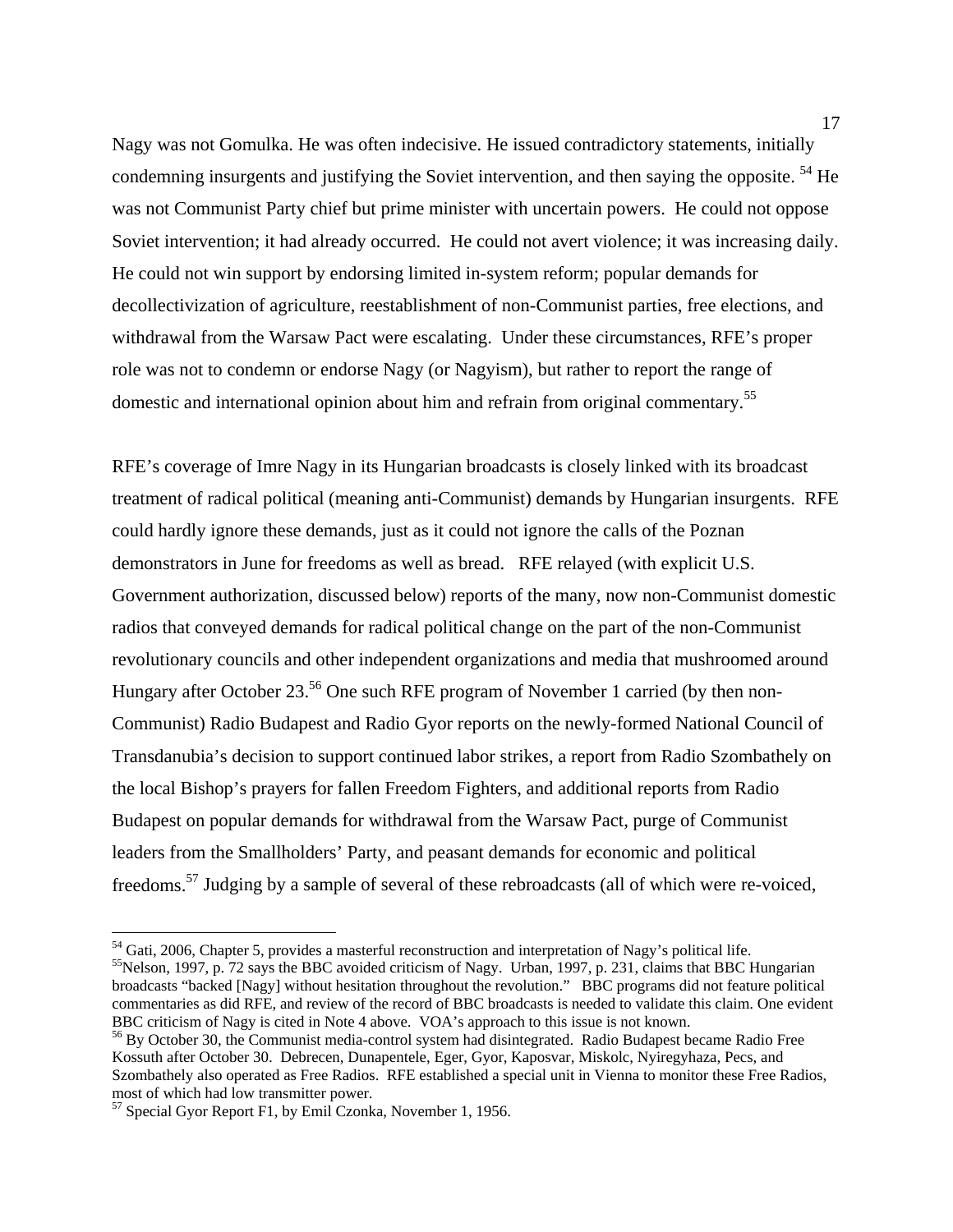not the replay of the original sound), RFE limited itself to relaying the substantive information they contained without undue emotion or third-party editorial comment. For example, RFE reported the 18-point demand of Miskolc students issued over Radio Free Miskolc on October  $26.$ <sup>58</sup>

Once the Revolution began, RFE policy officials foresaw – like the leading Hungarian insurgents - the consolidation of a post-Communist system that would be tolerated by the Soviet Union. The RFE New York guidance of October 28 previously cited (PREB 15) defined RFE's task as associating itself with the far-reaching demands of the "patriot groups" in order to promote democratic freedoms and avoid a Communist counterrevolution. By October 31, policy advisor Griffith saw as likely (albeit not inevitable) continued withdrawal of Soviet forces and "establishment [of a] western-type democracy, with Hungary either neutral like Austria (or at worst, from our viewpoint) a Finnish-type solution. " [The] Nagy 'government' [is] surely more and more in [the] hands of [the] Revolutionary Council, which must have the real power in its hands by now."<sup>59</sup> By that early date, RFE Munich management raised the possibility that, once free elections were held and a free government established, the "essential mission of RFE in respect to Hungary will be completed."<sup>60</sup>

RFE Hungarian broadcasts both improperly denigrated Imre Nagy and properly reported the farreaching demands from newly formed independent groups and independent media around the country for basic freedoms and democratic change. Given the nature and pace of the Revolution, it is difficult to imagine that an opposite approach on either count – active support of Nagy and active downplaying of popular demands for system change --could have significantly increased the chances of the emergence of a reform Communist "Nagyism." It was not, in any case, RFE's function to do either.

#### 5) **Bad Journalism?**

<sup>58</sup> As cited in Michie, 1963, pp. 225-227.

<sup>&</sup>lt;sup>59</sup> RFE Munich Office of the Political Advisor, Daily Analyses of Developments in Hungary, October 31, Part I.<br><sup>60</sup> RFE Munich teletype MUN 330, October 31, 1956.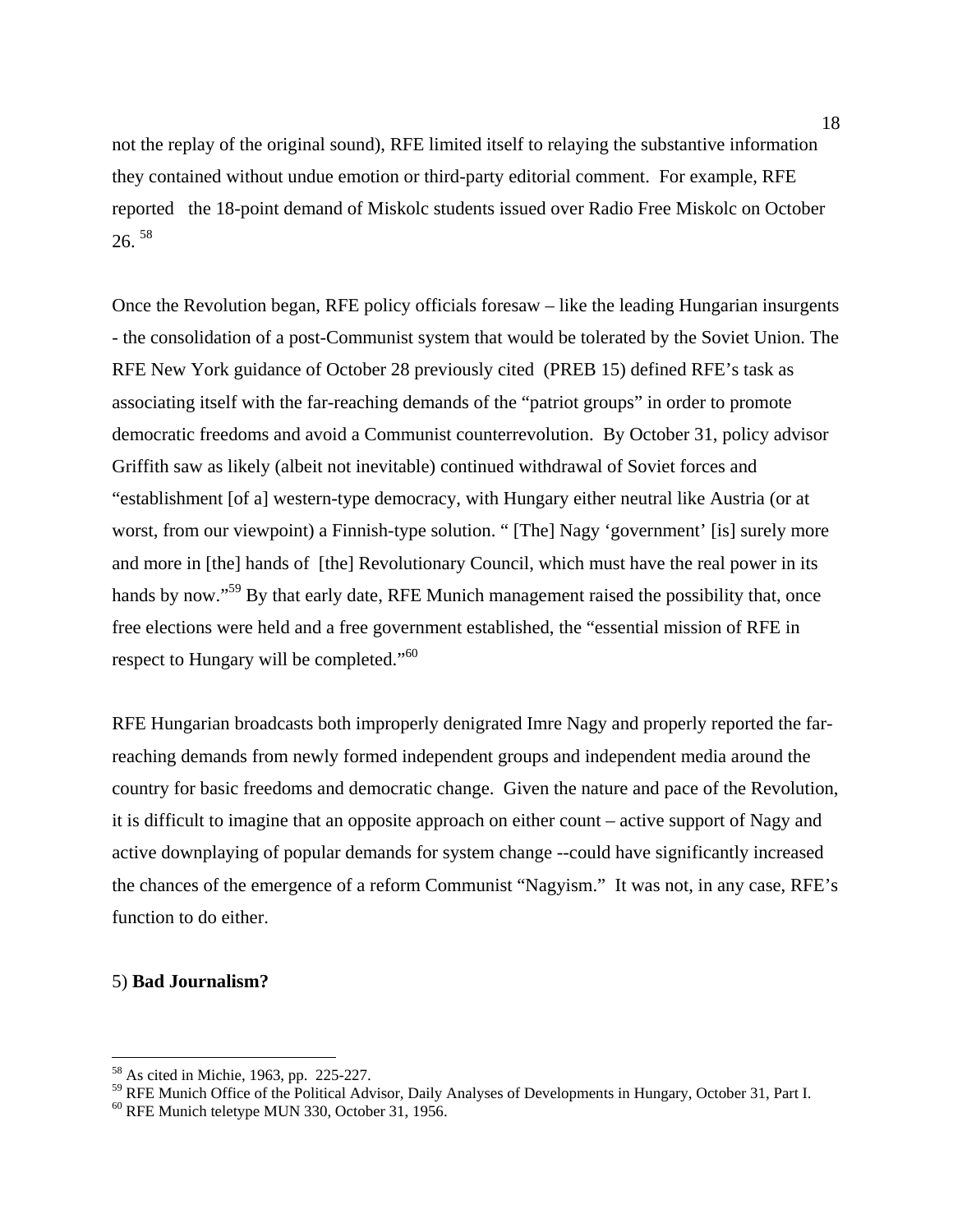By all accounts, both contemporaneous reviews and current sampling, the quality of many – but certainly not most -- RFE Hungarian broadcasts during the Revolution was poor. The December 1956 internal RFE policy review found many good programs; 171 of 308 programs were rated excellent or good. But the remainder were rated mediocre or worse, and Griffith concluded that the bad and mediocre programs overshadowed the many outstandingly good ones. (It is an open question how these proportions would compare with review of other RFE broadcast services except the Polish Service, and of VOA and BBC, in the same period.) The top-of-the-hour newscasts (always a mainstay of programming, and not examined in any of the post-mortems) were (judging by a few that I have sampled) dispassionate, objective, and professionally competent by any standard.<sup>61</sup> Field correspondent reports from European capitals and the United States were factual. It was the series of political commentaries that all too often failed to meet minimum journalistic standards, since they included far too much emotion, preaching, unsubstantiated opinion, condescension, vituperation, and tactical advice. These failings characterized most of the programs graded as "D" or "F" in the December 1956 Griffith review. Additionally, as noted above, four programs egregiously disregarded policy guidelines by offering tactical military advice  $(3)^{62}$  and suggesting Western assistance (1).

Perhaps the worst aspect of RFE Hungarian programming during this period was periodic anonymous exhortations injected into the broadcasts, such as "Safeguard Revolutionary Unity!" and "With Murderers There is No Peace. Repeal Martial Law Immediately!"

RFE Hungarian programs improved in November. Broadcasters who had aired overly emotional and prescriptive commentaries during the heady days prior to November 4 now broadcast perfectly acceptable programs (as they had prior to October 23). An example is Laszlo Bery's November 20 commentary on deportations of prominent revolutionaries and UN and Red Cross activities to assist Hungary. 63 After the Revolution was crushed, RFE began a daily series of

 $<sup>61</sup>$  E.g., the 17:00 (Budapest time) newscast on October 25, CD from original Reel 1884, Track 11, Hoover Archives.</sup> It covered fighting in Budapest, factory strikes, the curfew, closed schools, chaotic transportation, anti-Soviet placards, appointment of Kadar as Party Secretary, Nagy's speech that day, a fire in the National Museum, and reactions abroad from London, New York, Warsaw, the Council of Europe, etc.<br><sup>62</sup>Borhi, 2003, p. 143, incorrectly attributes the idea for such programs to Griffith.<br><sup>63</sup> Special Commentary A-2, by Laszlo Bery, original text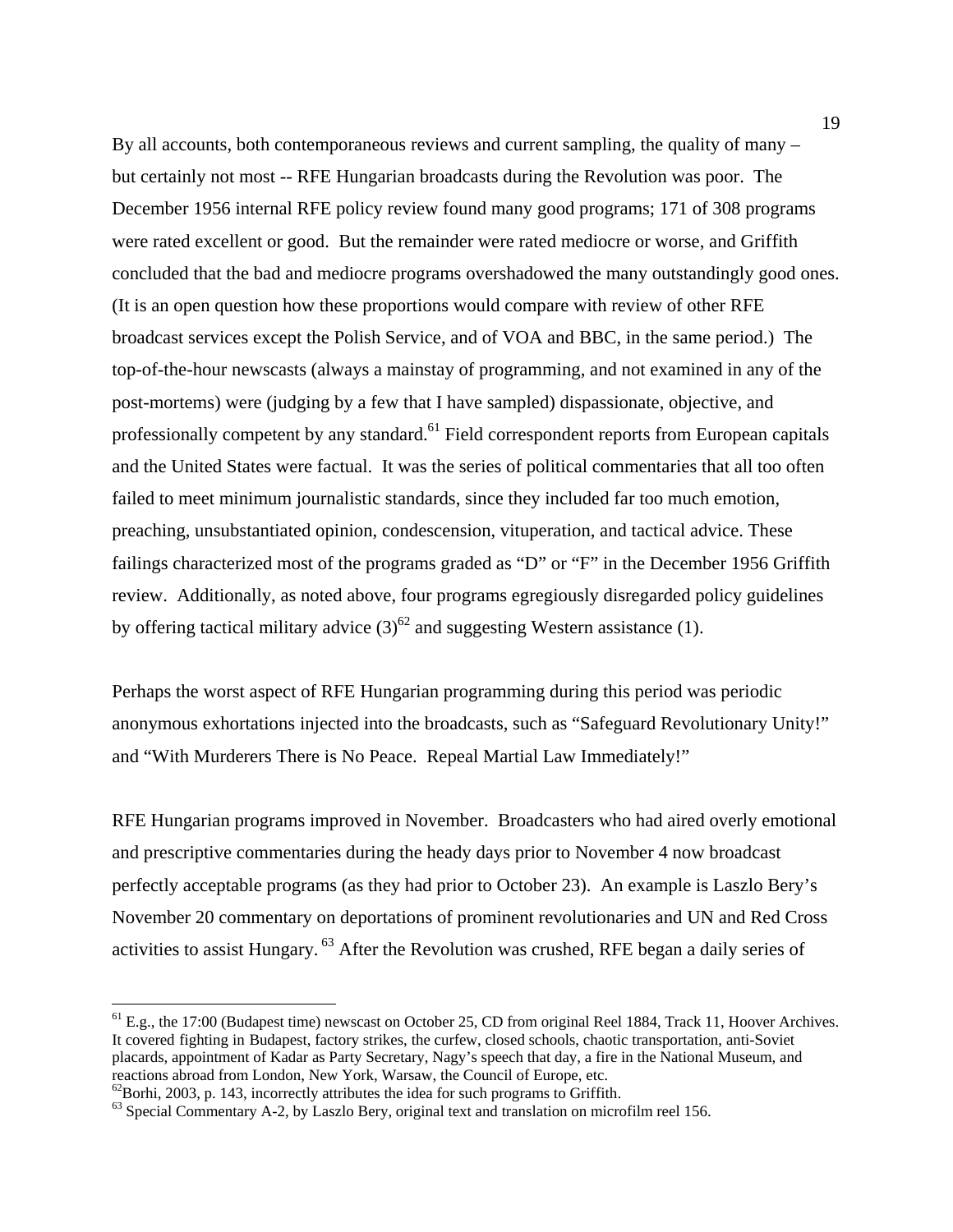special programs devoted to personal messages from refugees to relatives back in Hungary reporting (with first names or pseudonyms) their safe arrival in the West. $^{64}$  Some 200,000 messages of this kind were broadcast, a major public service.

If RFE Hungarian broadcasts were the most problematical of the RFE programs in 1956, RFE Polish broadcasts received the most praise. An internal review concluded, after examining 200 program texts in translation and another 55 in the original: "Programs show constant evidence of skillful, imaginative, and effective policy implementation. The Voice of Free Poland responded to the crisis with discipline, reserve, and a soundly intelligent approach that reflects the highest credit on the desk as a whole. "65 Looking back at 1956 with the hindsight of thirty years, Griffith found the overall tone of the Hungarian broadcasts to have been "insufficiently professional, too emotional, and too didactic. They transgressed against the overriding importance of objectivity and therefore of credibility."<sup>66</sup>

The performance of the RFE Polish Service in October 1956 indicated that RFE as an organization understood and was capable of producing responsible, unemotional, high-quality broadcasts. But it failed to do this in the Hungarian case, admittedly a far greater challenge, and that failure was an important negative lesson for the future.

## 6) **A Rogue Broadcaster?**

Were the RFE broadcasts to Hungary in 1956 in conformity with or at odds with U.S. policy at the time? The answer requires examination of U.S. Government policy discussions and USG guidance to RFE. The USG, like RFE, carefully followed (and sought to encourage) the ferment that spread throughout the Communist world in the wake of Khrushchev's denunciation of Stalin at the  $20<sup>th</sup>$  CPSU Congress. It tracked the critical Hungarian discussions in the Petofi Circle, in part through the reports of journalist Simon Bourgin, who observed the discussions and privately debriefed RFE about them. The Budapest Legation reported the October 16 meeting of a

<sup>&</sup>lt;sup>64</sup> E.g., Special Messages H-3 by Katalin Hunyadi, November 9, 1956, text on microfilm reel no. 165.

<sup>&</sup>lt;sup>65</sup> RFE Memorandum to Richard Condon from William E. Griffith, "Policy Review of Voice of Free Poland Programming – 1 October – 30 November 1956," December 8, 1956. 66Griffith, 1996.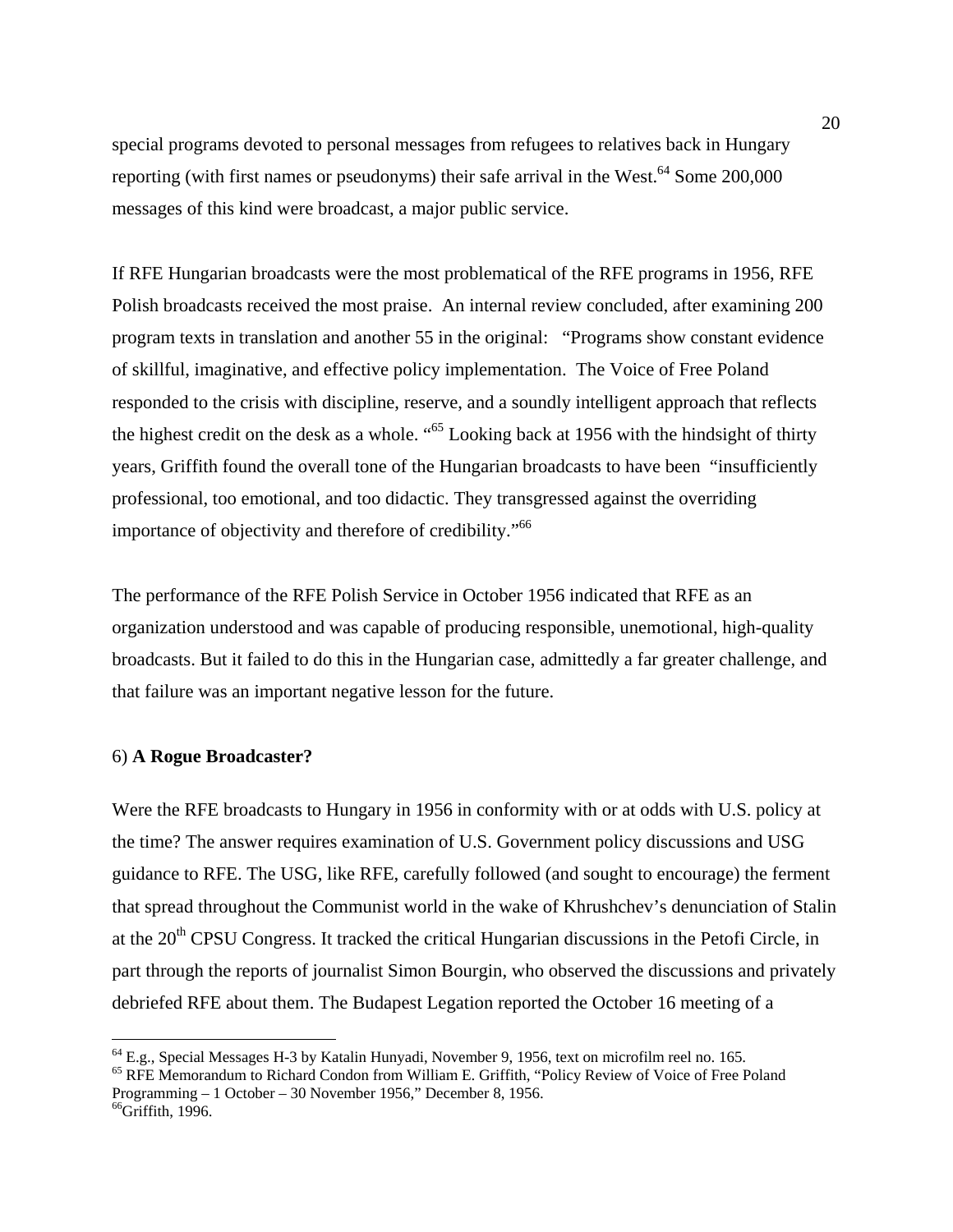thousand people in Gyor, presided over by prominent writer Gyula Hay, which heard demands for a public trial of the head of the secret police, introduction of a multi-party system, a freer press, and withdrawal of Soviet forces.<sup>67</sup>

Encouraged by the ferment in Poland (conveyed in some domestic media and in Western broadcasts), Budapest students demonstrated peacefully on October 23. The regime response was a bitter denunciation by Party leader Gero, use of live ammunition by the AVO (internal security force), and then as violence spread employment of the Soviet army – which escalated the violence. In this situation, RFE, along with VOA, was one of the few instruments the USG could use to try to affect the course of events. While suspicious of Imre Nagy, the USG refrained (as stated in a State Department circular dispatch of October 30) from taking a position on him one way or another in what was seen as an unclear and ambiguous situation.<sup>68</sup> Hence the extreme negativism about Nagy in the RFE Hungarian broadcasts, described above, cannot be attributed (as Katona and Vamos, for example, do) to USG direction. $69$ 

Viewing the insurgents as authentic representatives of the Hungarian people, the USG specifically authorized RFE to serve as a "communications center" for the emerging independent media in Hungary and to rebroadcast reports of the "Freedom Radios" around Hungary. This was one policy discussed on October 26 at an inter-agency Special Committee chaired by Jacob Beam of the State Department.<sup>70</sup> Three days later, the Special Committee cautioned against any tactical advice in RFE Hungarian broadcasts. $^{71}$ 

RFE Hungarian commentaries did not, as noted earlier, observe the policy cautions about treatment of Imre Nagy. The anti-Nagy commentaries were evidently first flagged to the State

 $^{67}$ Budapest Legation dispatch No. 151, October 23, 1956, FRUS, XXV, pp. 260-263.

<sup>67&#</sup>x27;Budapest Legation dispatch No. 151, October 23, 1956, *FRUS*, XXV, pp. 260-263. 68 State Department Circular Telegram No, 332, October 30, 1956*, FRUS*, XXV, pp. 344-345*.* The U.S. Legation in Budapest urged VOA and RFE to avoid "taking any kind of stand on Imre Nagy for time being" (Dispatch 154, October 23, 1956, midnight, *FRUS* XXV, p. 264).<br><sup>69</sup>Katona and Vamos, 2002.<br><sup>70</sup> 39<sup>th</sup> meeting of the Special Committee on October 26, *FRUS*, XXV, pp. 300-303

 $71^{20}$ th meeting of the Special Committee on October 29, *FRUS*, XXV, pp. 322-325. The meeting summary includes this dialogue: Cox (CIA) "should we tell the rebels not to demobilize?" McKisson (State): We should report that thee is no evidence that the Soviets are moving out, but we should not be in the position of telling the insurgents what to do." Ernst (DOD): "What do we say to the insurgents?" Beam (State): "we keep them informed. That is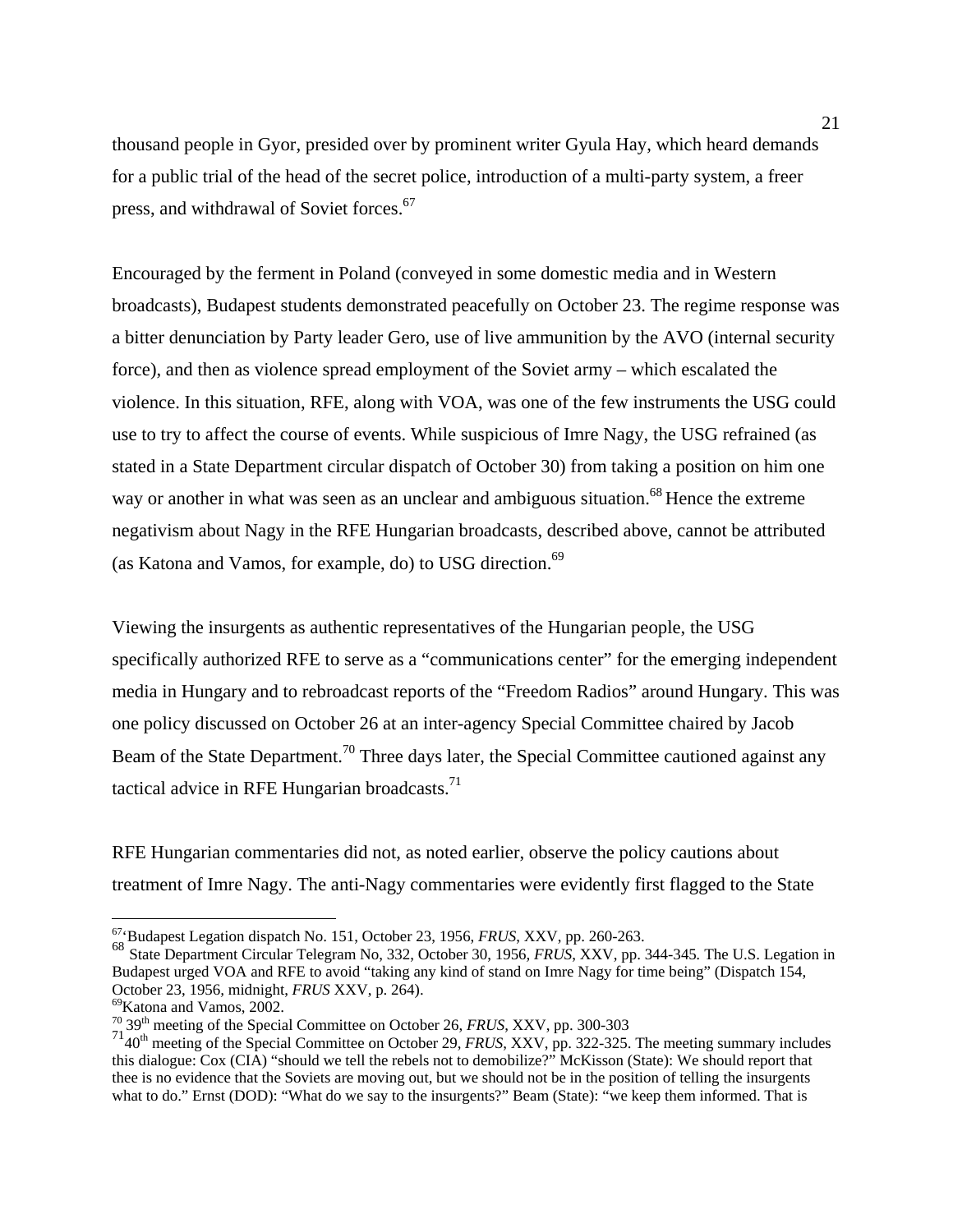Department by the Yugoslav Foreign Ministry on October 31 and became evident from review of the RFE New York Broadcast Review Staff's content report dated October 29 with summarized some of the anti-Nagy commentaries. On November 2, as noted above, RFE New York management communicated to Munich its concern about the anti-Nagy commentaries.

After the Revolution was crushed and criticisms of RFE's role multiplied, RFE Hungarian broadcast policy became an issue of review and some contention within the USG. Allen Dulles strongly defended RFE's broadcasts at a meeting of the inter-agency Operations Coordination Board on November 21.<sup>72</sup>

The available record of USG deliberations in October-November 1956 indicates that, however one judges U.S. policy at the time, RFE's written policy guidances conformed to that policy, while many Hungarian broadcasts did not. There was a breakdown of control, but it was not between the USG and RFE, but rather within RFE itself. Internal friction began while the Revolution was underway. RFE Director Egan (in New York), following up his communications on the treatment of Nagy the previous day cited above, conveyed on November 3 to RFE European Director Condon criticism of the Hungarian broadcasts for "serious if not flagrant violations" of policy and directed pre-broadcast review of programming by the American management and limitation of commentary.<sup>73</sup> The Munich management defended its approach, while granting that a few inadvisable programs had been broadcast, in a letter from Condon to Egan dated November 5. Egan's strong language notwithstanding, the four programs previously cited and negative treatment of Nagy were the only real departures from specific policy guidances at this point, although the emotionalism and vituperation of many commentaries were at odds with overall RFE broadcasting policy and standards.

The breakdown of control within RFE had many causes: a new FEC President, retired General Crittenberger, who assumed office on the eve of the Revolution; longstanding bureaucratic conflict between the FEC and RFE New York, on one hand, and RFE Munich on the other;<sup>74</sup>

about as far as you can go."

<sup>72</sup>FRIS, XXV, p. 469ff.

<sup>73</sup> RFE New York teletype, NYC 39, November 3, 1956.

 $74$  FEC Counselor Gallantiere (in New York) wrote to then FEC President Shepardson in June: "I am very sorry the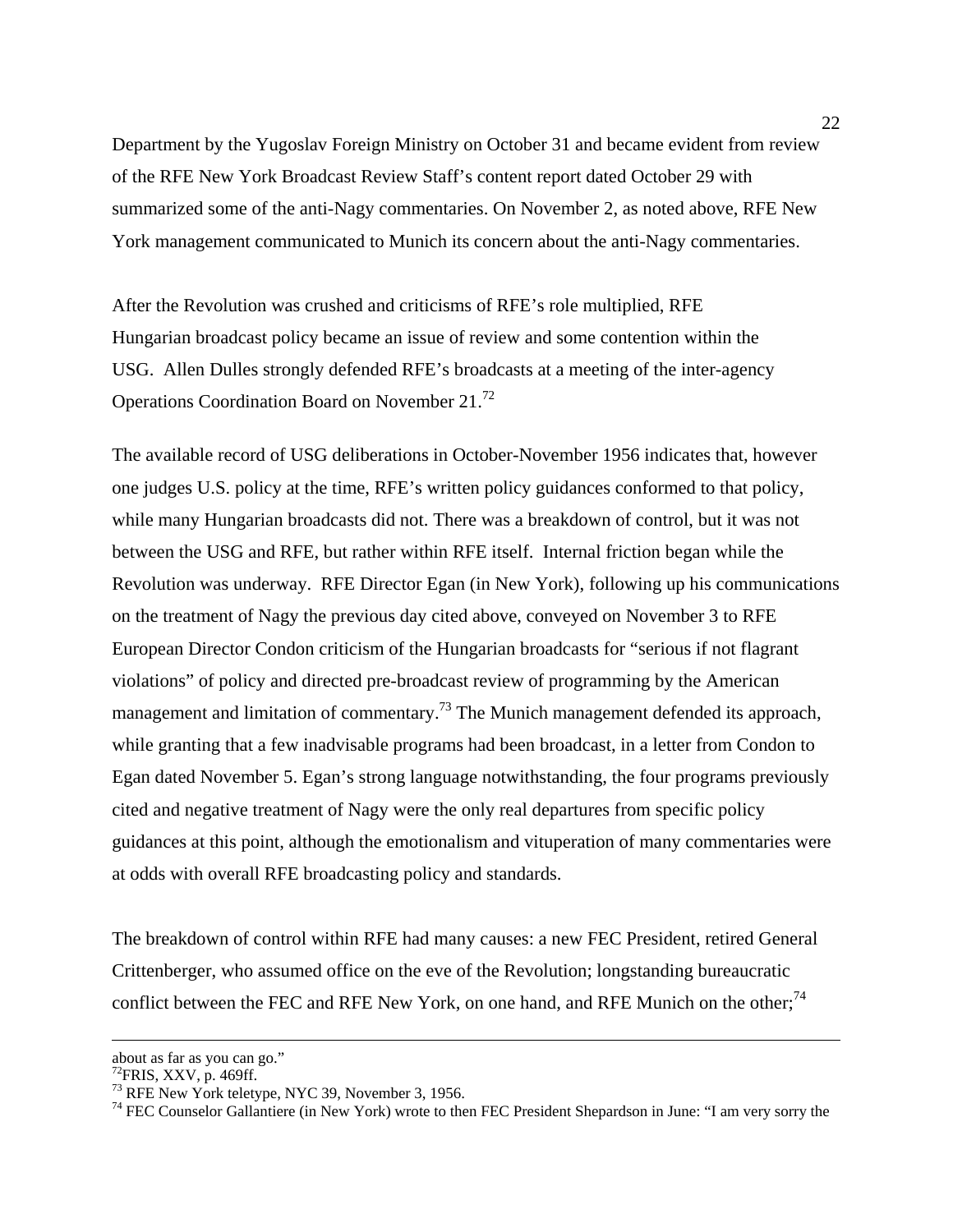divided responsibilities between the policy and program departments in Munich (the program department hired and fired the Hungarian and all other broadcasters); insufficient discussion between the American policy staff and the Hungarian broadcasting management of key programs prior to broadcast; $^{75}$  and poor internal organization of the Hungarian Service.

The breakdown of control also involved personnel failures, specifically a Hungarian Service director, Andor Gellert, who performed poorly (a problem exacerbated by his illness)<sup>76</sup> and a Hungarian broadcast staff that was on balance more "rightist" than opinion in Hungary, demoralized to some extent by recent history (Hungary was truncated after World War I and an Axis-allied power in World War II), and lacking the discipline engendered by past military resistance. This was in contrast to the Polish Service staff, no less anti-Communist but more in tune with local conditions, veterans of the protracted Warsaw Uprising, and able to maintain discipline in a crisis. Perhaps the fatal flaw was that Gellert's deputies performed abysmally; the worst programs – those that were overly emotional, offering tactical advice, vituperative --were written by the senior editors of the Service, whose job should have been to set a model of good programming and require it from others. These senior editors were not primitive propagandists. In normal circumstances, they were capable of airing good programs. For example, Laszlo Berry and Imre Mikes, whose programs were rated in the December 1956 Griffith review as the poorest of all (with an average grade of D+) wrote good commentaries both before and after the Revolution. They were evidently overcome by emotion and unrealistic expectations with the unexpected outbreak and violent turn of the Revolution. This may help explain their poor performance; but it does not excuse it.

To be sure, under the very best of circumstances, the RFE Hungarian Service would have faced

way matters … are going in RFE. There is a deep gulf between Munich and New York. Whereas Munich is in the stream of the wise and tactful tradition built up these past six years, and handles East European problems with a judicious admixture of regard for the American interest and respect for the political realities and for the exile's feelings and point of view, RFE/New York is deserting RFE traditions and turning the organization into a shrillvoiced USIA." FEC Memorandum, June 26, 1956.

<sup>&</sup>lt;sup>75</sup> Editorial responsibility within RFE always rested with the respective Broadcasting Service directors. Broadcasts were never (with a minor exception in August 1968) pre-approved by American management. This issue is discussed further below.

 $76$ Jan Nowak's impression after talking to Gellert during the height of the crisis was that he was very sick and had lost contact with his staff (Nowak, 2000, p. 284).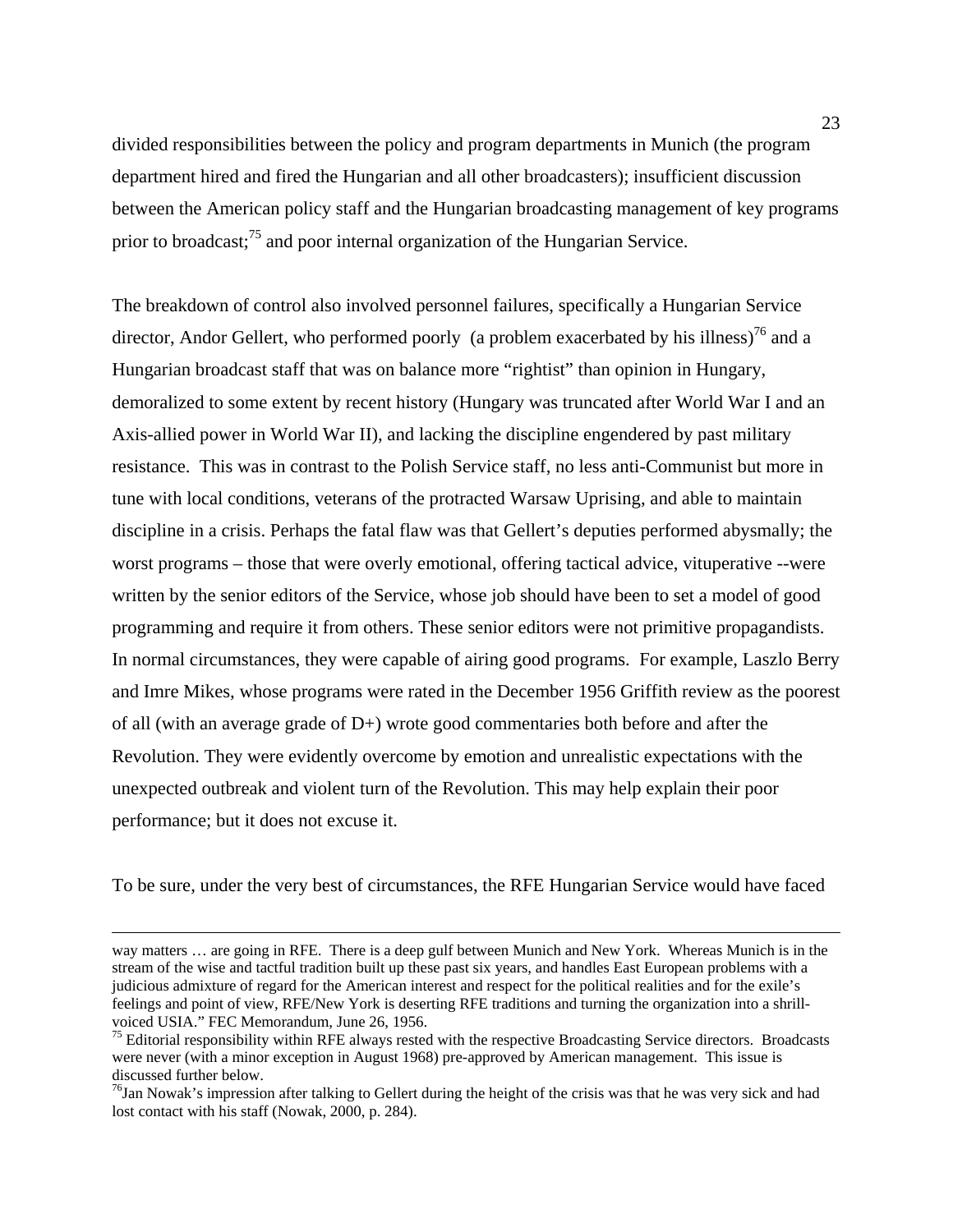an enormous challenge in 1956. Outbreak of the Hungarian Revolution surprised everyone, not least everyone at RFE. Gyula Borbandi (at the time a young broadcaster; later deputy director) recalled that the Hungarian Service was unprepared, stunned, excited, lacking in supervision because of Director Gellert's illness, and overwhelmed by the quantity of information pouring in.<sup>77</sup> The fact remains that, as an internal review concluded: "The chain of command within the [Hungarian] Desk broke down, and discipline was not enforced."<sup>78</sup> RFE Munich leadership acknowledged problems with the Hungarian Service later in November, noting that while the Hungarian revolution was generally "leftist," RFE Hungarian broadcasters were generally "'rightist' in political orientation and they tended over the years to become more and more shrill, emotional and over general in tone, to an extent where we have for some time felt that rather drastic measures are needed to de-emotionalize their scripts. "79

In retrospect, it is clear that the American management at RFE Munich devoted insufficient attention to the content of the Hungarian broadcasts in the crisis period, in part because it assumed a common understanding of broadcast policy from and expected discipline within the Hungarian Service (both of which, unlike the Polish Service, did not exist) and because it lacked the monitoring, linguistic, and translation capabilities necessary for critical pre-broadcast discussion, real-time broadcast monitoring, and speedy post-broadcast review. Some existing capabilities were diverted to providing New York and Washington with translations of the extensive broadcasts of the Hungarian Freedom Radios.<sup>80</sup> Some of management's attention was diverted by what seem in retrospect to have been secondary concerns. <sup>81</sup>

There was an alternative model. Radio Liberty Russian broadcasts during this period (some directed specifically to Soviet forces in Hungary) were much more tightly controlled and

<sup>77</sup> Borbandi, pp. 205-277.

<sup>78</sup> Walker Memorandum, 1956.

<sup>&</sup>lt;sup>79</sup> RFE Munich teletype to New York, MUN 236, November 20, 1956.

<sup>80</sup> Communication from William Rademaekers to the author. Rademaekers was the only Hungarian speaker in the RFE American management in 1956.

<sup>&</sup>lt;sup>81</sup> Part of October 29 and 30 was devoted to general round table discussions with outside experts, including Peter Wiles, Franz Borkenau, and Edmond Taylor. (RFE Munich, Office of the Political Advisor, Background Information USSR, October 1956). Political Advisor Griffith was absent for several days, having been ordered by the FEC to travel to Paris for consultations with CIA deputy director Frank Wisner (RFE Munich teletype MUN 336, October 31, 1956; McCargar, 1996; personal interview with Griffith, 1992).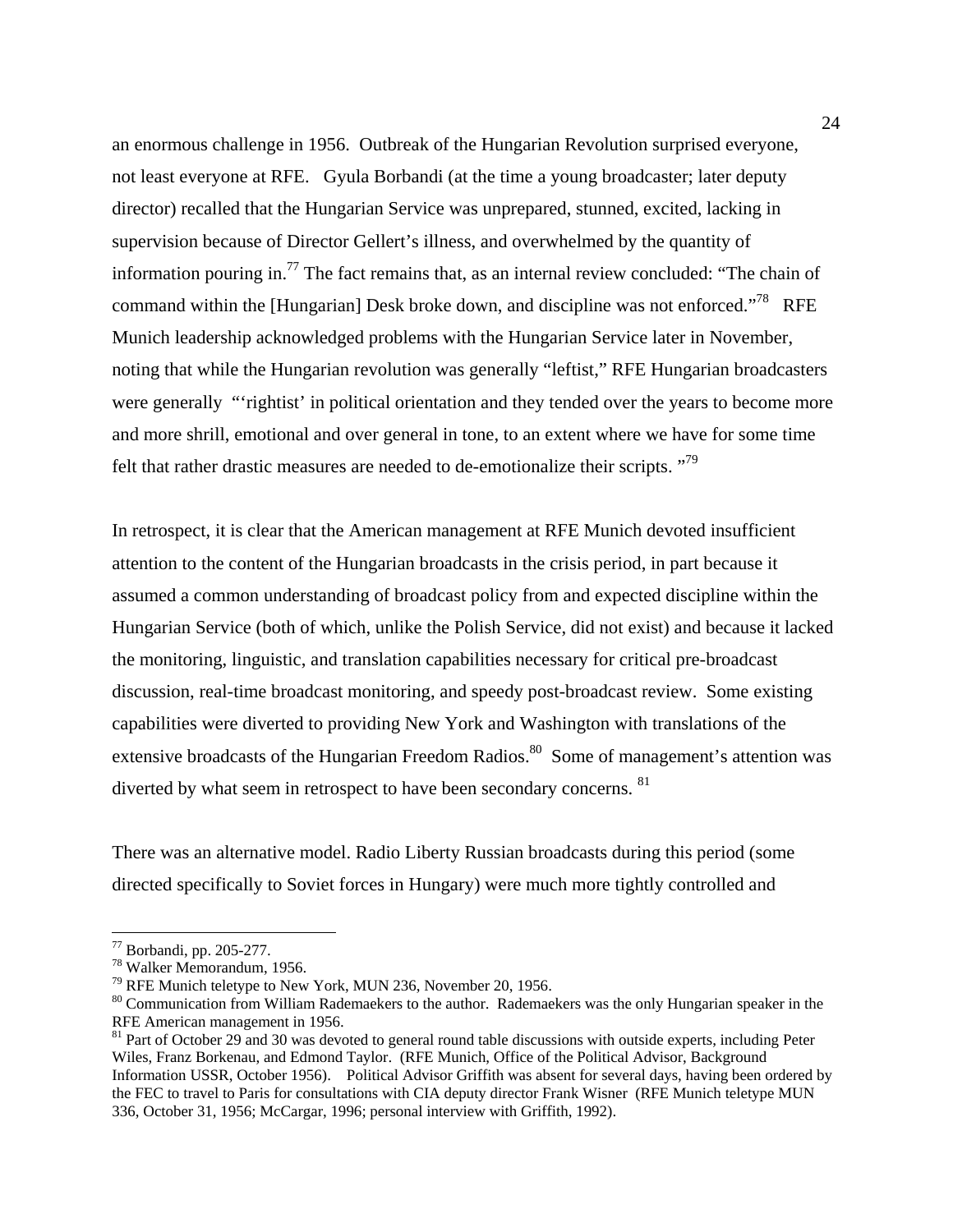restrained. RL President Howland Sargeant, based in New York, directed early in the crisis that the RL broadcasts limit themselves to news reporting and abstain from rebroadcasting both opinion pieces from international media and especially original commentary. RL broadcasters and American management in Munich strongly resented these limitations, but adhered to them while arguing for their relaxation. $82$ 

In early 1957 the Hungarian Service was reorganized. A new director, Istvan Bede, replaced Gellert (who moved to the New York office) and a new deputy director, Karoly Andras, replaced Viktor Matjas, who was terminated, along with twelve other staff members, including Zoltan Thury (responsible for the November 4 *Observer* broadcast).Imre Mikes's commentaries were suspended until mid-1957. The new Hungarian Service team proved to be effective professional broadcasters in the 1960s and beyond. Most FEC and RFE management also changed; by the end of 1958, Crittenberger, Egan, Condon, Griffith, Henze, and others were gone. Their immediate successors were less knowledgeable about Eastern Europe and less capable managers, a deficit overcome only in the early 1960s with the appointments of John Richardson as FEC President, Rodney Smith as RFE Director, and Richard Burks and then Ralph Walter as RFE Policy Directors.

RFE Hungarian broadcasts departed from U.S. Government and RFE policy and standards in their emotional commentaries, their negative treatment of Imre Nagy, and their clear violation of policy in four programs on tactical military advice and suggestion of Western assistance. These failures were primarily the responsibility of the Hungarian Service director and his senior staff, who enjoyed great autonomy and trust in the RFE structure and were assumed to be the best judges, within overall RFE policy, of what was and was not responsible and effective broadcasting. These failures were ultimately the responsibility of the American FEC and RFE management as a whole that had hired the Hungarian Service directorate and failed to monitor closely enough and then stop its faulty broadcasts.<sup>83</sup>

<sup>82</sup> Munich Consulate General Dispatch, *FRUS,* XXV, pp 343-344; RL [Munich] Weekly Airgram Report, November 2 and 16, 1956, Hoover Archives.

 $83$  RFE management's unfamiliarity with the content of the Hungarian broadcasts is evident in the RFE Munich dispatch to RFE New York of November 5, 1956, cited above, which praised director Gellert, minimized the problems within the Hungarian Service, downplayed the significance of condemnations of Nagy, and ignored the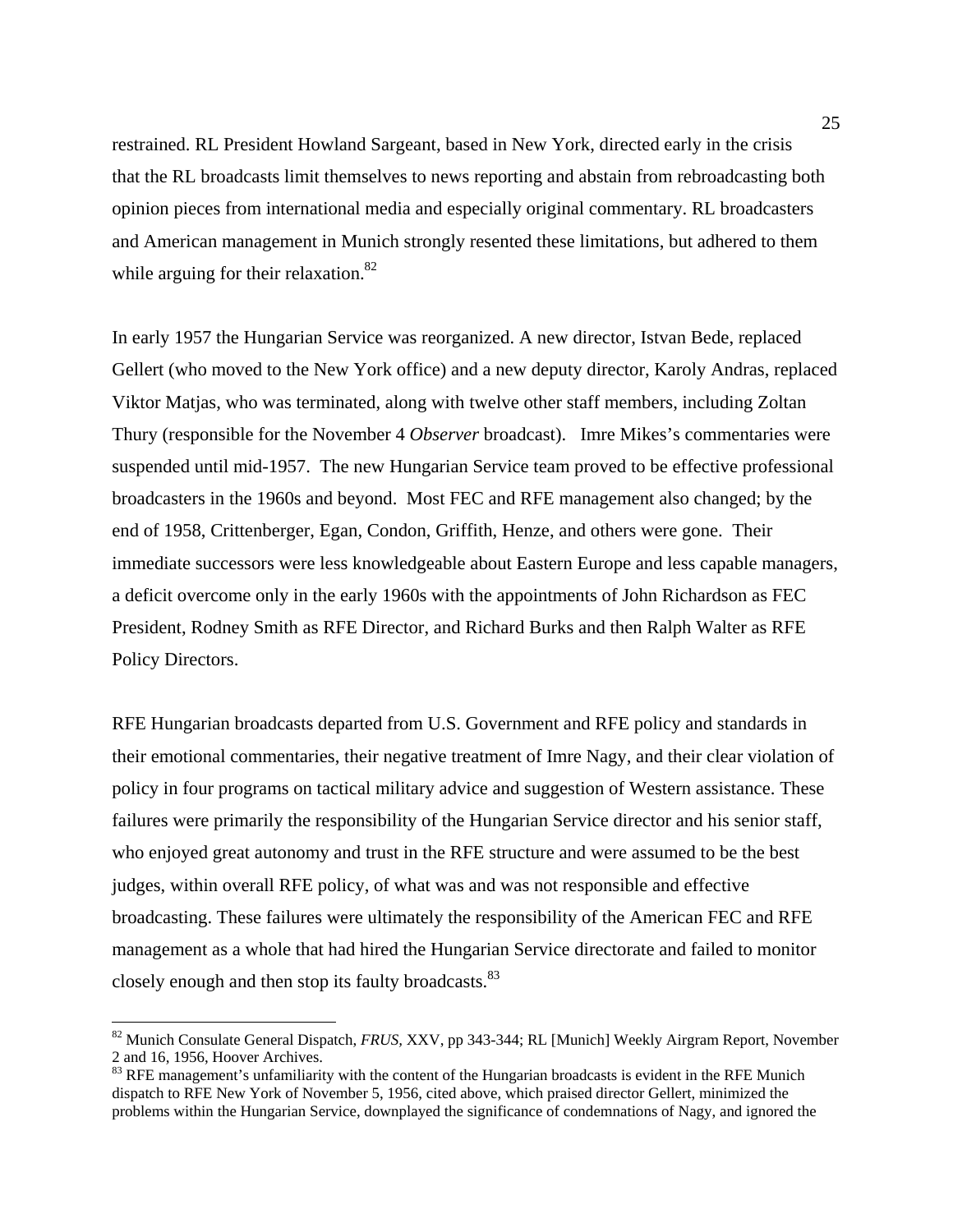# **The Dilemma of Crisis Influence**

An RFE-commissioned survey of one thousand Hungarian refugees in Austria published in February 1957 concluded that foreign radio had been their major source of information during the Revolution on both domestic and foreign developments. Ninety percent had listened to foreign radio, and of these, 81 percent listened to RFE frequently and 67 percent listened to both VOA and BBC frequently. Radio Vienna, RIAS, and Radio Vatican also had significant listenerships.<sup>84</sup> A separate survey of Hungarian refugees by the Austrian Institut fuer Markt-und Meinungsforschung found that 72 percent of interviewed refugees listened to Western radio daily, with the highest percentage tuning in to RFE.<sup>85</sup> Anecdotal evidence of listening to RFE in Hungary abounds.

RFE unquestionably had large audiences in Hungary during the 1956 Revolution. It also had great impact. But that impact is often exaggerated and mischaracterized. Many foreign stations broadcast in Hungarian, and even after radio jamming (temporarily) ended on October 24, listeners sometimes could not determine which station they heard. In the aftermath of the crushed revolution, feelings of collective Western guilt developed, along with a search for scapegoats. Western journalists in Hungary focused disproportionably on RFE to the exclusion of other stations; the reports and later book of Leslie Bain<sup>86</sup> were perhaps most influential in this context. All the Western broadcasters shared in some proportion the credit or blame for the impact of the broadcasts in  $1956$ .<sup>87</sup>

emotional content of broadcasts.

<sup>&</sup>lt;sup>84</sup> "Hungary and the 1956 Uprising. Personal Interviews with 1000 Hungarian Refugees in Austria," International Research Associates, Inc., February 1957, summarized in RFE Audience Analysis Section, Special Report No. 12, March 1957.

 $^{85}$  RFE press release, December 23, 1957.<br><sup>86</sup> The Reluctant Satellite, 1960.

<sup>&</sup>lt;sup>87</sup> And in crises key actors are not necessarily listeners. As one Freedom Fighter told me "We were fighting in the streets; we did not have time to listen to radio stations."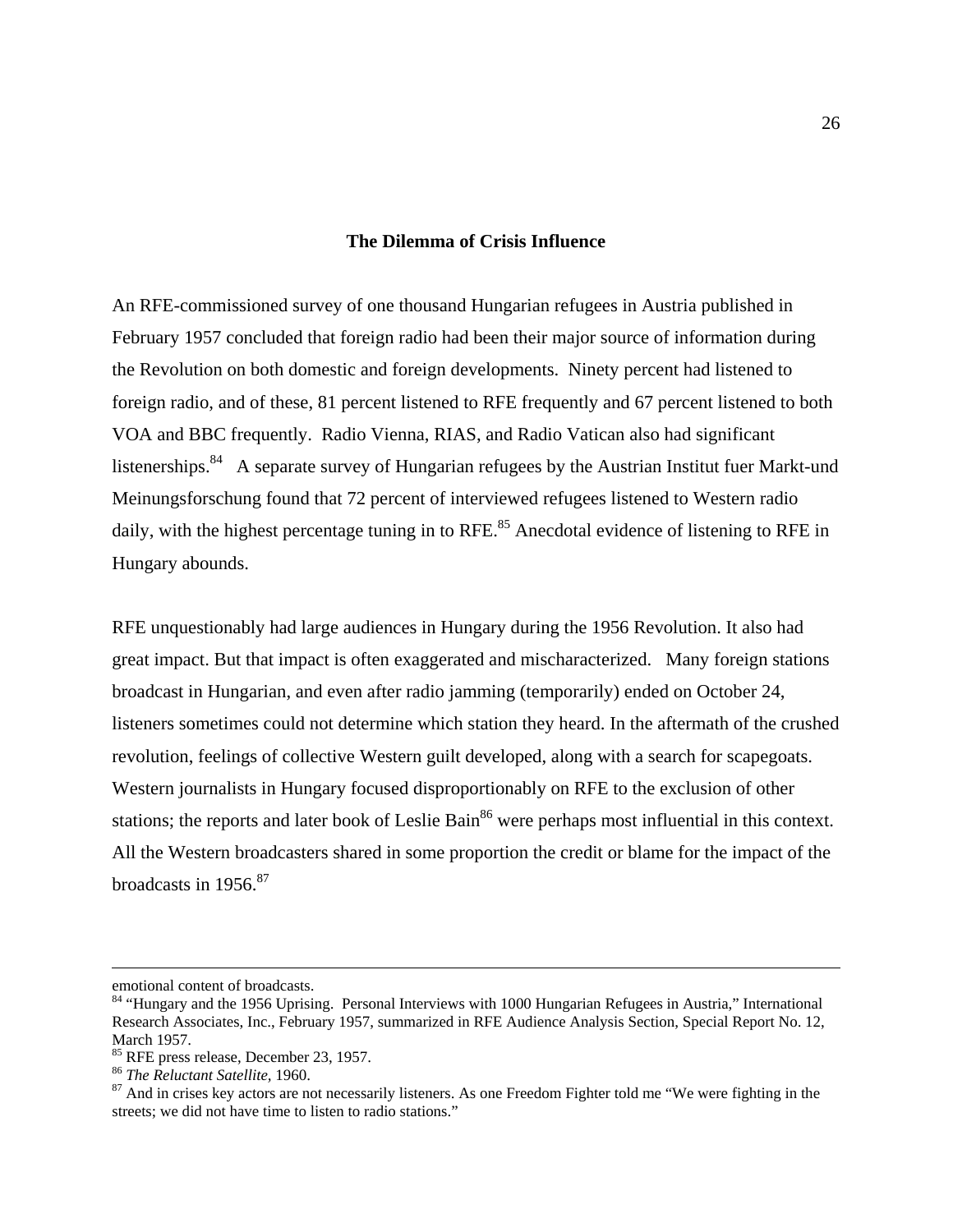It has been argued above that RFE's (negative) impact during the Revolution, in terms of the influence of the content of the few most-cited programs that were clear policy violations, has been greatly exaggerated. RFE Hungarian broadcasts nonetheless evidently contributed to the belief among Hungarians that, one way or another, the West would support them in securing a triumph of the Revolution. The RFE-commissioned survey of refugees in Austria indicated that half the respondents thought that American broadcasts had given the impression that the United States was willing to fight to save Hungary. That was not because of the explicit content of programs; as noted, only one program during the critical month could be interpreted as suggesting Western assistance. It was rather because RFE projected to Hungary the sympathy and moral and humanitarian support of the entire Western world for the Hungarian cause. If this is judged to have been counterproductive, causing Hungarian listeners to over-interpret the messages and overestimate Western support, then the problem with the 1956 RFE Hungarian programs was not primarily with the bad programs (those contrary to policy or overly emotional). The problem was, rather, with the good programs (of which there were many).

After the Soviet crushing of the revolution, Western journalists, State Department officials, and several émigré interview projects reported a variety of views about RFE held by Hungarian émigrés, including criticism of the RFE Hungarian broadcasts from Hungarians prominent in the revolution.<sup>88</sup> Hungarians were understandably encouraged and emboldened by the broadcast of Western press reviews and correspondent reports that conveyed accurately the widespread sympathy – as much in Western Europe as in the United States – for their cause. The Hungarian Service broadcast the passages of the Republican and Democratic Party election platforms, a Senate Resolution, and the remarks of American politicians across the political spectrum supporting eventual freedom of the captive peoples. These sentiments were by no means confined to the United States. On the eve of the Revolution, RFE reported from Strasbourg on Council of Europe discussions about the "captive nations," concluding with the words of Chairman De la Pussin from Belgium: "Today we are only speaking, but tomorrow we will have to act. History is marching along at increased speed. The rigidity of the Soviet system is not the same as before. Let the unity and determined attitude of the West be the answer. Only thus can

<sup>88</sup> Bela Kovacs' resentment of RFE was reported by the American Legation in Budapest on November 19 (*FRUS*,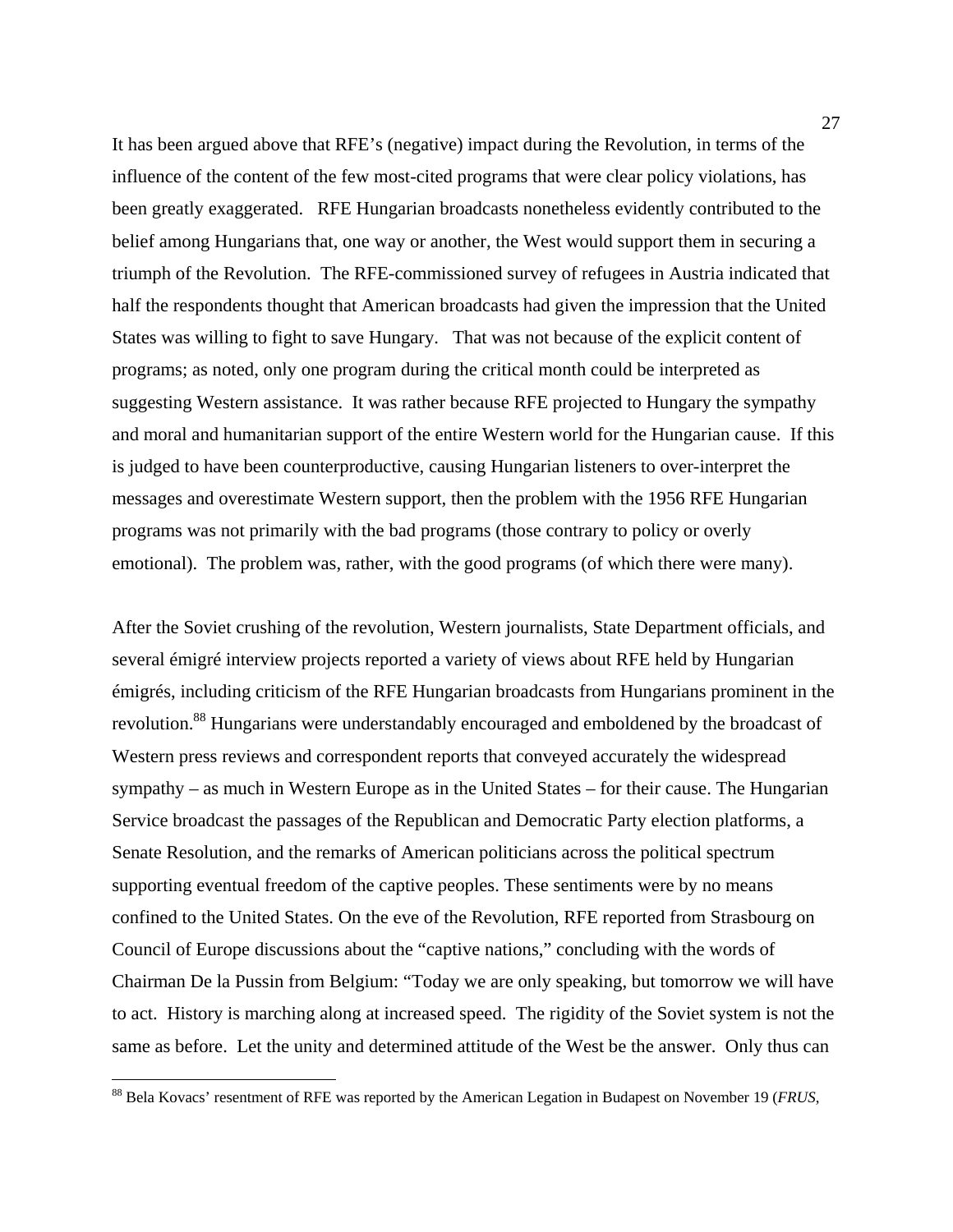we solve the essence of the question: the problem of the united, indivisible, and free Europe."<sup>89</sup>

And after October 23, RFE reported the outpouring of support for the cause of the Revolution across the political spectrum in Western Europe as well as in the United States, including the non-Communist European Left. Press reviews ranged from *Observatore Romano* to the *Daily Worker* in London and New York. Correspondent reports covered demonstrations and relief efforts around the world. For example, an RFE Hungarian broadcast on October 29 included correspondent reports on solidarity with Hungary at "an enormous New York manifestation in favor of the Hungarian cause [outside the UN]," on a demonstration of five thousand in Cleveland which proclaimed "Long Live Hungary! Help for the Hungarian People," and on a statement of the Social Democratic Party of Sweden proclaiming that "in a country whose people wish to live in freedom, all attempts to perpetuate the rule of oppressors over small nations must remain unsuccessful."90 Another correspondent report from Vienna described the relief efforts of the International Red Cross, collection of food and medicine in Dublin, the arrival in Vienna of food, clothing, and blood from the Finnish Red Cross, and the donations of food, clothing, and blood in West Berlin and Munich.<sup>91</sup> Hungarians could be further encouraged by RFE reports (which were dispassionate and noted Soviet objections, although perhaps not often enough) on Western diplomatic efforts on their behalf, such as U.S. Ambassador Henry Cabot Lodge's appeals at the United Nations beginning on October 29 first to forestall Soviet suppression of the uprising and then to legitimize the Nagy government. $92$ 

It is this international reporting, all good journalism, that poses the dilemma of undue influence. As George Urban wrote: "Supposing. that Radio Free Europe *had confined* itself to bland observations through the period – the perceptions in the minds of listeners would still not have

XXV, p. 472.).

<sup>&</sup>lt;sup>89</sup>From Our Correspondent No. C-14, "Report from Strasbourg," by Szapolcs Vajay, original and translation on microfilm reel 153.

 $90$  Special Report C-2, by Katalin Huniadi, original and translation on microfilm reel 185.

<sup>&</sup>lt;sup>91</sup> Special Red Cross Vienna Report, by Jozef Koble, Hungarian text on microfilm reel 187, translation by Margit Grigory, Hoover Archives.

 $92$  Special UNO Program No. C-1, October 29, 1956, by Laszlo Mezofy, original and translation on microfilm reel 187.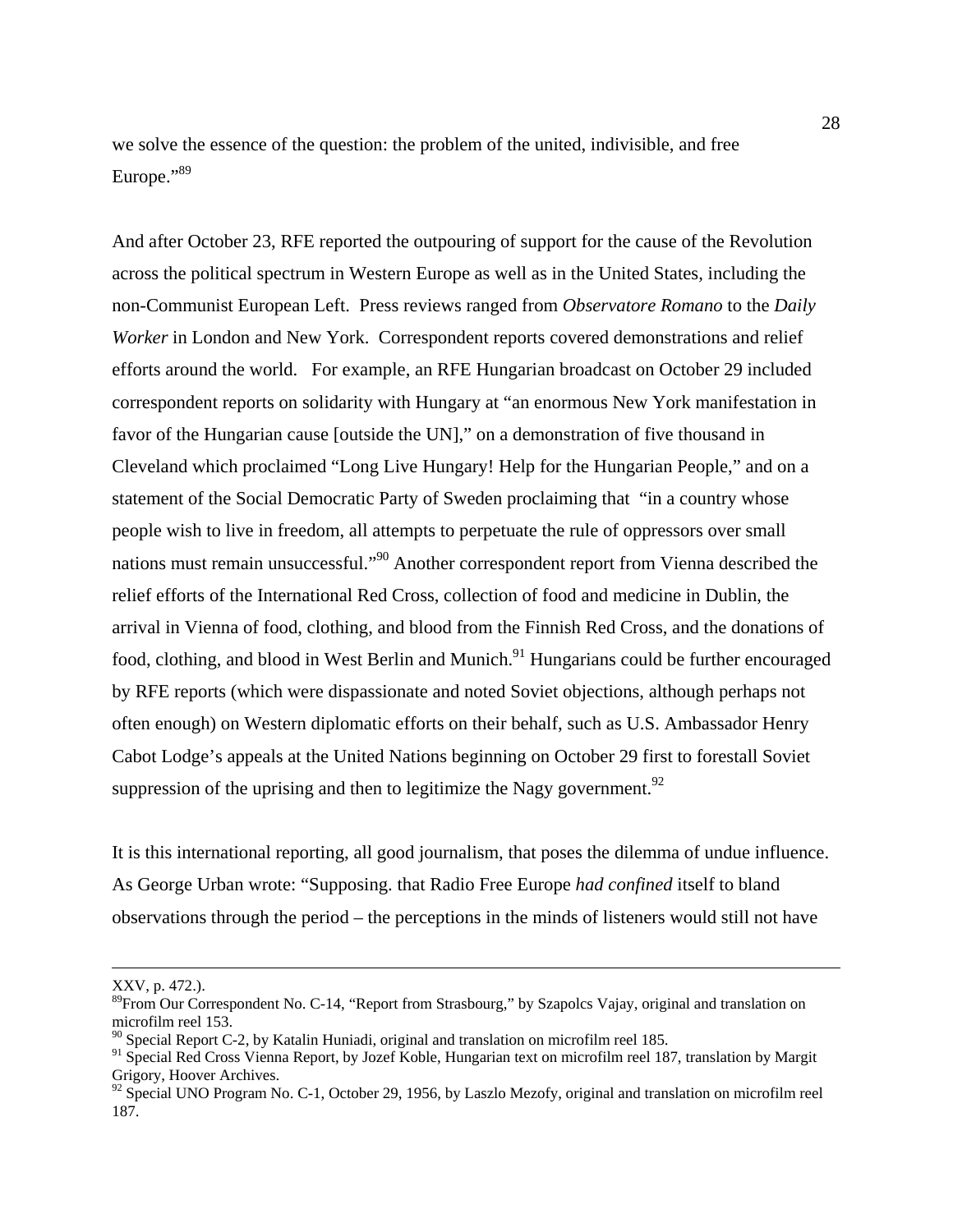been very different. Given Radio Free Europe's mandate – and a similar mentality which informed the broadcasts of the Central European Service of the BBC – a 'positional' kind of incitement was inevitable. Surrogate broadcasting from Munich and BBC broadcasting in the languages of Central and Eastern Europe from London were a form of encouragement simply because they, and the sentiments they reflected, existed." <sup>93</sup> The same applied to the Voice of America.

Listening to the emotional personal commentaries of Hungarian broadcasters, the Hungarian audience could think they heard the voice of the West.<sup>94</sup> Listening to objective reports of declarations of moral and economic support in the 1956 U.S. electoral campaign and declarations and demonstrations of support and relief efforts around the world after October 23, the Hungarian audience heard widespread support for their cause. Knowing that RFE broadcast almost around the clock in Hungarian and viewing it – program content totally aside – as an authoritative voice from the United States, the Hungarian audience could easily conclude that, somehow, Hungary would not be abandoned by the West to a Soviet fate.

This then is the dilemma – relevant today, just as in  $1956 - of$  an external communicator who accurately conveys news and information into a crisis region but risks its misinterpretation by the audience as signifying outside support for a particular cause when that is not the case. Responsible journalism can become inadvertent incitement. It was not specific promises or advocacy by RFE Hungarian broadcasters, but rather the emotional tone of some commentaries, the accurate reporting of Western solidarity with the Hungarian cause, and the very existence of RFE that evidently led many Hungarians to the conclusion that the United States supported the Revolution (which was true) and would not let it fail (which was false). This is testimony to the exaggerated influence that RFE came to assume in Hungary – exaggerated because it vastly overrated RFE's authority and ability to affect the course of events and encouraged illusions of Western support of the Hungarian insurgents that was never in prospect.

<sup>&</sup>lt;sup>93</sup> Urban, 1997, p. 219.

<sup>94&</sup>lt;br>Katona and Vamos, 2002. A Hungarian-American who left Hungary in 1945 and who sampled some of the broadcasts in 2006 commented: "I can see how possible interpretations that help is somehow coming could have been deduced from the totally empathetic, emotional tone and delivery."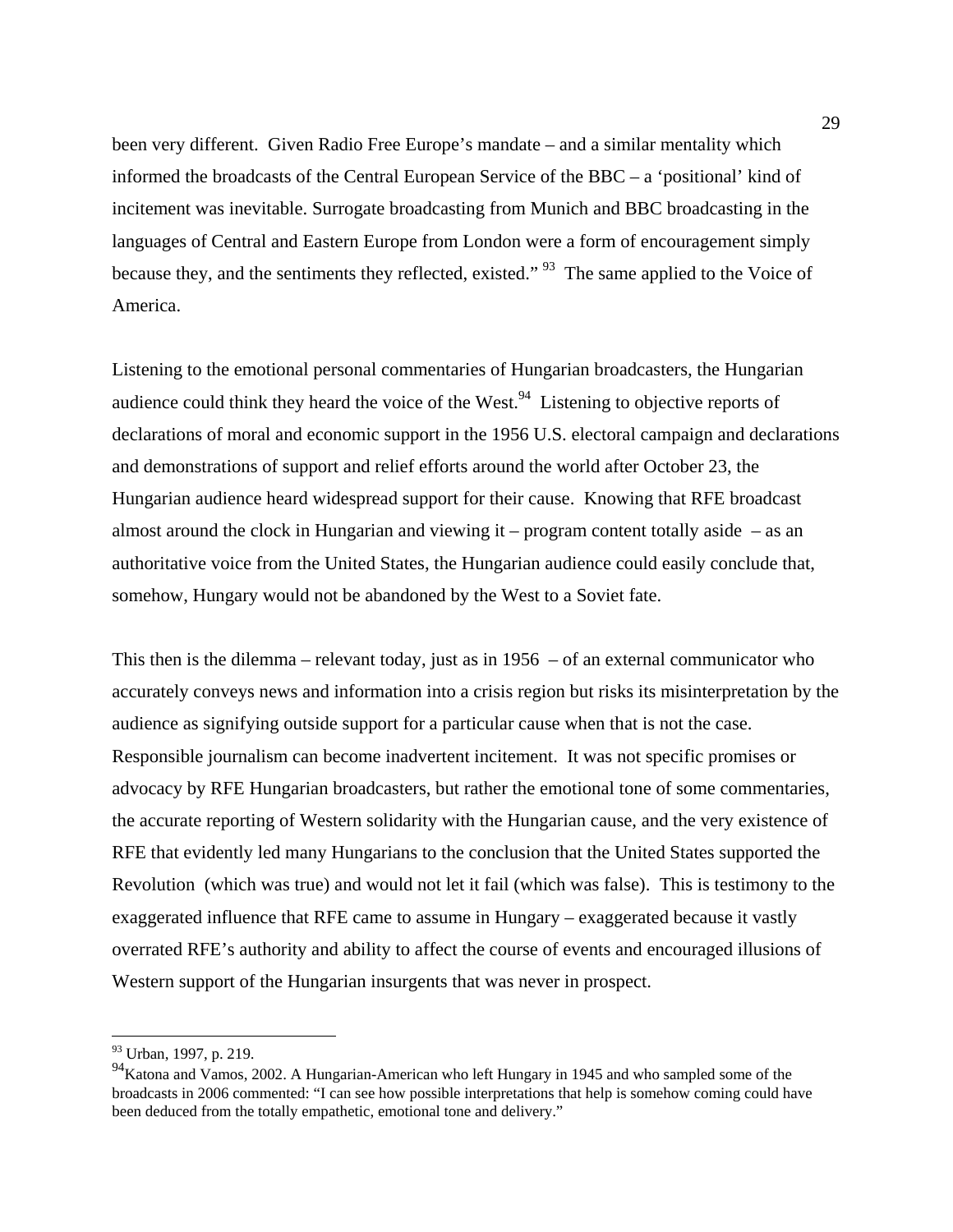## **Lessons of 1956**

In his excellent chapter on RFE and Hungary in 1956, Arch Puddington concluded:

Hungary presented RFE with a more formidable challenge than did Poland. RFE did not have the option of encouraging the people to remain in their homes and avoid bloodshed. Hungary was at war; thus the challenge for RFE was to support the goals of the revolution through honest, non-polemical reporting, to provide a realistic evaluation of the international response to Hungary's plight, and to avoid becoming a participant in the upheaval. Unfortunately, RFE fell short on all three goals.<sup>95</sup>

RFE Hungarian broadcasting in 1956 is sometimes considered the watershed in the history of Radio Free Europe. This is only partly true. If some founders of the Free Europe Committee and some broadcasters initially expected a quick, albeit peaceful liberation of Eastern Europe from Soviet rule, those hopes had been dashed by Soviet suppression of the East German uprising (and more limited Pilsen unrest) in 1953 and further cooled by the perception of Soviet-American nuclear balance and Soviet-American "thaw" of 1955. Programming had focused on gradual change since 1953, and this approach was reemphasized in 1957:

RFE's broad role would appear to be to keep alive the pressure for freedom among our peoples, supplying them with the facts, the comprehension of free democratic methods, and the inspiration of free-world achievements which will enable them to chart effectively their own course toward freedom. In determining action and tactics, the captive peoples must run their own show and choose their own leaders, methods, and times … "Gradualism" is the situation in which we work … the reality which we accept as the only foreseeable course toward freedom … It is not a goal or a strategy for RFE's work; it is a practical fact of life with which our strategy must deal. Our goal remains ultimate democratic freedom (the only acceptable goal of the captive peoples); our strategy is to help the captive peoples to keep gradualism in motion, to find and use the successive vulnerabilities and possibilities for action which unfold as gradualism proceeds … For example, we neither "accept" nor "reject" Gomulka. Like the Polish people themselves, we identify the reduction of Soviet influence in Poland as a real gain, and we emphasize the caution and patience needed to consolidate that gain. But like the Polish people again, we make no brief for modified Communism as such, we calmly but consistently point always beyond it.<sup>96</sup>

<sup>95</sup> Puddington, 2000, p. 160.

<sup>&</sup>lt;sup>96</sup> RFE memorandum, "Summary of Accomplishments and Findings," RFE Staff Conference at Princeton, N.J, January 3-5, 1957, dated January 7, 1957.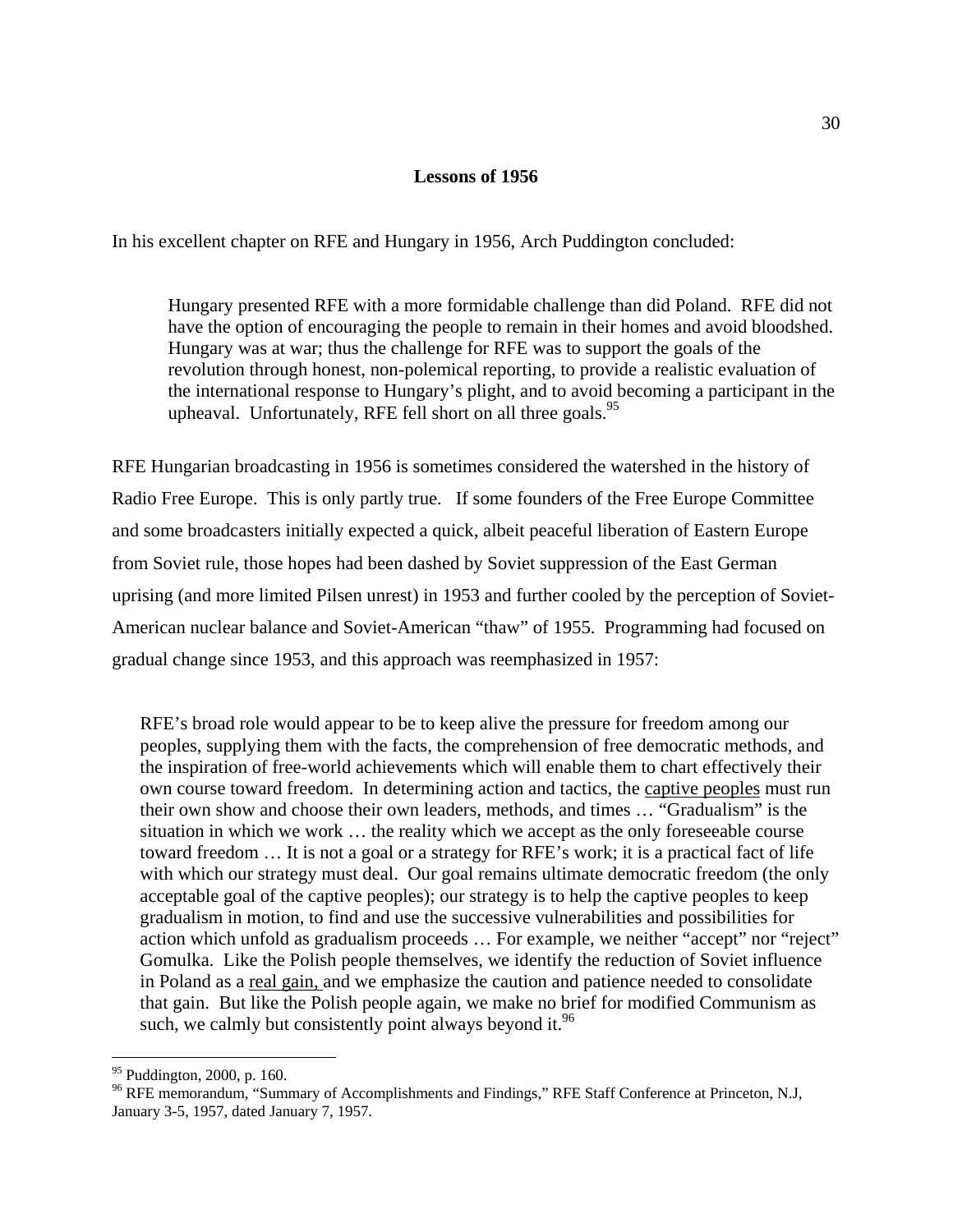On October 23, 1956, RFE found itself broadcasting, without warning or preparation, into a country undergoing radical anti-Communist change and large-scale violence. A number of conclusions were drawn from this experience, some immediately, and others in the course of time. Lessons were learned – arguably, in some cases over-learned – that subsequently guided RFE (and RL) broadcasting. These lessons remain relevant today – both in the traditional RFE/RL broadcast region and in other countries with repressive political systems such as Cuba, Iran, and North Korea.

A first lesson is that choice of specific forms of government and leaders is a domestic matter. In 1956, RFE should have reported a range of domestic and international opinion about Imre Nagy but refrained from its own commentary. In a situation of ferment, when information is still artificially limited, an external "surrogate" media can provide information and facilitate internal communications fostering democratic change. It cannot responsibly presume to tell its audience what it should do and whom among contending leaders it should favor. No foreign organization or group, however well informed, can or should substitute for the knowledge and judgments of people on the scene. Émigrés, no matter how recent, can provide useful information and amplification but can never speak *for* those at home.

A second lesson is that authentic demands for greater freedoms must be reported, along with significant international reactions to those demands - but external communicators must limit themselves to reporting. In 1956, RFE properly reported the freedom demands of the various individuals and newly formed organizations and independent media around Hungary. At times it erred in provided its own synthesis or platform or manifestos based on these demands. If external media such as RFE are to serve their purpose and retain their credibility, they are obligated to report demands for freedom and democracy from internal sources and especially from internal media -- even if the outside observer thinks it may all end badly. To do otherwise is to substitute external for internal judgments and to replace credible communication with manipulative propaganda.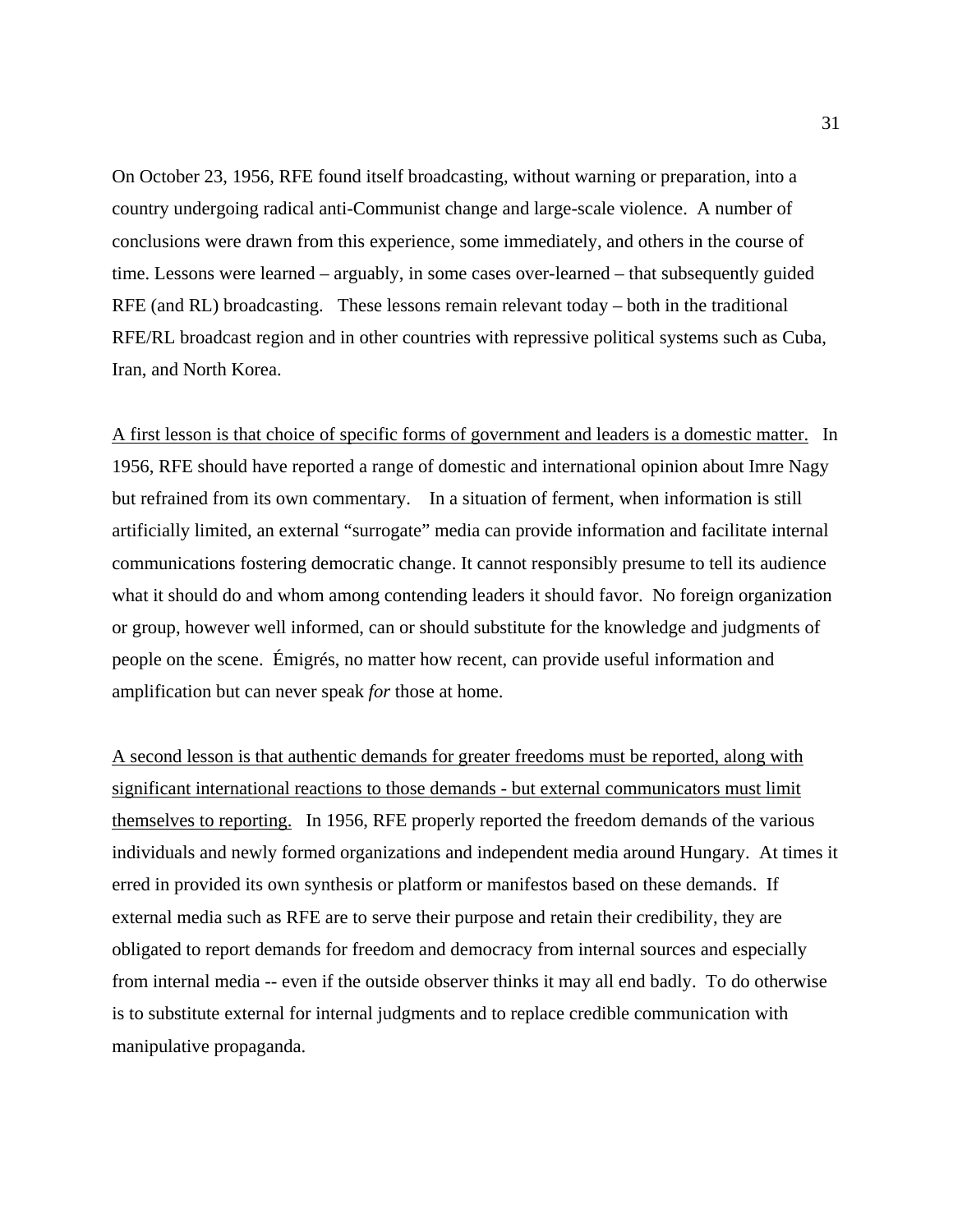In 1956 RFE also properly reported on the widespread declarations, demonstrations, and relief efforts in the West in support of the Hungarian Revolution. It did not "spin" this information. In so doing, it carried out its mission as a "surrogate" home service, giving Hungarians crucial information they would not otherwise have, and doing this in a generally dispassionate manner. Yet these very reports fueled unrealistic expectations on the part of the insurgents and the Hungarian nation. It is sometimes suggested, as it was by some refugees at the time, " that RFE would have better served Hungary's cause by frankly informing the Hungarian people that the only aid the West are able to supply was food and medicine."  $97$  That is imputing to RFE an importance and authority it did not have and a role it could not play. Doubtless some of the international news reporting could have had more cautionary context, such as devoting more attention to Soviet veto power at the UN. Sophisticated commentaries could have indicated the unlikelihood of Western military action.<sup>98</sup> But RFE could not on its own speak for Washington. Only if U.S. or other Western leaders had told the world and Hungarians clearly that, whatever happened, there would be no Western military involvement in Hungary could RFE have broadcast that message. In that case, it should have done so clearly and often.

The 1956 Hungarian case points up the most serious dilemma that can face international broadcasters or other external communicators. In crisis conditions, the most dispassionate and objective reporting of domestic and foreign news can be over-interpreted by the listener as encouragement and amount to unintended incitement. This cannot be an argument for omitting coverage of key developments on the grounds that they may be misunderstood.<sup>99</sup> It is an argument for detached, sober, and modest coverage of events.

The third lesson is that indigenous calls for violence are a red line that cannot be crossed. The one caveat to the above precept is that authentic indigenous demands covered by external communicators must be limited to calls for non-violent change. Indigenous appeals for violent

1

<sup>97</sup> AmconGen Frankfurt dispatch, January 3, 1957, NARA, RG 59, 764.00/1-357, as cited in Borhi, 2003, p. 143. <sup>98</sup> A model for such programming was the BBC commentary in English and Hungarian by its Head of European Services, Maurice Latey, quoted in Rawnsley, 1996, p. 92. "We cannot intervene directly in the battle because that would mean World War… [the Hungarian people] are fighting for the values and freedoms which we enjoy … We are bound therefore to applaud their heroism, but we here on the sidelines cannot encourage one man to shed his blood since we ourselves can take no part."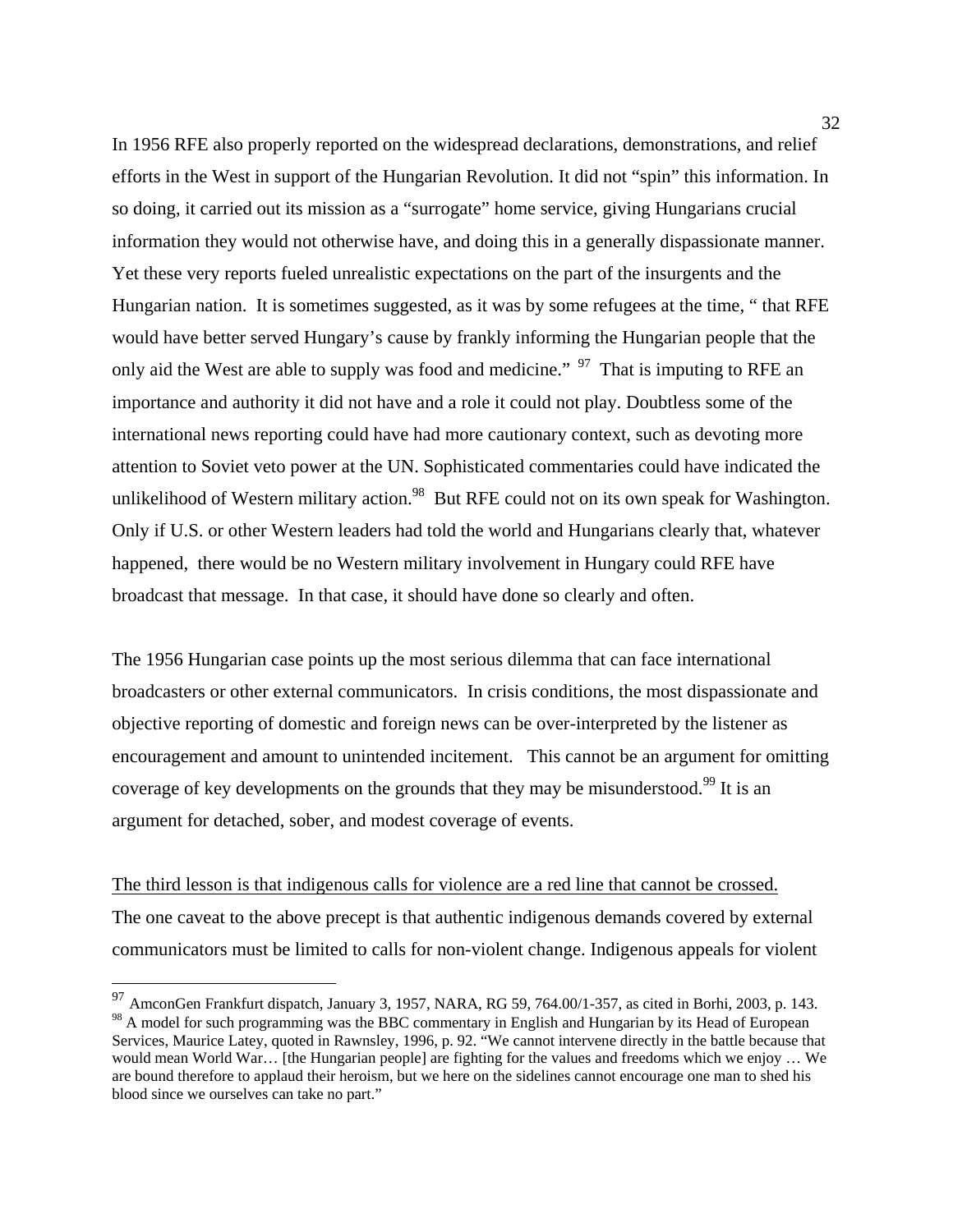opposition to repression are certainly legitimate, but external media cannot report such calls – let alone comment favorably on them--without being perceived as themselves advocating violence while assuming none of the risks that this may involve. In this situation, comprehensiveness and credibility of reporting take second place to the special responsibility of an external actor. That choice can be made easily in a non-revolutionary situation prior to outbreak of violence (and it is to RFE's credit that it broadcast responsibly in the Czechoslovak Crisis of 1968, refraining from reporting the occasional internal calls for violent resistance to Soviet intervention, even when these were reported in the Western press). Outbreak of largescale violence changes everything. As Hungarian Service broadcaster Borbandi said much later: "We couldn't say to the Hungarians: 'Please be moderate,' The Soviet army was in Budapest."<sup>100</sup> However professional and dispassionate had been the broadcasts to Hungary in 1956, RFE would doubtless have been faulted for acts of commission or omission that encouraged (or alternatively cavalierly ignored) what became a doomed revolution. In such a situation, an external communicator can do little more than apply the precepts cited from Puddington above – and above all say less rather than more.

The fourth lesson is that organizational discipline is crucial in crises. In 1956 the RFE Hungarian Service was out of control. The lesson was more attention to keeping the right balance between American oversight and émigré expertise. The operative word here is balance. Home service or "surrogate" broadcasting succeeds or fails on the proper role of the émigré broadcasters. It is they who have the specialized knowledge of and "feel" for their countries. They must have editorial autonomy and be significant if not full management partners while operating within overall organizational guidelines.101 After 1956 RFE wisely resisted calls for prior management clearance of all programs, which would have been both impractical and fatal

 $^{99}$  A point also made by Urban, 1997, p. 240.<br><sup>100</sup> Puddington, 2000, p. 108.

<sup>&</sup>lt;sup>101</sup> This bedrock principle was established early in both RFE and RL. "…every effort must be made to create in the minds of the exile staffs the feeling that they are being treated by the Americans as equal partners and, indeed, in respect to most problems concerning their countries, that the Americans regard them as mature and patriotic men who by necessity know more about how to talk to their own people than do the Americans themselves." (William E. Griffith, "RFE – Four Essential Ingredients of Its Success," RFE Memorandum, February 15, 1952; "[The American Senior Program Advisor] should be able to obtain desired results on a partnership or a 'fluid drive' rather than 'direct drive' basis; i.e., with the [broadcast services] following freely under the pressure of persuasion alone, logical persuasion based on solid information " (Letter from Howland Sargeant to Robert F. Kelley, May 15, 1955.)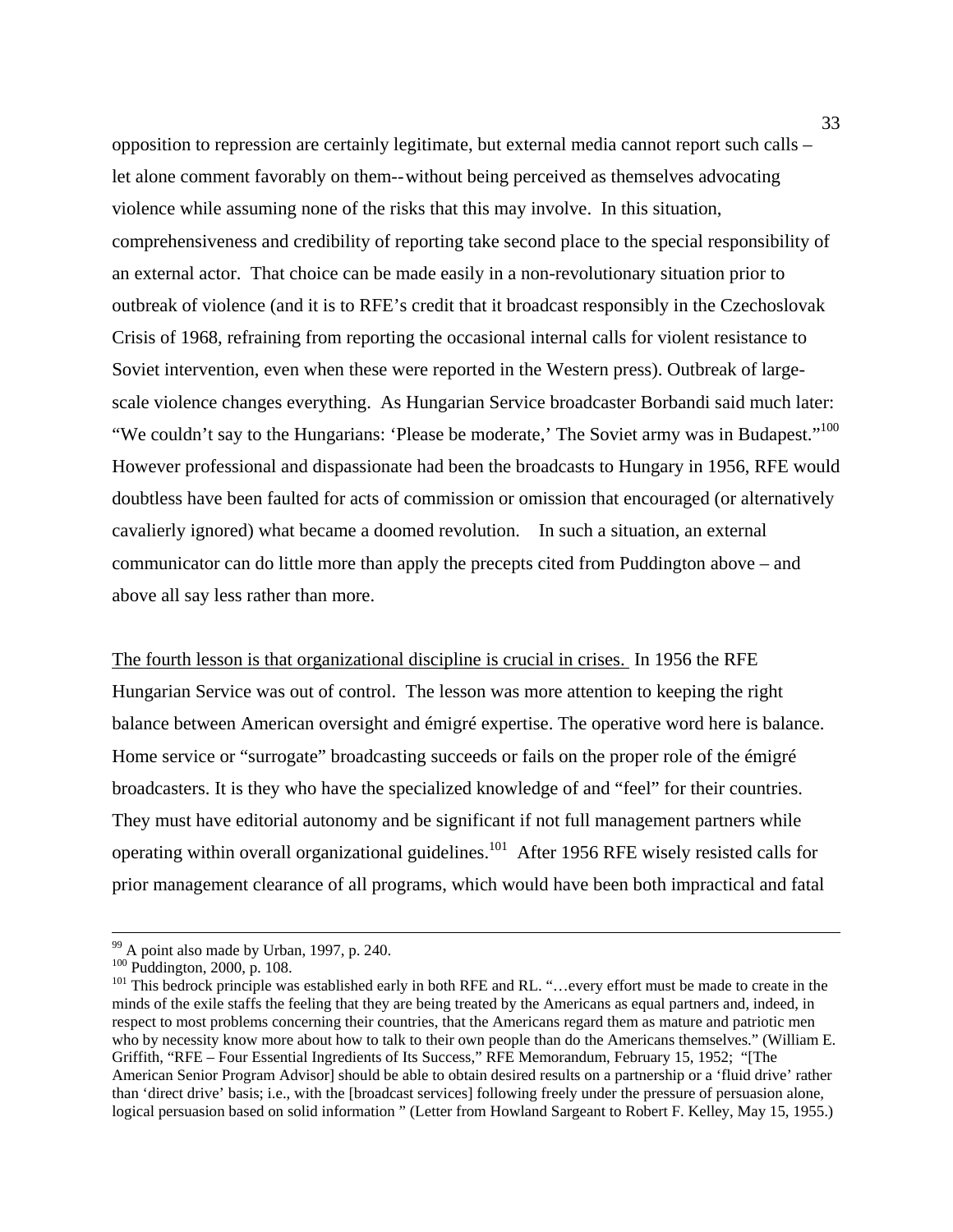to the effectiveness of the broadcasts. On the other hand, it made staff changes in the Hungarian Service and devoted more resources to post-broadcast review and to pre-broadcast discussion of key programs in periods of crisis. This system functioned well during the Czechoslovak Crisis of 1968 and the Polish Crisis of 1980-1981.

The fifth lesson is that responsible external communication abjures emotionalism and tactical advice. Much good RFE Hungarian programming in 1956 was tainted by other broadcasts with considerable emotionalism and some invective and tactical advice. The lesson was to avoid these pitfalls, and especially to ensure that commentaries – which remained important in RFE and RL broadcasting – were fact-based and dispassionate. By and large, RFE succeeded in doing this after 1956, although there was constant internal discussion, for example about what was and was not proper personal criticism of Communist leaders. Most importantly, RFE avoided offering tactical advice. RFE came to understand it is the function of an external communicator to tell people what they should know when they do not otherwise have access to relevant information. It is never its function to tell people what they should do – and least of all under conditions of violent upheaval.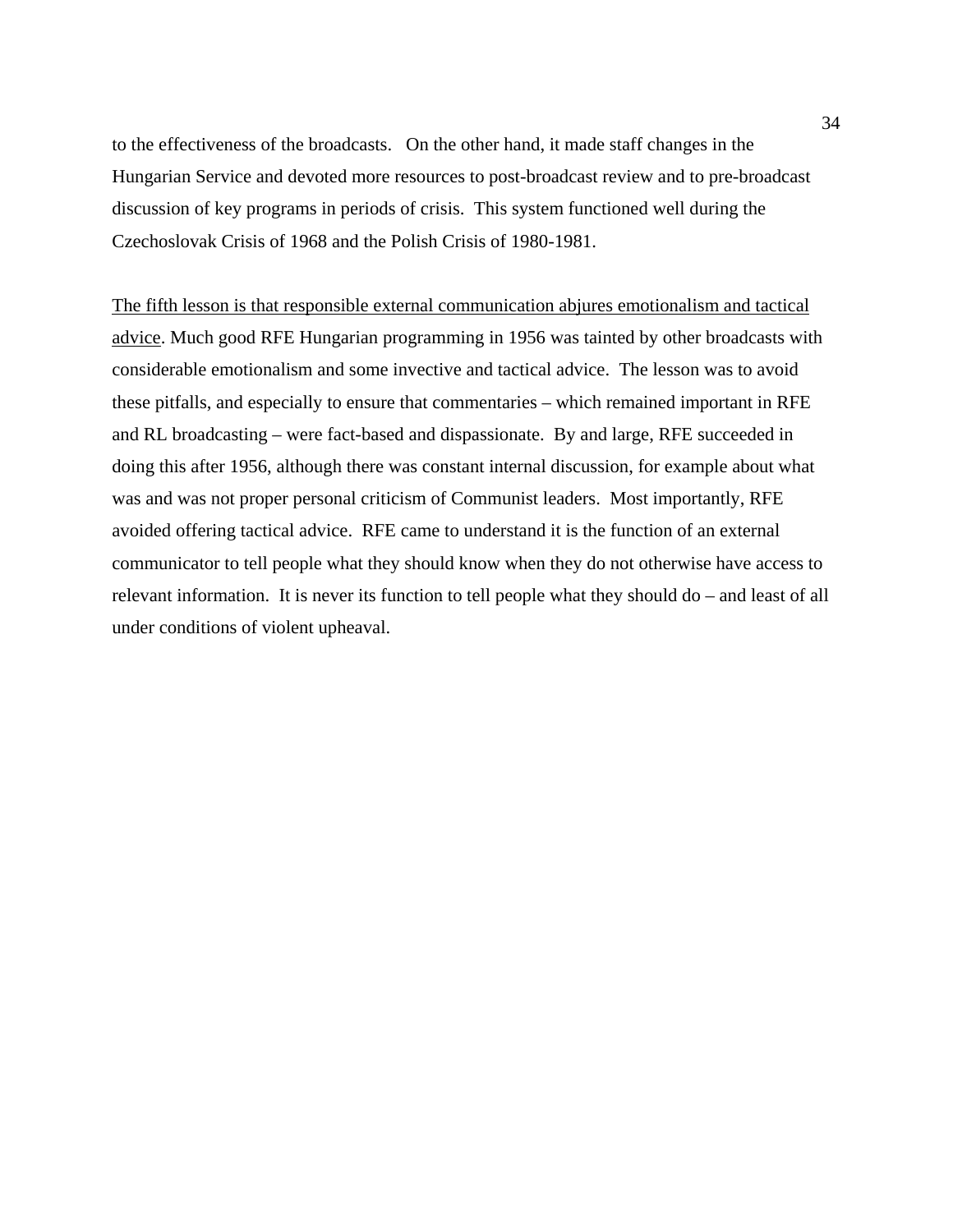#### **References**

# RFE Broadcasts

Copies of the authentic "logging" tapes (the programs recorded as broadcast over the transmitters at Biblis Germany) of RFE Hungarian broadcasts for the period October 19- November 13, 1956, are available at the Hoover Institution Archives, the National Szechenyi Library and Hungarian Radio in Budapest, and the Federal German Archives in Koblenz. These tapes were preserved in the Federal German Archives after 1956 and copies were retrieved from archaic media recently through cooperation between the Federal German Archives, Hungarian Radio, and RFE/RL. Only a few audio recordings of RFE Hungarian broadcast for the years before and after these dates (until the 1960s) have been preserved. Copies of many program texts (scripts) for the period, organized by subject and not chronologically, are available on preservation microfilm at the Hoover Archives and the National Szechenyi Library, through cooperation between those two institutions and RFE/RL. Some of the program texts are accompanied by English translations. The Hoover Archives contains a set of (unfortunately, often inaccurate) summaries, in English, of the major programs for the period. While some Cold War literature treats the texts as newly available, they have always been available at RFE and were regularly used by the Hungarian Service in its anniversary programming on the events of 1956.

Several series of RFE "guidances" – i.e., written statements of policy – were intended to set major themes of editorial policy, but not details of programs (which were the responsibility of the country broadcasting services). "Special [i.e., strategic] Guidances" during this period were written by Lewis Galantiere, FEC Counselor in New York. "Daily Guidances" were written by Ruben Nathan, policy advisor to the RFE Director (both stationed in New York). RFE New York – RFE Munich encrypted teletype messages (PREB and NYC series, from New York, and MUN series, from Munich) and the RFE Munich Political Advisor's Office Daily Summaries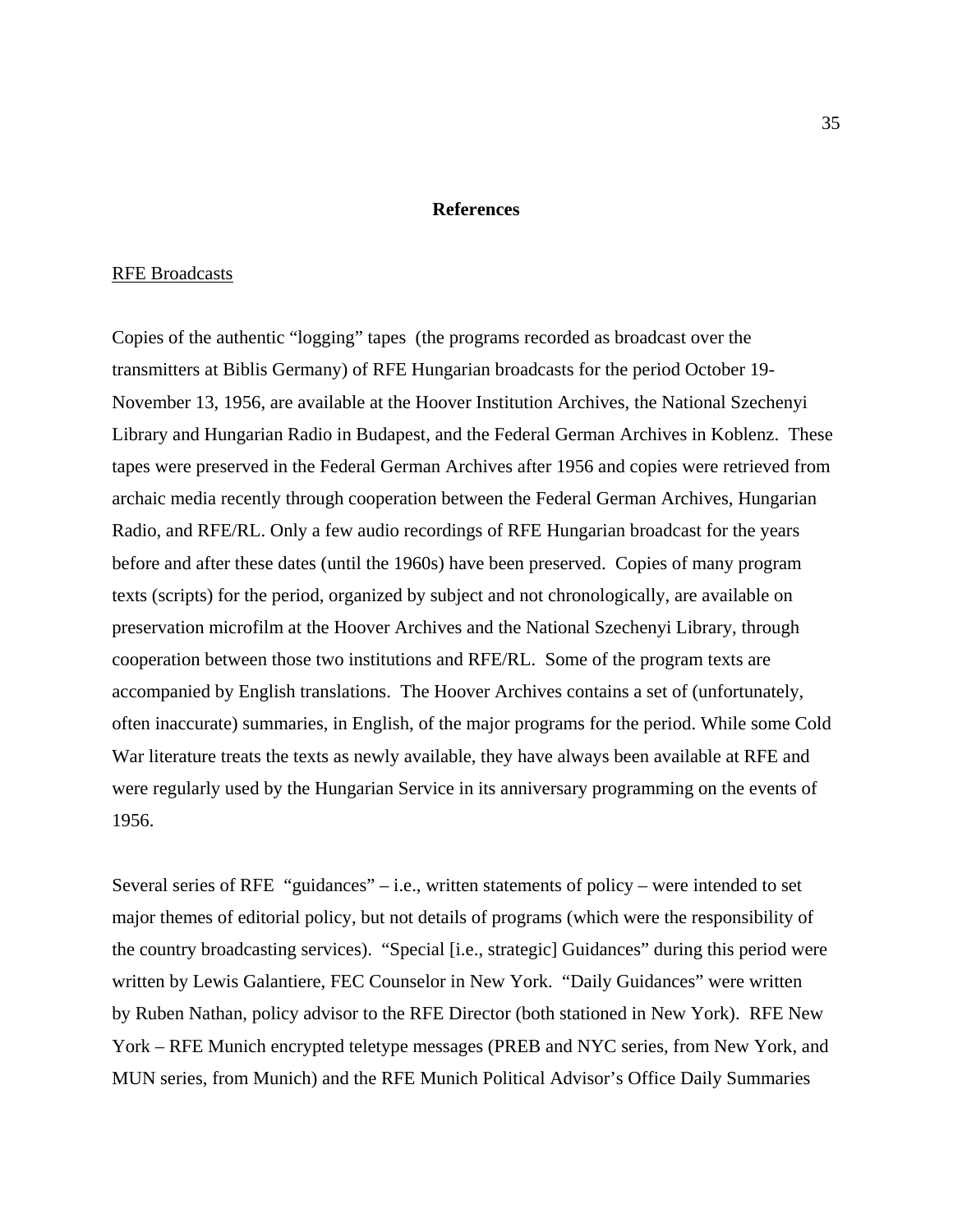provided further guidance. All these policy documents are preserved in the Hoover Archives.

Useful in interpreting the 1956 Hungarian broadcasts are the following RFE documents, all in the Hoover Archives:

*Daily Analysis of Developments in Hungary*, October 24-November 2, 1956, November 3 – November 9, 1956, and November 10 – November 16, 1956.

*Outline of Events and RFE Guidances up to and during the Hungarian Revolution of October-November 1956.* 

Broadcast Review Staff [New York]*, Political content report* for weeks of October 20-26, October 27-November 2, and November 3-November 9, 1956.

#### RFE Internal Post-Mortems

*Program Department Report* for the Period 1 October – 1 December 1956 [Wright Memorandum], December 3, 1956. "It is concluded from the facts as stated that discipline was maintained in the Polish Desk and that it was slack in the Hungarian."

*Review of RFE and FEP Operations to Hungary and Poland, October 1 – December 1, 1956* [Walker Memorandum], December 7, 1956. Walker and co-author Delgato were officials of the Free Europe Press, a subdivision of the Free Europe Committee parallel to and thus organizationally distinct from Radio Free Europe. Their report characterized the Hungarian broadcasts as "inexpert due to poor content, emotional tone, and inadequate programming techniques" in contrast to the Polish broadcasts, which they found to be "consistently excellent, showing restraint, strict adherence to policy, and masterful programming techniques." They described the Hungarian Service senior editors as "out of touch with the situation in their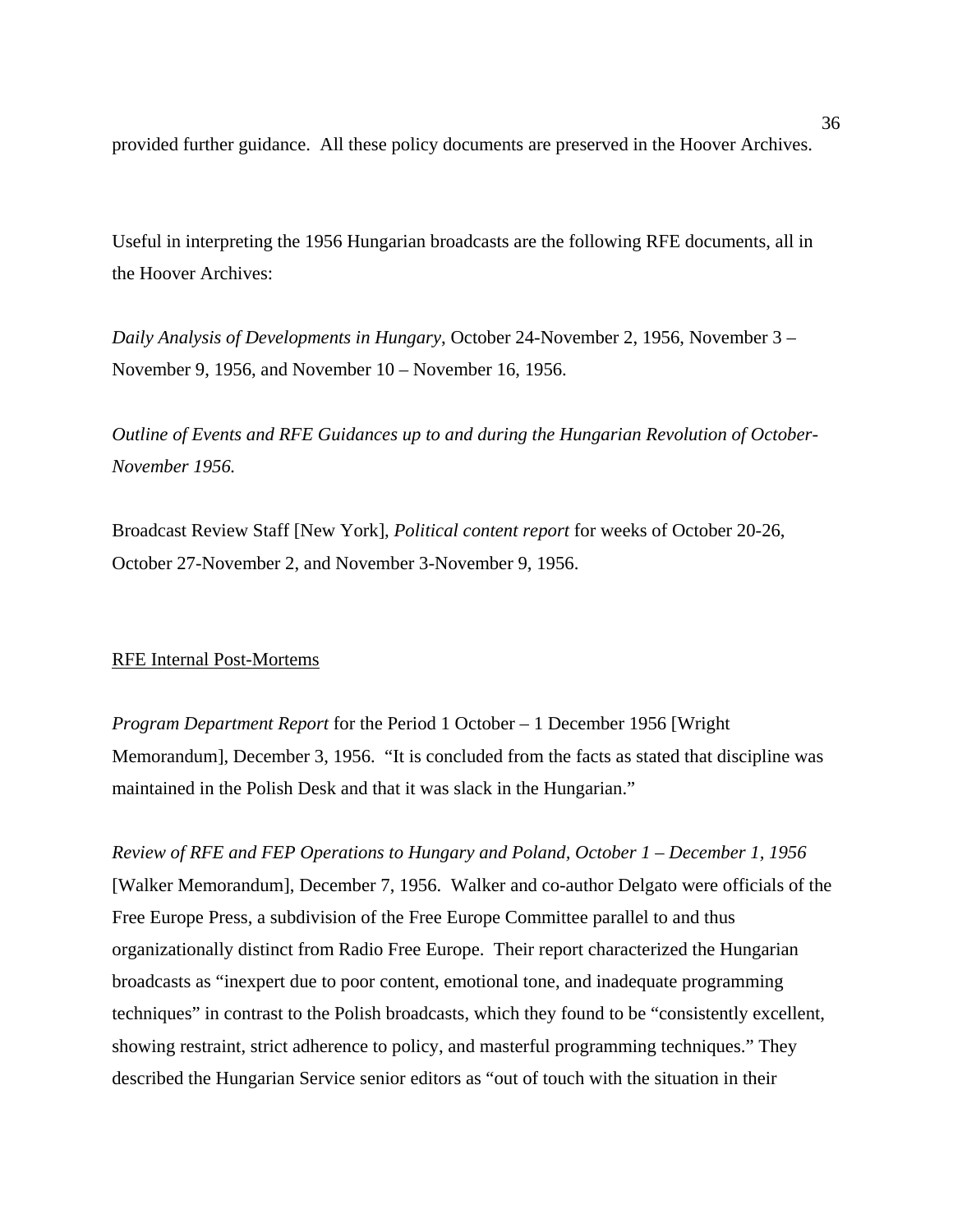country, inadequately trained in professional radio techniques, and politically out of tune with the patriots. The chain of command within the Desk broke down, and discipline was not enforced."

*Policy Review of Voice of Free Hungary Programming, 23 October – 23 November 1956* [Griffith Memorandum], December 5, 1956, reprinted (without supporting appendices) in Bekes, 2002. Appendix I contains the summary evaluation of each program. Appendix II evaluates the performance of the individual Hungarian Service broadcasters. Appendix III contains excerpts of the written RFE policy guidances for the period. The review covered 308 programs or 70 percent of all non-news broadcast coverage during the period. It assigned letter grades to the programs as follows: A-78; B-93; C-81; D-37; F-19. This meant that 171 of the 308 programs were judged to be at the "A" or "B" level, while 56 programs were judged to be at the "D" or "F" level. It also assigned letter grades to the programs of the 26 principal broadcast editors; only 12 of the 26 were at the "A' or "B" level, while 3 senior editors were at the "D" level. The report concluded that in the first two weeks after October 23 "although there were few genuine violations of policy … the application of policy lines was more often than not crude and unimaginative. Many of the rules of effective broadcasting technique were violated. The tone of the broadcasts was overexcited. There was too much rhetoric, too much emotionalism, and too much generalization. The great majority of programs were lacking in humility and subtlety. [Hungarian Service] output for the first two-week period in particular had a distinct 'émigré' tone; too little specific reference was made to the desires and demands of the people in the country. An improvement is discernible toward the end of this first two-week period. By the first days of November considerably more frequent reference was made to the 'freedom stations' in Hungary and the demands of the local revolutionary councils, and policy guidance on key questions such as the role of Imre Nagy was applied with greater refinement."

In retrospect, it is puzzling that this "sober and balanced internal report" (Nelson, 1997, p. 74) did not consider the derogatory personal attacks on Nagy as policy violations. They were. This deficiency does not justify a general characterization of the report – the most critical of all the post-mortems – as "but an attempt to cover up [RFE's] historic error" of not promoting a " Nagy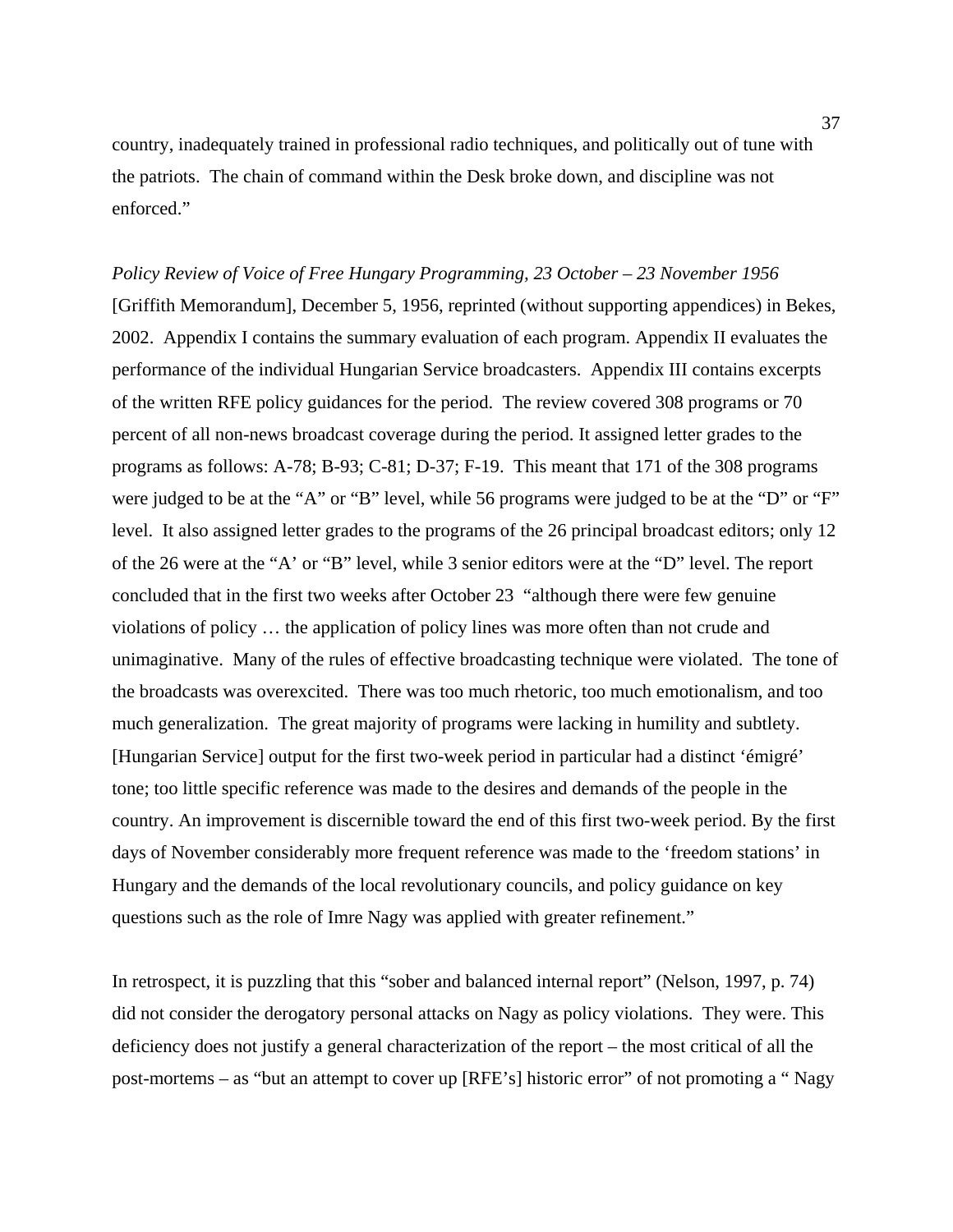'Titoist' alternative." (Charles Gati, Forward, in Bekes, 2002, p. XVII). Organizational performance is judged against mission, and that was never RFE's mission in any country.

*Lessons of the Polish and Hungarian Revolutions.* Memorandum from William E. Griffith to Lewis Galantiere, 11 March 1957, Office of the Political Advisor Political Report RFE/M (57) 4. Griffith concluded: "[RFE's] role in respect to creating exaggerated ideas of Western aid was primarily one of reflecting Western statements rather than what it said itself."

## External Post-Mortems

The CIA commissioned its own review from a set of RFE transmitter tapes. Allen Dulles later summarized this review as follows: "I had three Hungarian-speaking employees of ours listen to all the tapes of broadcasts during the period of October 23 to November 4, 1956. They found that Radio Free Europe neither incited the Hungarian people to revolution nor promised outside military intervention." (Letter to Harlow Curtice, Chairman of the Crusade for Freedom, November 16, 1957, Hoover Archives; also Meyer, 1980, p. 126). Earlier, on November 20, 1956, and prior to systematic review, Dulles wrote to President Eisenhower that RFE broadcasts had been generally consistent with U.S. policies but that RFE "went somewhat beyond specific guidances in identifying itself with Hungarian patriot aims, and in offering certain tactical advice to the patriots." (*FRUS*, XXV, pp. 473-475).

The German Foreign Office borrowed a set of RFE recordings for the period from the RFE transmitters in Biblis -- the set preserved later in the Federal German Archives -- and conducted its own review. Preliminary results were discussed with RFE management in Munich on November 27 (RFE Munich teletype MUN 321, November 27, 1956) and communicated to the U.S. Government via the Bonn Embassy on December 20. (*FRUS*, XXV, Editorial Note 228, pp. 556-557) The helpful efforts of the archive staff notwithstanding, I could not locate the review itself in the German Foreign Office Political Archive. The review reportedly cleared RFE of the charge of promising military help to the Revolution but criticized some programs on lesser grounds. Asked about this by an East Berlin journalist at a press conference on January 25,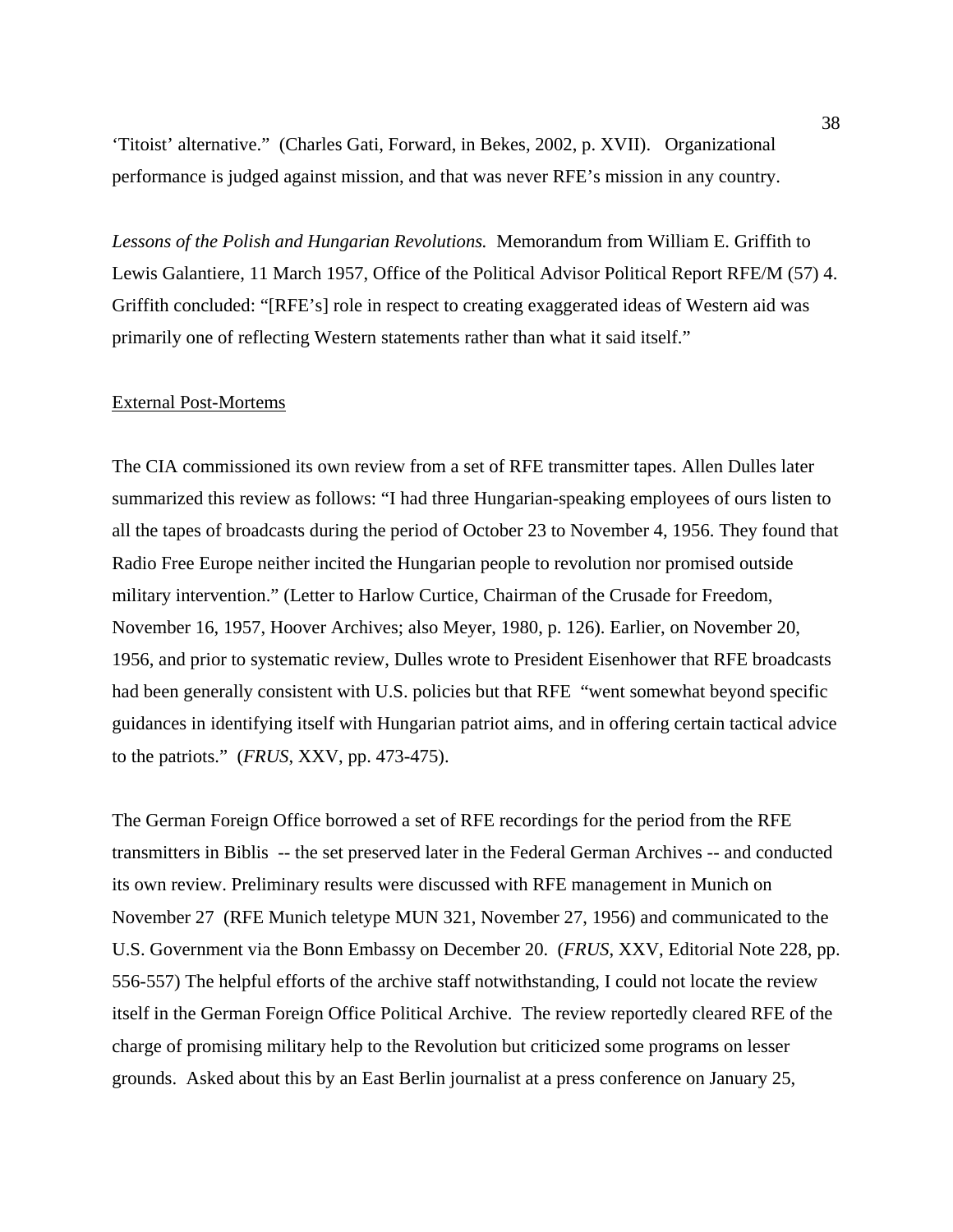1957, Chancellor Adenauer said that press reports that "Radio Free Europe had promised armed support of the West to the Hungarians is not in conformity with the facts." He added that some of the broadcasts had contained "remarks … subject to misinterpretation." (*New York Times*, January 26, 1957) The main criticism at the time of RFE's treatment of Nagy came from German Social Democrats, who viewed the German Government review as insufficiently critical of RFE and ignoring its attacks on Nagy. *(SPD-Pressedienst*, May 29, 1957, quoting excerpts of RFE criticisms of Nagy.)

Council of Europe. Consultative Assembly. Committee on non-Represented Nations. *Radio Free Europe.* Report presented by M. Goedhart. April 27, 1957.This report cleared RFE of wrongdoing but called for future European participation in the operation.

Official report of Special Mission to Europe on U.S. Policy Toward the Satellite Nations, Foreign Affairs Committee [Subcommittee headed by New York Democratic Congresswoman Edna Kelly]. United States House of Representatives, report issued May 16, 1957. Puddington (2000, p. 104) characterized the report as not directly critical of RFE but calling for future linking of publicity and propaganda to policy.

United Nations. *Report of the Special Committee on the Problem of Hungary*, June 20, 1957. Puddington (2000, p. 104) summarized the two pages of the Report dealing with RFE as clearing the Radio of the charge of provoking the uprising but perhaps giving an impression that Western aid was forthcoming.

# Collections of Documents

Bekes, Csaba, Malcolm Byrne, Janos M. Rainer. *The 1956 Hungarian Revolution: A History in Documents.* Budapest, CEU Press, 2002.

 Department of State. *Foreign Relations of the United States [FRUS]*. 1955-1957, Volume XXV. Washington, D.C.: Government Printing Office, 1990.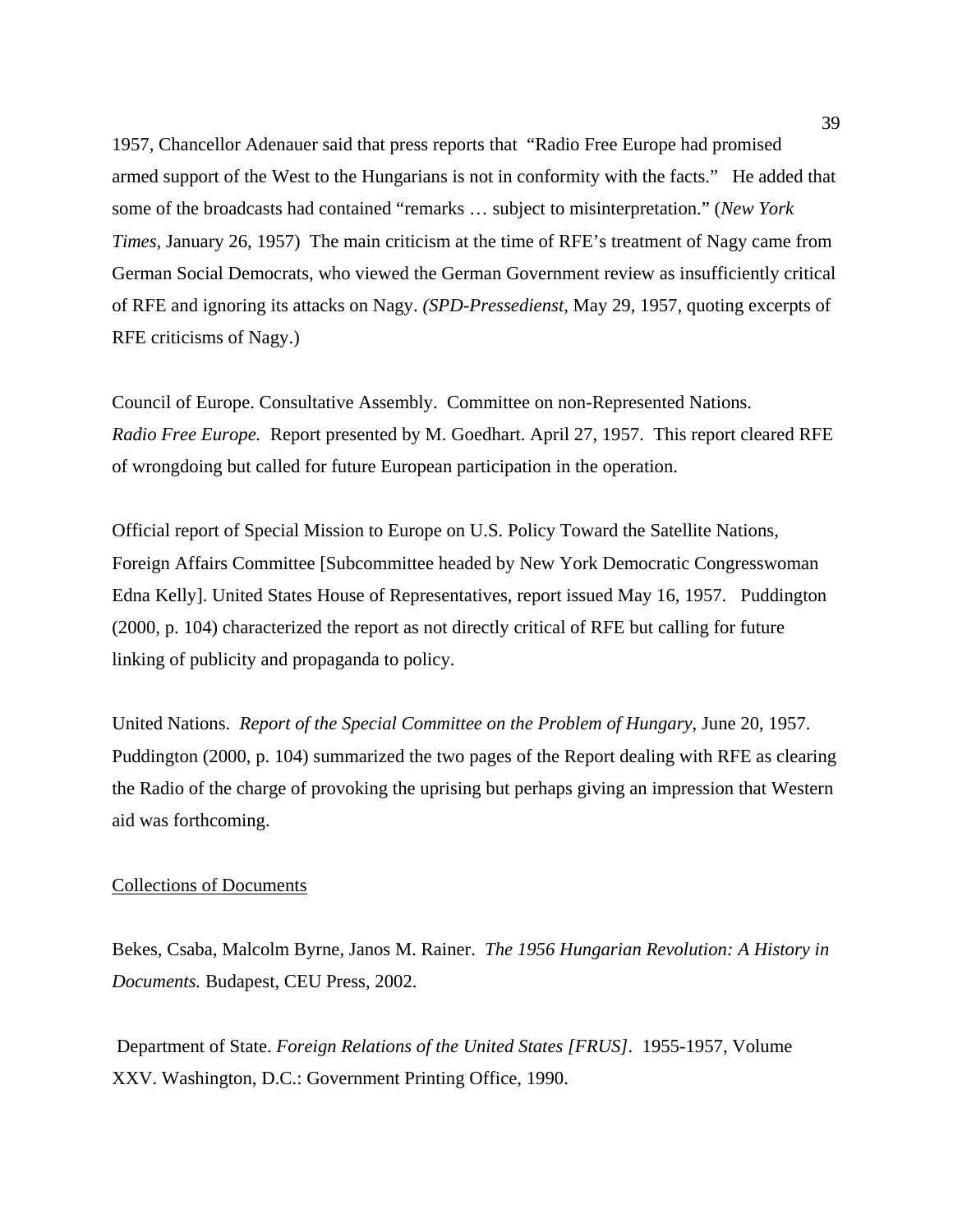Free Europe Committee, *The Revolt in Hungary; A Documentary Chronology of Events Based Exclusively on Internal Broadcasts by Central and Provincial Radios. October 23, 1956 – November 4, 1956*. New York: FEC, 1957.

#### Memoranda, Memoirs, and Interviews of RFE Staff

*Conference on "Hungary and the World, 1956: The New Archival Evidence,"* Budapest, September 26-29, 1996, papers by former RFE officials William E. Griffith, "RFE and the Hungarian Revolution and the Polish October"; Jan Nowak, "Poles and Hungarians in 1956"; Paul B. Henze, "Recollections of Radio Free Europe; Its Evolution in the 1950s and the Hungarian Revolution"; James McCargar, "Policy and Personalities."

Borbandi, Gyula. *Magyarok az Angol Kertbewn: A Szabad Euroipa Radio Tortenet [Hungarians in the English Garden: The History of Radio Free Europe]***.** Budapest, Europa Konyvkiado, 1996. I am indebted to Margit Grigory for a summary of the relevant parts of this book.

Griffith, William. E. "Analysis of Satellite Developments (Hungary) As of 1300 Hours, October 31, 1956," RFE memorandum, Hoover Archives.

Griffith, William E. Interview with Laszlo Ribansky of RFE/RL, Bonn, May 13, 1986, Hoover Archives.

Henze, Paul B. "Output of the [Hungarian Service]," Memorandum, January 2, 1957. Hoover Archives.

Henze, Paul B. Interviews with the author, 2005, 2006.

Michie, Allan A. *Voices through the Iron Curtain: The Radio Free Europe Story*. New York: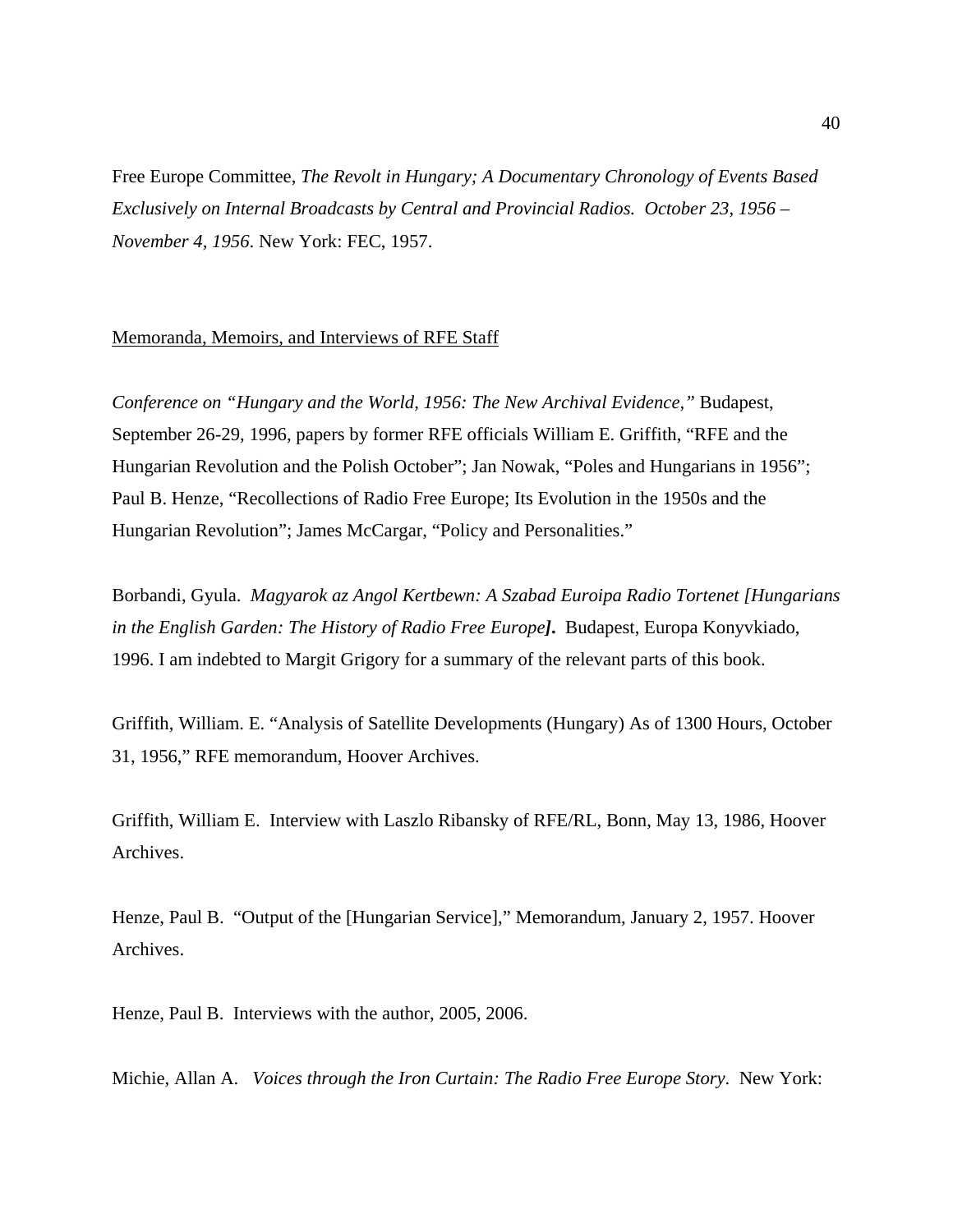Dodd, Mead & Company, 1963, Chapter 10, "RFE and the Hungarian Revolt." Chapter 11, "RFE and the Hungarian Aftermath."

Nowak-Jezioranski, Jan. *Wojna w eterze* Krakow: Znak, 2000, Chapter 16, "Radio Wolna Europa wobec tragedii wegierskiej," pp. 274-296.

Rademaekers, William. Correspondence with the author, 2006.

# Other Sources

Bain, Leslie B. *The Reluctant Satellites. An Eyewitness Report on East Europe and the Hungarian Revolution*. New York: The Macmillan Company, 1960.

Borhi, Laszlo, "Liberation or Inaction? The United States and Hungary in 1956," in Schmidl, Erwin A. *Die Ungarnkrise 1956 und Oesterreich*. Wien: Boehlau Verlag, 2003, pp. 129-146.

*Cold War Broadcasting Impact. Report on a conference organized by the Hoover Institution and the Cold War International History Project of the Woodrow Wilson International Center for Scholars, Stanford University October 13-16, 2004*. Stanford: Hoover Archives, 2005.

Cummings, Richard, "Balloons Over Eastern Europe; The Cold War Leaflet Campaign of Radio Free Europe," paper presented to the Annual Meeting of the International Intelligence History Study Group, 1999, http://www.btinternet.com/~rrnotes/psywarsoc/fleaf/rfe.htm.

Gati, Charles*. Failed Illusions. Moscow, Washington, Budapest, and the 1956 Hungarian Revolt.*  Washington, D.C.*:* Woodrow Wilson Center Press and Stanford University Press, 2006.

Granville, Johanna, "'Caught with Jam on Our Fingers', Radio Free Europe and the Hungarian Revolution of 1956," *Diplomatic History*, Vol. 29, No. 5 (November 2005), pp. 811-839.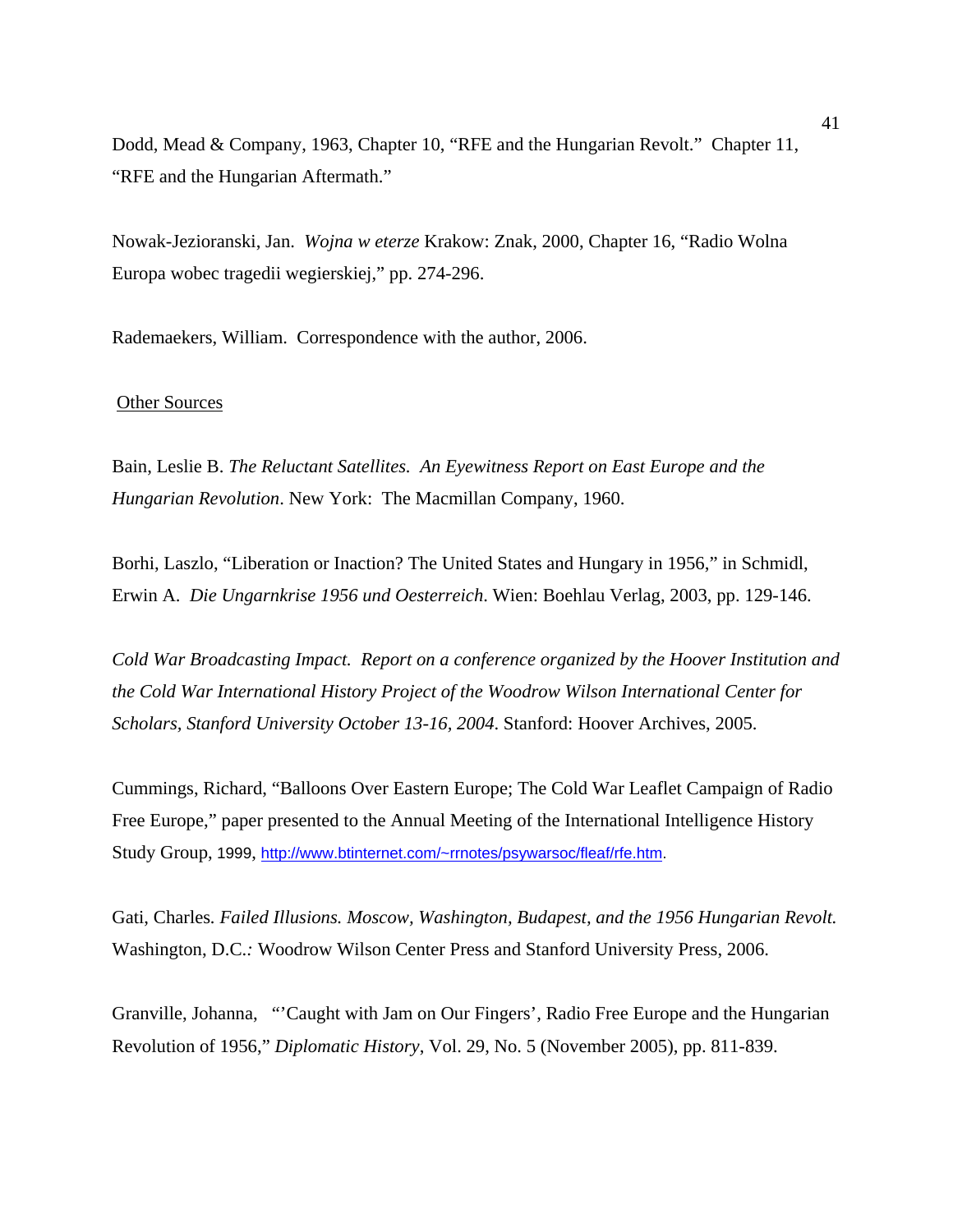Granville, Johanna. *The First Domino: International Decision Making during the Hungarian Crisis of 1956.* College Station: Texas A&M University Press, 2004.

Holt, Robert T*. Radio Free Europe*. Minneapolis: University of Minnesota Press, 1958, Chapter 10, "The Uprisings in Poland and Hungary."

International Research Associates, Inc. *Hungary and the 1956 Uprising. Personal Interviews with 1000 Hungarian Refugees in Austria*. February 1957, excerpts in RFE Audience Analysis Section, Special Report No. 12, March 1957, Hoover Archives.

Johnson, A. Ross, "A Half-Century of RFE/RL Broadcasting to Hungary: the Endgame," in *Országos Széchényi Konuvtar*. Budapest: National Széchenyi Library, 2001.

Katona, Judit and Gyorgy Vamos, "Nagy Imre es a Szabad Europa Radio 1956-ban [Imre Nagy and Radio Free Europe in 1956]," in *Nagy Imre es kora. Tanulmanyok es forrasok I [Imre Nagy and his Era; Studies and Sources]*. Budapest, Imre Nagy Foundation, 2002, pp. 139-190. I am indebted to Margit Grigory for summarizing and translating parts of this chapter.

Kramer, Mark. "New Evidence on Soviet Decisionmaking and the 1956 Polish and Hungarian Crises," *Bulletin of the Cold War International History Project*, issues 8-9 (winter 1996-1997), pp. 358-384.

Meyer, Cord. *Facing Reality. From World Federalism to the CIA.* New York: Harper and Rowe, 1980. Meyer oversaw RFE and RL at CIA for much of the 1950s and 1960s.

Michelson, Sig. *America's Other Voice; The Story of Radio Free Europe and Radio Liberty.* New York: Praeger, 1983, Chapter 10, "An Excess of Exuberance."

Nelson, Michael. *War of the Black Heavens*. Syracuse University Press, 1997, Chapter 5, "The Uprisings (1953-1956), pp. 67-90.